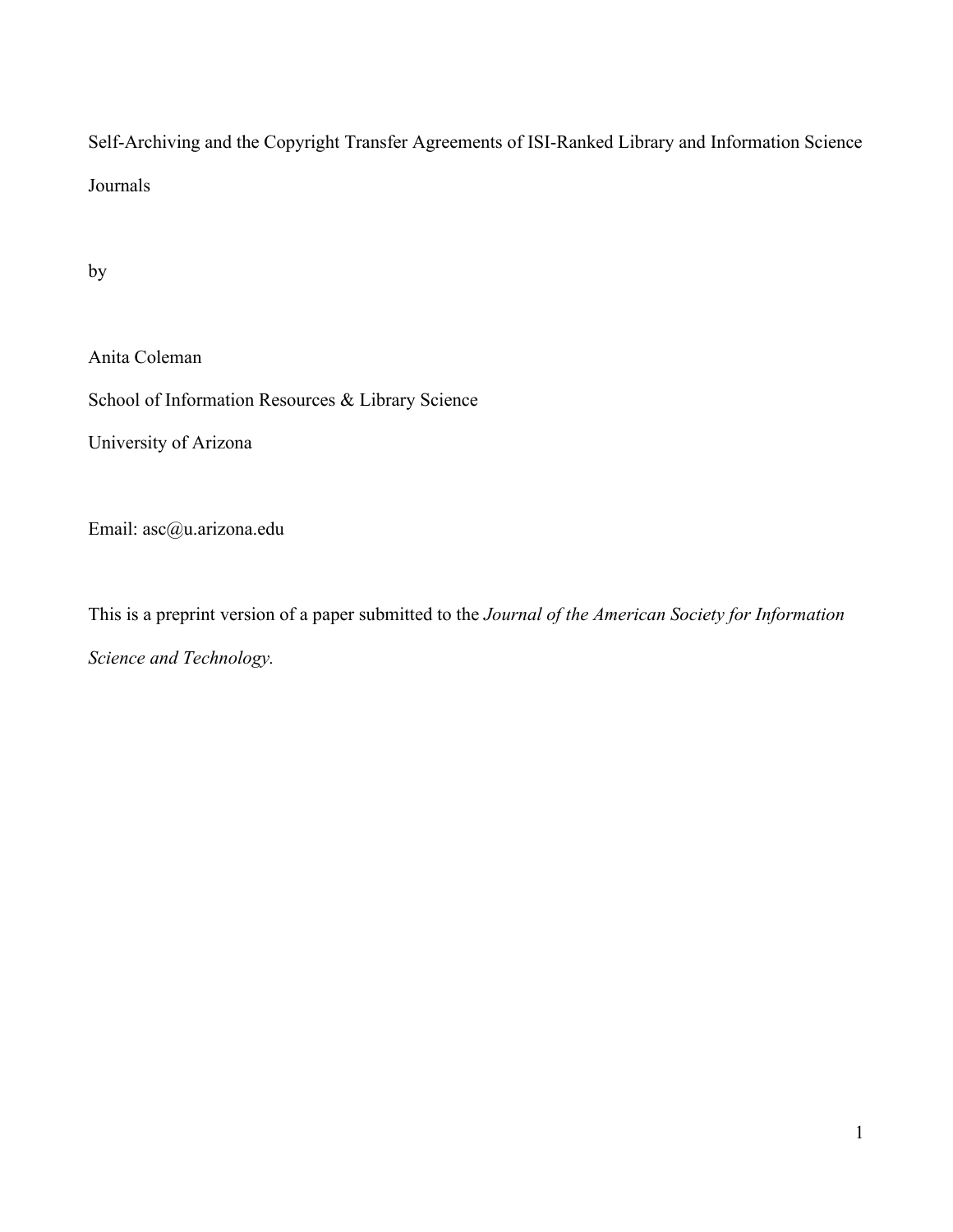## **Abstract**

A study of ISI ranked Library and Information Science (LIS) journals (n=52) is reported. The study examined the stances of publishers as expressed in the Copyright Transfer Agreements (CTAs) of the journals towards self-archiving, the practice of depositing digital copies of one's works, preferably in an OAI-compliant open access repository. Results show that 62 % (32) do not make their CTAs available on the open web; 38 % (20) do. Of the 38 % that have CTAs available, two are open access journals. Even among the 20 journal CTAs publicly available a high level of ambiguity exists. Of the 62 % that do not have a public CTA, 40 % are silent about self-archiving. Closer examination augmented by publisher policy documents on copyright, self-archiving, and author instructions, reveals that only five, 10% of the ISI-ranked LIS journals, actually prohibit self-archiving by publisher rule. Copyright transfer agreements are a moving target and publishers appear to be acknowledging that copyright and open access can co-exist in the scholarly journal publishing arena. Given the ambivalence of journal publishers, the communities might be better off by self-archiving in open access archives and strategically building an LIS information commons through a society-led global scholarly communication consortium. The aggregation of OAI-compliant archives and development of disciplinary-specific library services for an LIS commons has the potential to increase the field's research impact and visibility besides ameliorating its own scholarly communication and publishing systems, and serving as a model for others.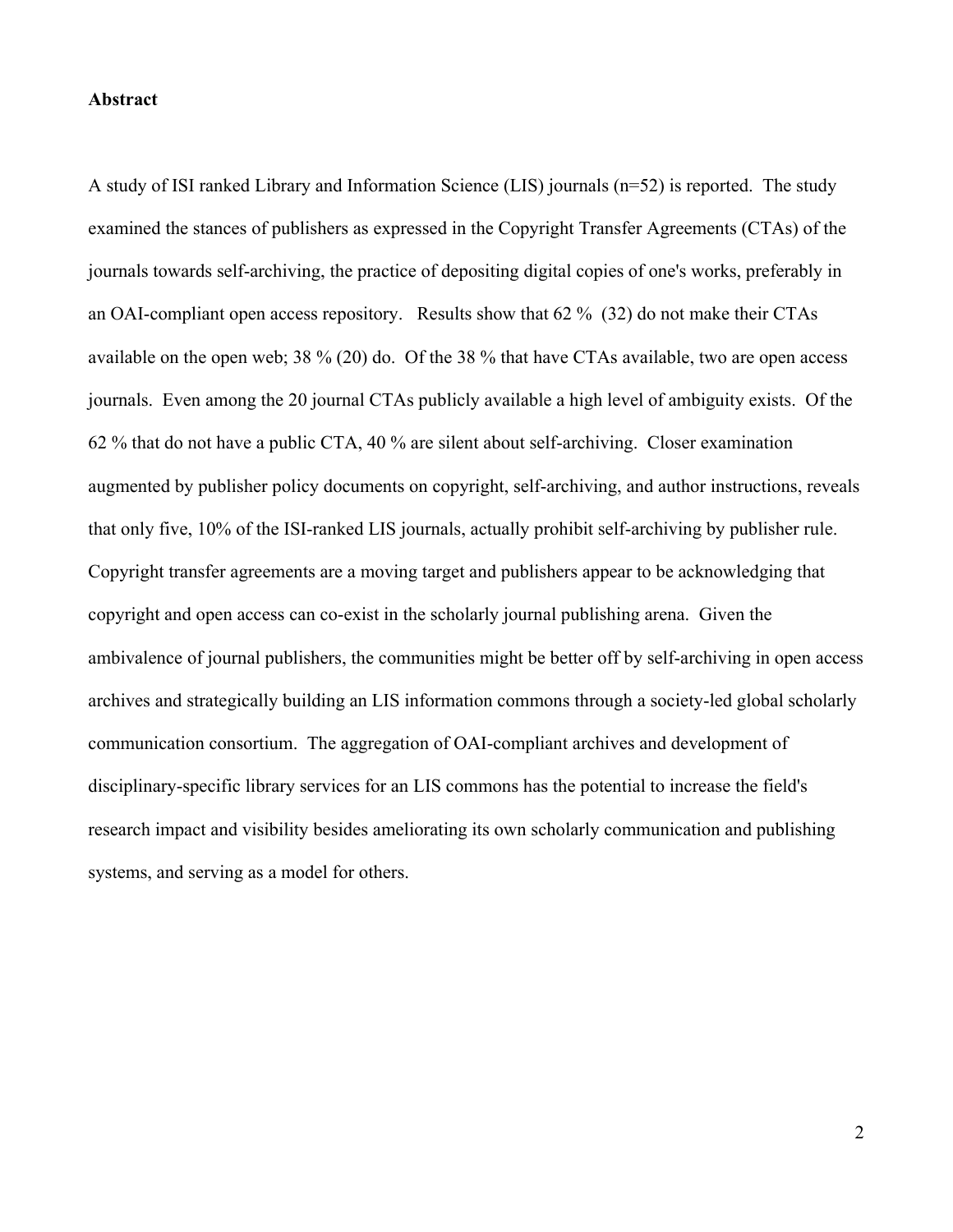## **Background**

Copyright is the right to reproduce, distribute, adapt, display or perform the work. Usually a legal instrument is signed by the author by which the copyright is transferred from the author to the publisher; it goes by various names such as copyright transfer agreement (CTA), limited or full licenses, publisher agreement, and author agreement. In the U.S., the Copyright Act of 1976, that took effect in 1978, is one of several laws and certainly one of the most important, to protect authorship. Other laws for authorship protection in various situations are the right to publicity, trademark, patent, and trade secrecy laws. Together these laws are often known as laws that protect intellectual property rights. There is considerable legal literature about the many inconsistencies in these laws such as, the failure of copyright law to take into account the authorship process (Ginsberg, 1990; Litman, 1991; Boyle, 1992; Reichmann, 1993; Biagioli, 1998), the unduly expansionary nature of current attempts to reform copyright law in view of digital technologies (Boyle, 1997) and the need for more robust underlying theories for new copyright law (Trusow, 2003). For us, the case in point is that the 1976 Copyright Law is often considered to have "shifted the legal balance from publishers to authors" and "it is now standard practice for most publishers, particularly those of science, technology, and medicine (STM) journals, to require authors to transfer to them the copyrights the law has vested in authors." (Bachrach et al, 1998).

Largely due to the STM serials price crisis but triggered by other problems such as publication delays in the scientific scholarly communication system and facilitated by advances in information and communication technologies digital repositories have emerged as alternative scholarly communication and publishing media. Also called open access archives because of the lack of tolls, fees, or other legal and economic restrictions to access the content they make available, digital repositories provide a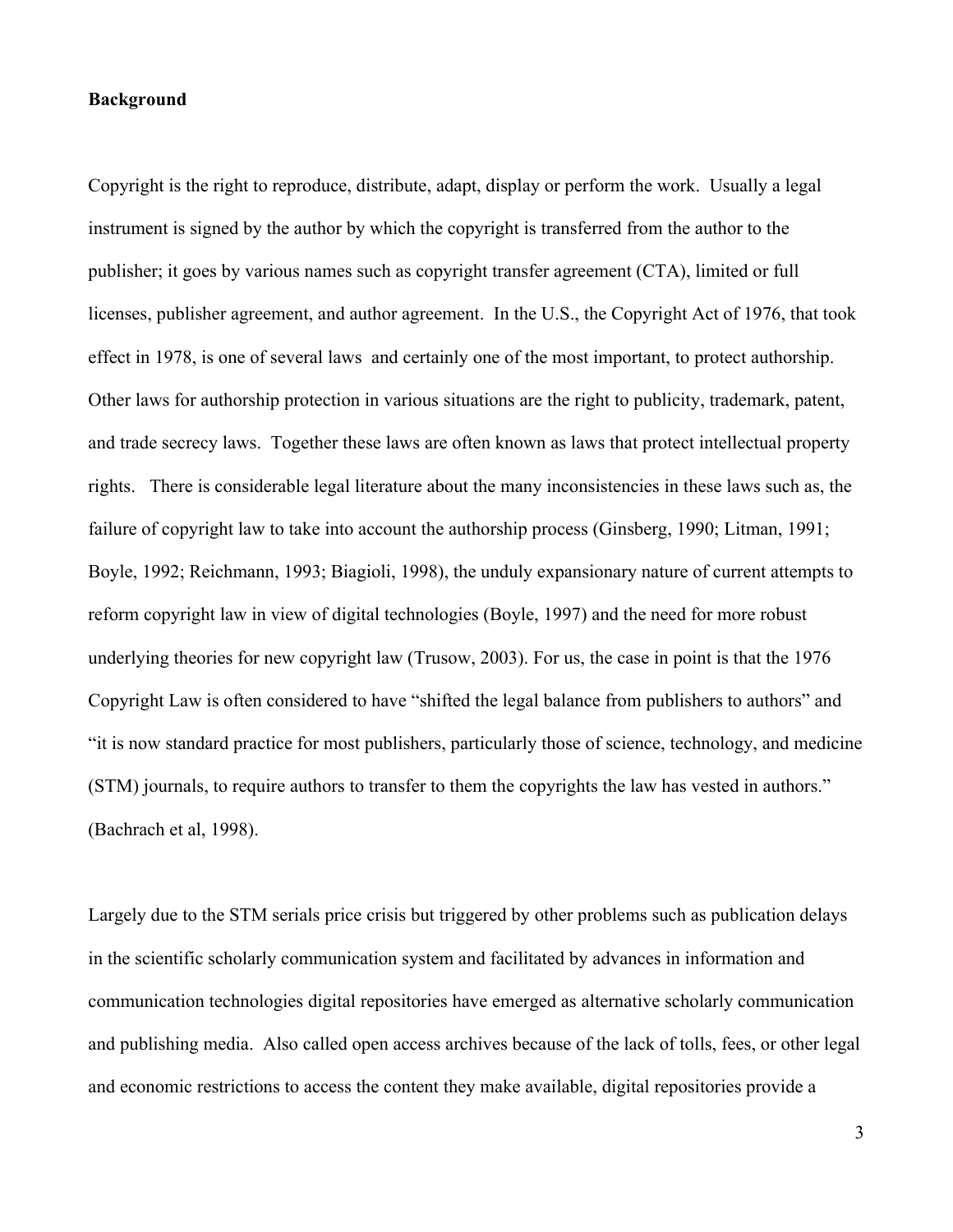mechanism whereby scholars deposit an electronic copy of their work at the time they submit to journals for publication consideration. Whether scholars can legally do so having transferred copyright, other questions about academic copyrights, and attempts to reconcile copyright policy with electronic technologies for an open scholarly publishing system, have been raised in the contexts of specific nations or a group of countries (Oppenheim, 1996, Mossink, 1999). Scholarly communication is, however, a global enterprise, copyright models for open access have been proposed (Creative Commons, 2005) and global open access archives have been operating in disciplines like high energy physics and computer science for more than a decade now. Librarians have been active in the advocacy of digital repositories as a tool to transform scholarly journal publishing and communication. Yet, by 2002, there were no open access archives for LIS and the overwhelming majority of the ISIranked LIS journals were closed.

Making LIS research openly available and closing the gap were among the goals of dLIST, the Digital Library of Information Science and Technology. dLIST was established in 2002 as an OAI-compliant, subject-based, open access archive for the global Library and Information Science research and practice communities (Coleman & Bracke, 2003). LIS scholars were encouraged to participate by depositing digital copies of their scholarly works in dLIST, contributing to an LIS information commons and thereby building a global scholarly communication consortium, albeit loosely concomitant. However, for dLIST to be effective in facilitating the inclusion of peer-reviewed journal literature, the need for a deeper understanding of the self-archiving policies of LIS journals was recognized. The *dLIST* CTA study was undertaken in order to understand LIS publishers' stances as expressed in journal copyrights. The rest of this paper reviews the literature on self-archiving in the context of the Open Access (OA) movement, presents our analysis of ISI-ranked LIS journals (n=52), and discusses the results including their implications for academic authors and the journal publishers.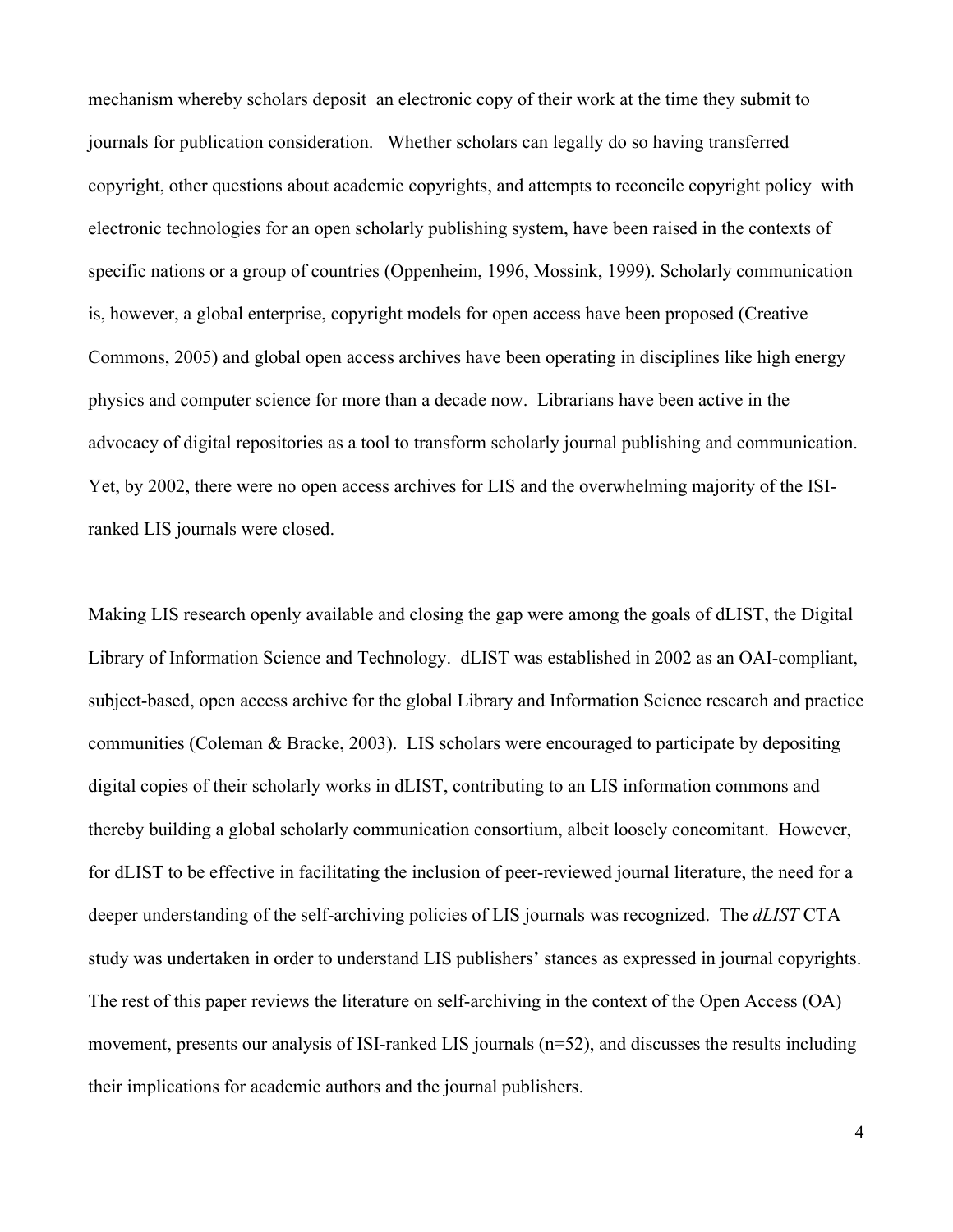## **Literature Review**

Self-archiving, whereby an author deposits digital copies of his or her works in a publicly available website, preferably one compliant with the Open Archives Initiative-Protocol for Metadata Harvesting (OAI-PMH), is one of two key strategies for reaching the goals of the OA movement – the open availability of the research outputs of a discipline (BOAI, 2002; Eprints, 2005). The other strategy is open access publishing, through electronic journals openly available on the WWW. For Harnad (2004), self-archiving and publishing in open access journals are the "green" and "gold" roads to achieving open access of the refereed, research literature. There are many studies about OA and both components, open access publishing, through open access journals, and open access archiving or selfarchiving, wherein authors deposit digital copies of their works for public web access, and the major stakeholders involved (authors and publishers) have been studied. Bailey's Open Access Bibliography (2005) provides a list of research studies and Suber's Open Access News weblog (2005) is an excellent current awareness tool for OA research, irrespective of their publication venue, closed or open.

For academic journal publishing, the Zwolle Group (SURF, 2005) has recommended minimal items for agreement and some of these are presented in a modified form below:

- 1. Parties: who the agreement is between e.g. author
- 2. Work: what the agreement refers to  $-e.g.$  article
- 3. Identification of Publication in which the work will be published e.g. journal
- 4. Medium in which (a) initial publication and (b) potential future publication is authorized to take place – e.g. Website, print, cd-rom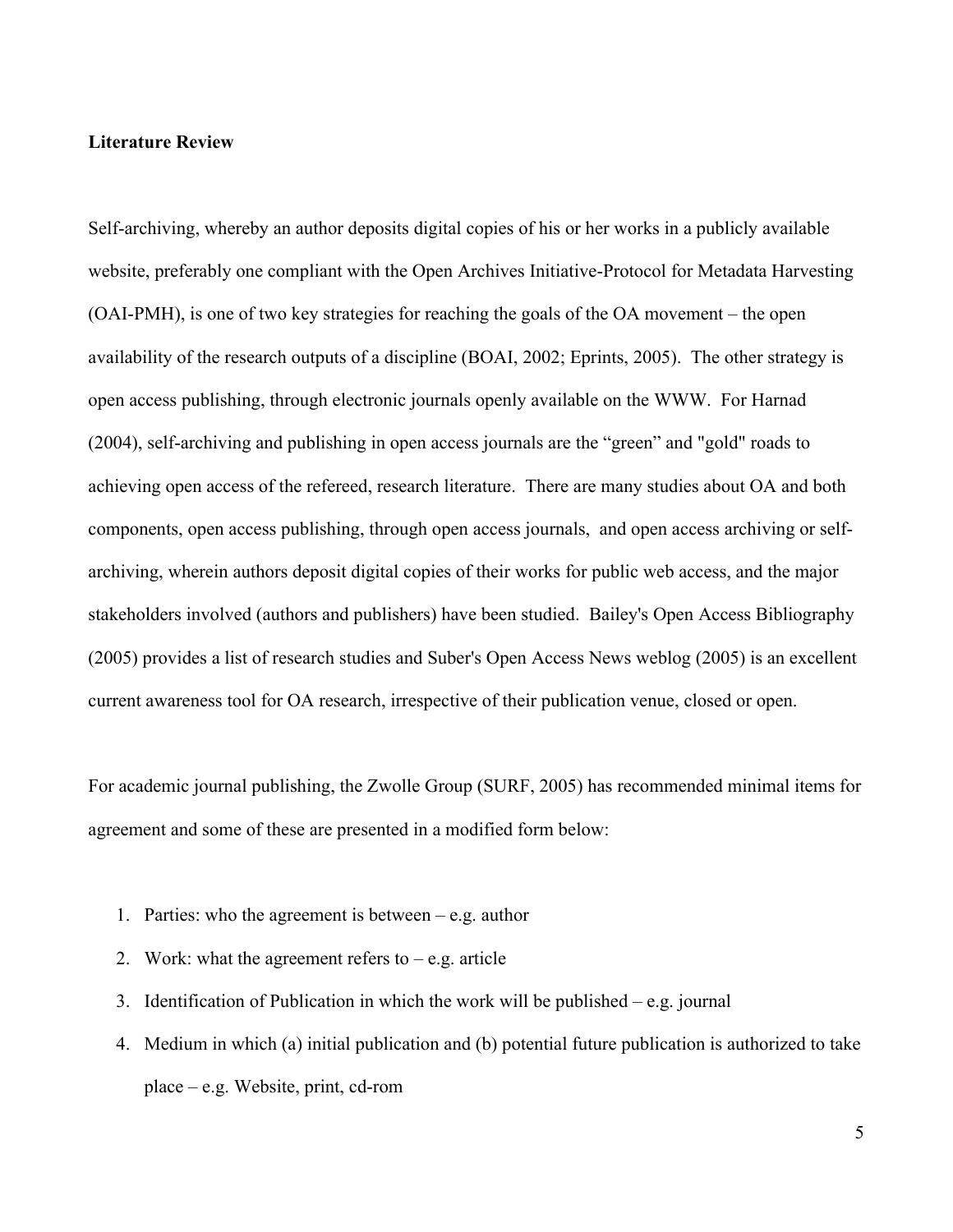- 5. Copyright ownership Who has title? Form of copyright notice to appear in the publication
- 6. Rights held by the author include: right to be named as author on the work; educational uses by the author; posting to website - Own site, Institutional site, Public server; and creation of new works based on work such as books, public lectures, etc

The Zwolle Group derives its name from the first conference on copyright ownership in higher education that was held in Zwolle, Netherlands in 2001 and is funded by SURF (Netherlands) and JISC (UK). Their Copyright Management for Scholarship website tries to identify the rights of all stakeholders, universities and publishers besides just authors. Other rights that authors may hold as per copyright law include:

- Reuse and derivatives
- Moral rights a specific cluster of rights under European law
- Integrity of work right for the work not to be materially changed without consent
- Distance education at present/future institution
- Payment/other rewards (e.g., royalties) where applicable
- Waiver of author share of any copyright charges an option for authors in some countries
- Reversion of rights to author (a) if the publication ceases to be commercially available or (b) rights are not used by publisher within specified period. Under US law, although the full term of copyright is now 70 years as in Europe, authors nevertheless have an opportunity to claim back rights 35-40 years after publication.

In the garden of open access Eden, copyright, considered a barrier to self-archiving is somewhat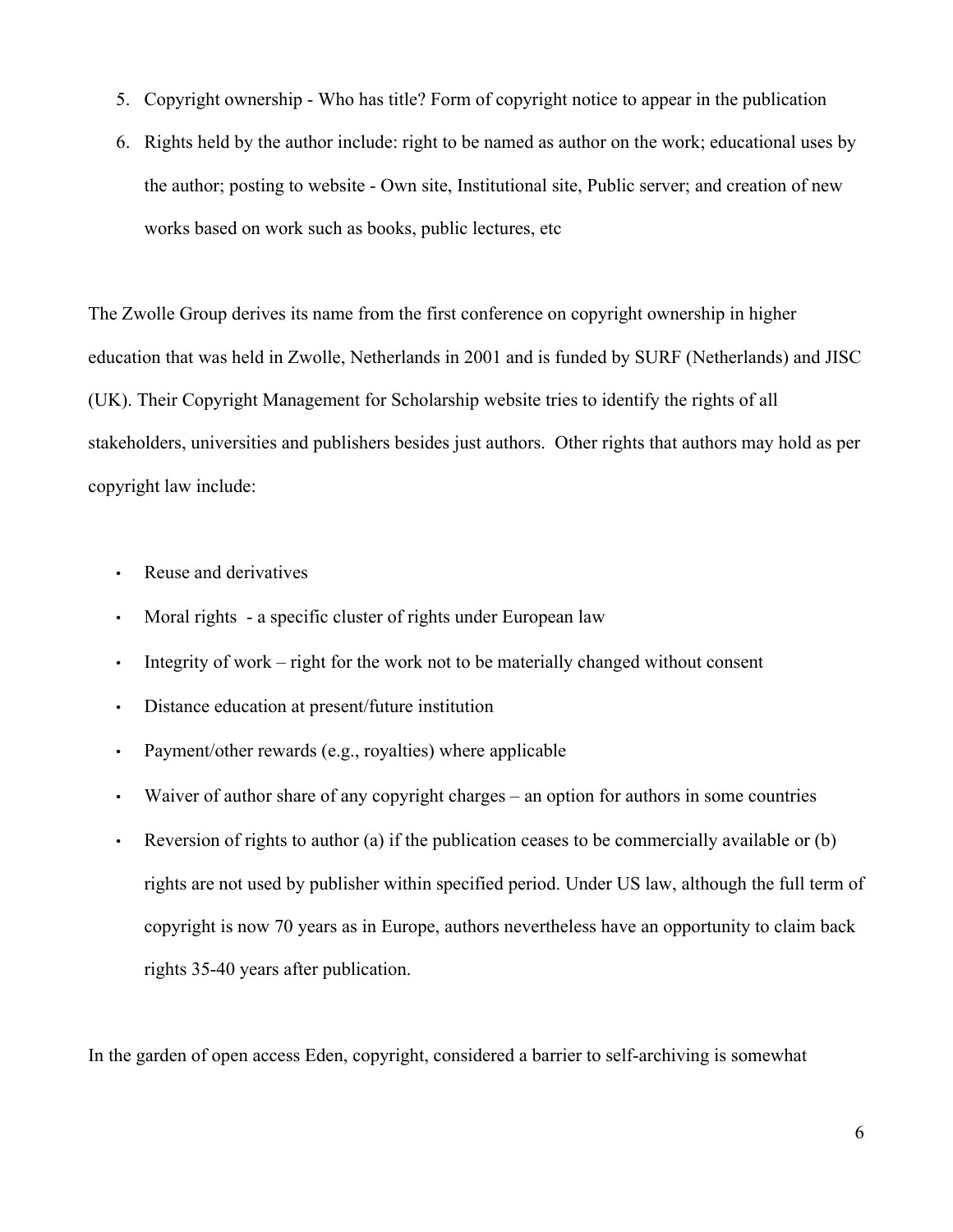contradictorily the "non-problem" and the "poisoned apple." (Harnad, 1999; Eprints, 2005). Copyright should not be a problem because recent estimates reveal that over 90% of scholarly journal publishers in all disciplines allow some form of self-archiving; the majority of academic authors should feel free to self-archive. Yet the greater part of the peer-reviewed literature in many disciplines continues to be toll-gated and unavailable openly since authors feel that having transferred copyright to the publisher they no longer have the right to self-archive. Many studies have thus sought to develop an understanding of the attitudes of both publishers and authors towards self-archiving and copyright. Findings germane to our investigation of the self-archiving policies of publishers of ISI-ranked LIS journals are presented below.

Oppenheim et al (2000) reported on a study of 187 publishers in UK. The majority of them were scholarly journal publishers and corroborated the general view of the publishing industry as a small number of large publishers with a long list of smaller ones. There were three types of publishers, commercial, learned societies, and university presses. "Of the respondents, 70% either agreed or strongly agreed that copyright infringement was a key concern and over 60% of respondents believed that electronic distribution created unknown legal liabilities." But publishers were aware of their own limitations; that is "fear over copyright implications can often arise as a result of poor education and awareness amongst publishers." (p. 386). They also saw the need for users to be educated about copyrights.

The UK RoMEO project (August 2002-July 2003) conducted a comprehensive series of studies that examined the intellectual property issues faced by self-archiving academics from a variety of different perspectives – the academics, publishers, CTAs, OAI data and service providers (Gadd et al, 2003a-d; 2004a, 2004b). A summary of their key findings is available (Gadd et al, 2003e). Pertinent results are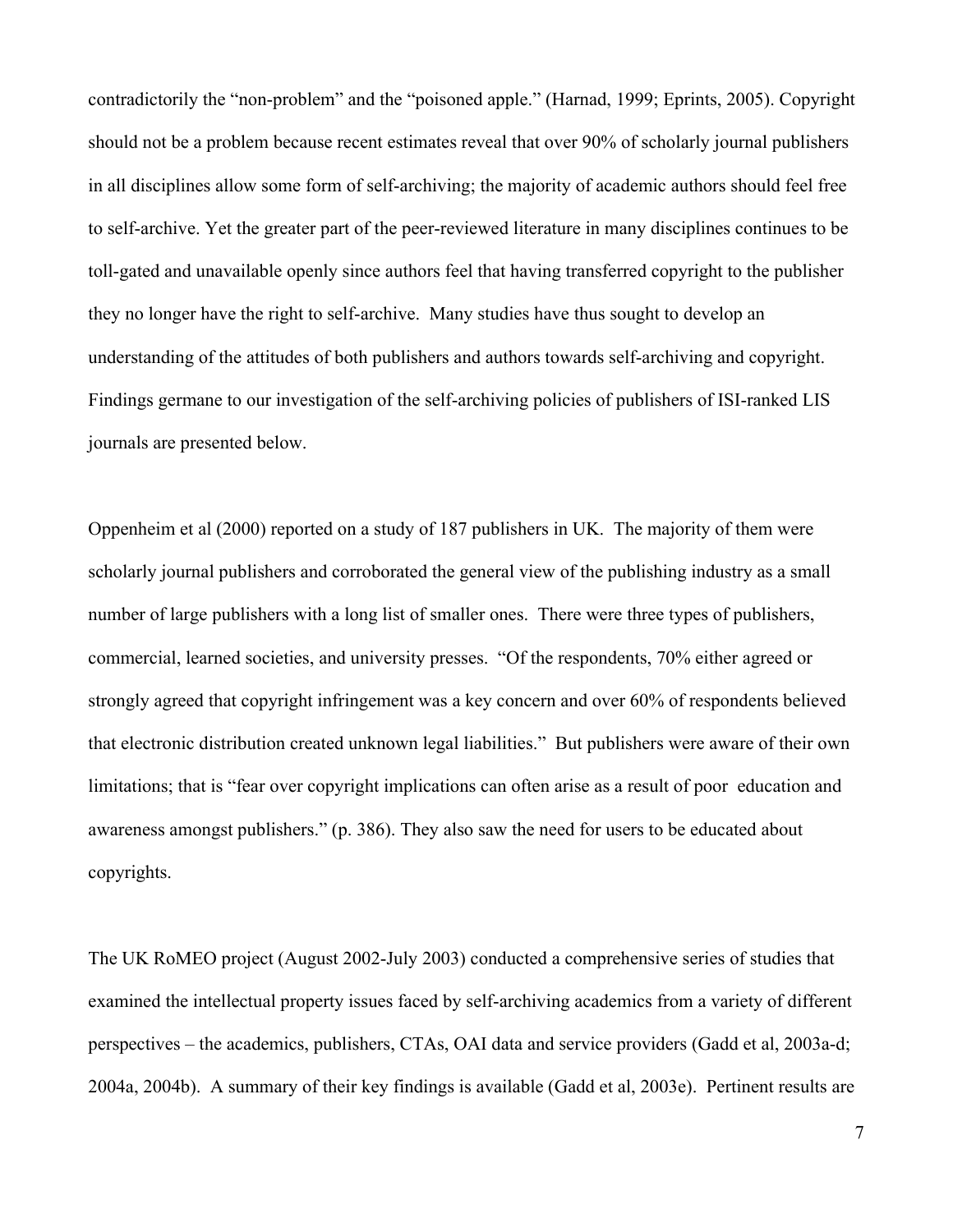summarized.

The RoMEO author survey elicited 542 respondents, of whom 540 were from 57 countries (Gadd et al, 2003a). Keeping in mind that copyright law varies by country and hence in conferring copyright ownership, there was considerable confusion among academics as to who they thought owned copyright; the majority thought they own it. Regardless, 90% still assign copyright in exchange for publication with 50% doing so reluctantly. Of those that retain copyright, the majority signed exclusive license agreements instead, most of which were as restrictive as copyright assignment. These findings led the team to ask what it is about copyright that academics want. They concluded that most academic authors are primarily interested in preserving their moral rather than economic rights, but "are often unaware that copyright, as well as offering protection for moral rights (in some cases) also grants them a series of exclusive "economic" rights to deal with the work, and if these are assigned on an exclusive perpetual basis, they are no better off than if they had assigned copyright itself." (p. 261)

Eighty publisher CTAs were examined representing all disciplines and top-ranked ISI journals. 90% of them asked for copyright assignment (72 of the 80) but only 45% (36 of the 72) explained why they needed the copyright assignment; to protect against copyright infringement was the most popular reason given (20 of the 36). Of the 72 publishers asking for copyright assignment four also gave authors the alternative option of signing an exclusive license agreement; five of the remaining eight asked for an exclusive license and three asked for a non-exclusive license (Gadd et al, 2003a). Exclusive licenses are another name for copyright assignment and Gadd et al (2003e) warn academics not to sign exclusive licenses. Although 42.5 % of the publishers allowed self-archiving there was no consensus on the conditions (which version and where) under which it could take place (Gadd et al, 2003d).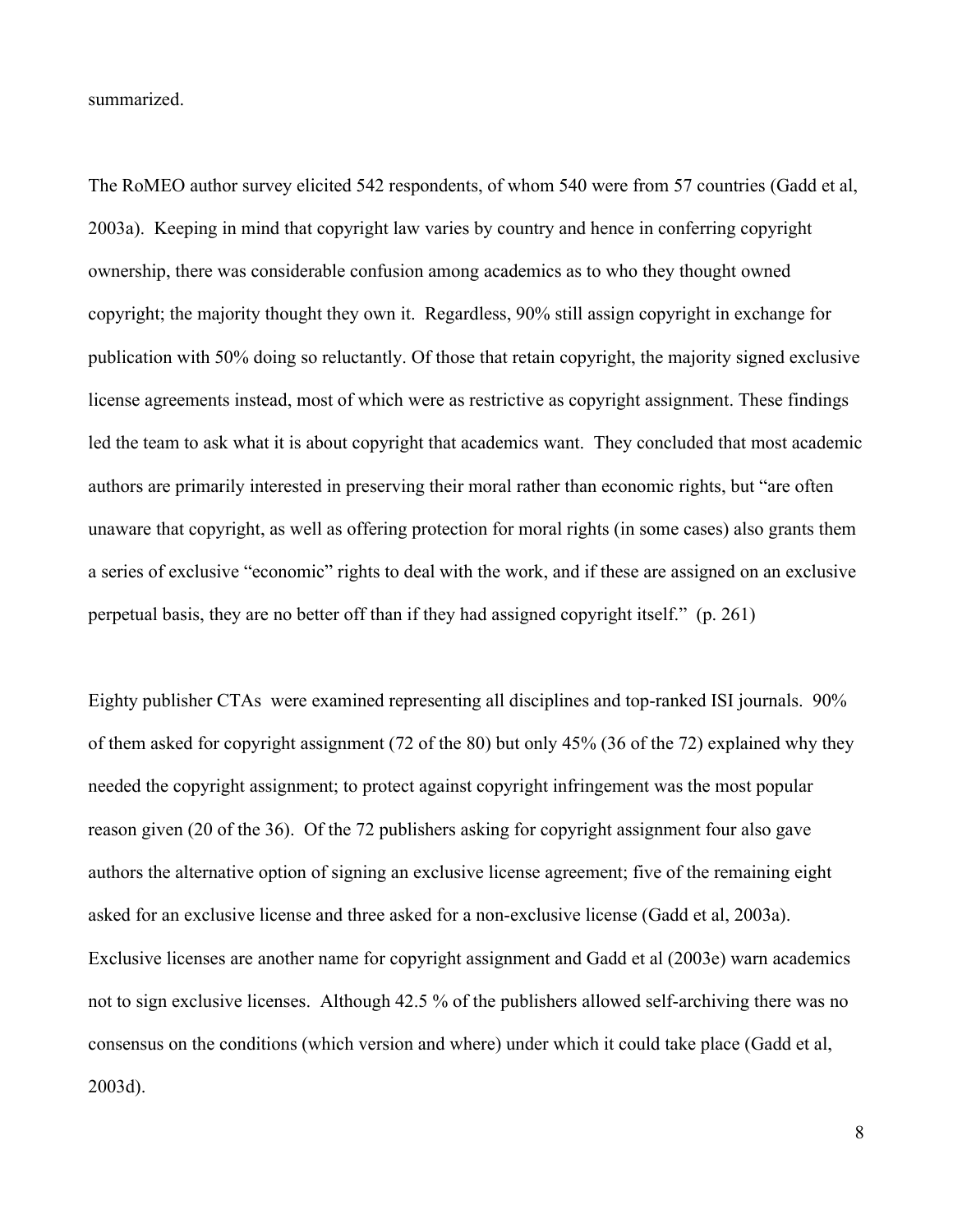There is increasing evidence that the number of publishers who allow self-archiving is rising with the passage of time and as a function of publishers gaining experience with electronic technologies. The ISI study of open access journals by McVeigh (2004) suggests that over 55% of the journals and over 65% of the journal articles, indexed in *Web of Science*, are produced by publishers who allow some form of self-archiving. Rather ironically, the same study also reported that only 239 OA journal titles were indexed in the ISI citation databases representing approximately 2.6% of the nearly 9000 journals in the *Web of Science* and approximately 1% of the 20,000 journals in *ISI Web of Knowledge*.

Given the rise in publisher acceptance of self-archiving and the growing number of digital repositories, researchers have started to turn their attention to the self-archiving behaviors of faculty. In the US, Foster and Gibbons (2005) examined faculty work practices. They gathered observational data that would help them improve the growth of content in their institutional repository at the University of Rochester. Like subject-based or disciplinary archives, institutional repositories (IR) are also OAI-PMH compliant but unlike subject-based repositories, they are not cross-institutional and not all content need be open. Rather, they are restricted to members of the particular institution they serve. That is, only institutional members works can be deposited in IR (Crow, 2003; Lynch, 2003). In an ideal world, cross-institutional disciplinary repositories (also called centralized archives) are clearly better for the development of subject services that can aid, innovate and transform scholarship and research (Lynch 2003; Brogan, 2003). However, IR, after a slow start appear to be a viable and successful if also a controversial strategy for universities to regain control of the content they have traditionally given away to publishers (Kulkarni, 1995; Atkinson, 1996a, 1996b; Etzkowitz and Leydesdorff, 1997; Agrawal, 2001; McSherry, 2001). Foster and Gibbons found "[f]aculty members think in terms of reading, researching, writing, and disseminating. They think about the specifics of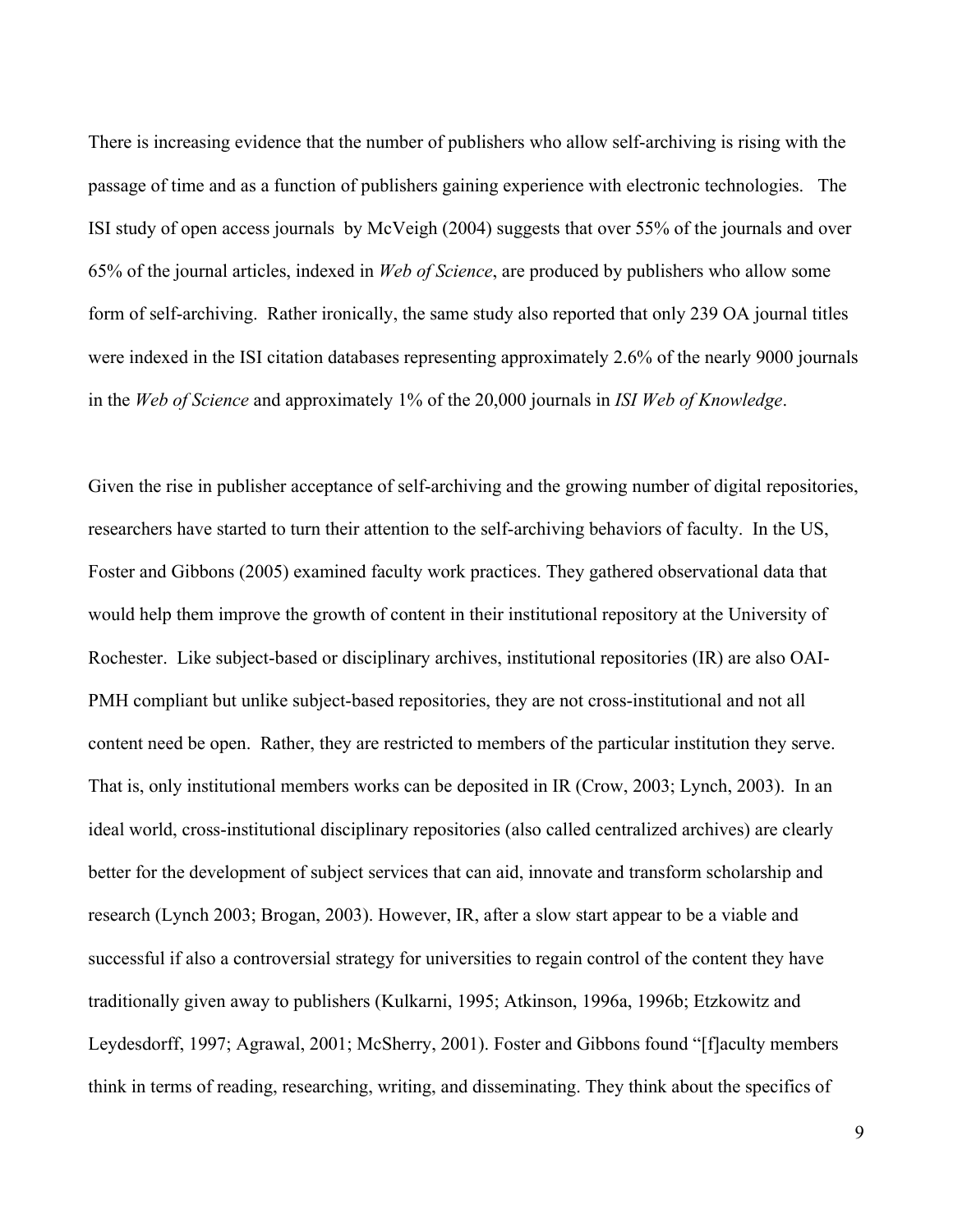their research area, whether neutrinos, German film, prosody, or the Congressional Black Caucus. But say "institutional repository" to them, and there is little response." Although the faculty in the study did not identify with the 'institutional repository' phrase, they cared a great deal about ownership and control of who has access to their intellectual works. Therefore, Foster and Gibbons support the recommendation of Gandel, et al (2004) to use "personal digital libraries or repositories" as the terminology to hook faculty participation in IR.

Swan and Sheridan (2005) conducted one of the largest studies of author self-archiving when they surveyed 1286 authors from many disciplines including LIS, about their open access archiving practices. They define self-archiving as an adjunct, complementary activity to scholarly journal publishing and "[i]n practice, this means depositing the file, which is usually the author's final version of the article after peer review has been completed, in an open access archive or repository." (p. 2) However, in the survey instrument they expand it to six ways in which a researcher can provide open access to articles by self archiving. "S/he can deposit a copy of an article on a personal or institutional website, or place it in an institutional open access archive, or put it in a subject based, centralized, open access archive (such as the physics archive, called arXiv, or Cogprints, the cognitive science archive). Articles may be in preprint (prepeer review or pre-refereeing) or postprint (after peer review or refereed) form." (p. 26). W*here* a work can be self-archived and *which* version of the work can be selfarchived are valid and critical variables for a deeper understanding of self-archiving.

The percentage of Library and Information Science self-archivers is as follows (Table 14, p.27) :

- 31 % self-archive preprint on a web site
- 32 % self-archive postprint on a web site
- 21 % self-archive preprint in an institutional archive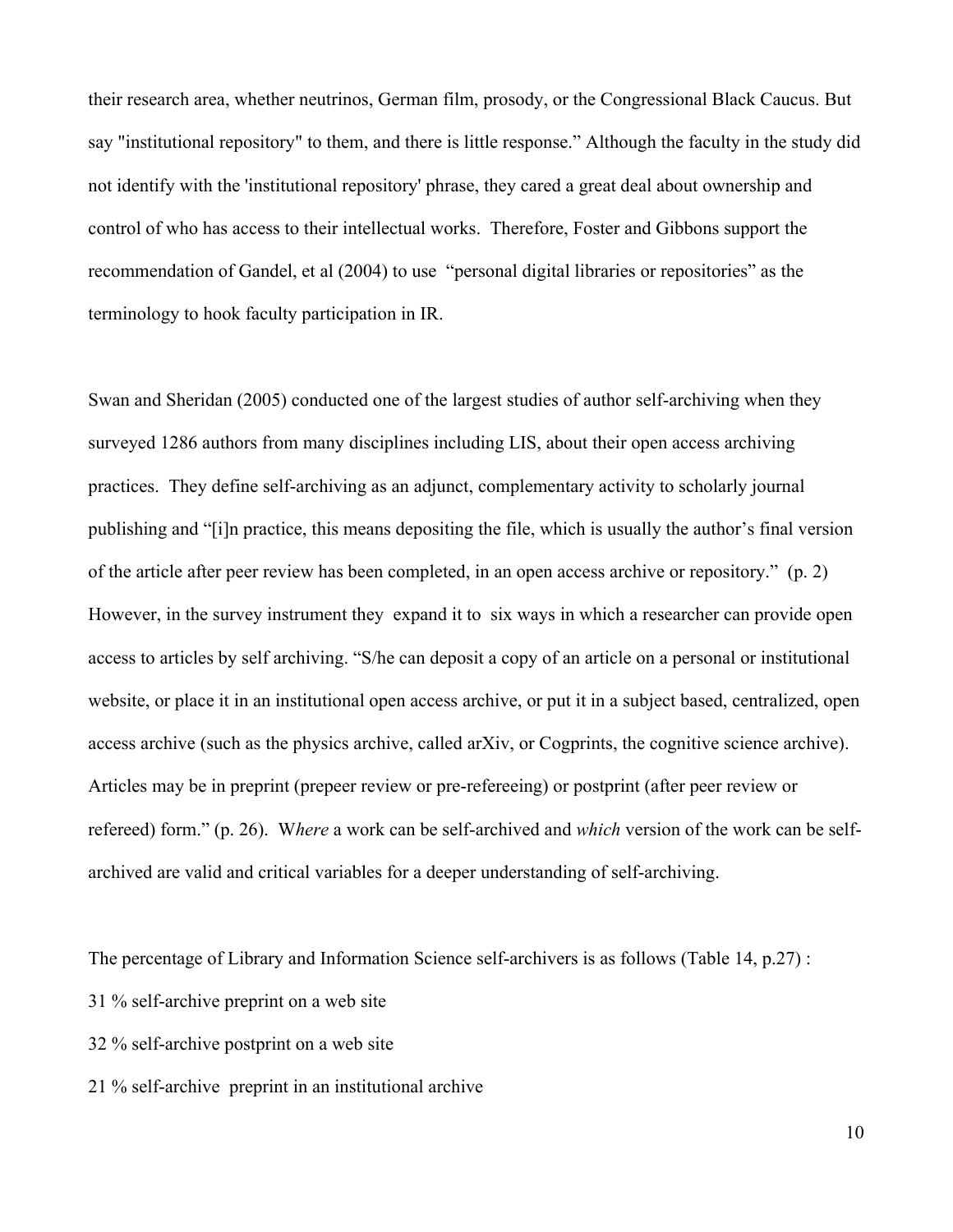20 % self-archive postprint in an institutional archive

10 % self-archive preprint in a subject based archive

16 % self-archive postprint in a subject based archive

This means that approximately 32 % of LIS scholars responding are self-archivers and 68 % are nonarchivers compared with 31% % of self-archivers in the total population of authors studied and 69 % of non-archivers. For comparative purposes, the percentages of self-archivers in the Humanities disciplines, who are generally considered to be less accepting of electronic technologies for scholarly communication and publishing are given below.

43 % self-archive preprint on a web site 45 % self-archive postprint on a web site 15 % self-archive preprint in an institutional archive 24 % self-archive postprint in an institutional archive 12 % self-archive preprint in a subject based archive 16 % self-archive postprint in a subject based archive

With regard to copyright, Swan and Brown found that over one quarter of authors responding, all disciplines, did not know who owned copyright. This is a number which rises when permissions and only self archivers are considered; 36% of those who self-archive, again all disciplines, did not know if they needed to ask for copyright permissions before self-archiving (p. 56).

40% of LIS respondents were unaware of self-archiving as an option for open access compared with 71% in all disciplines and 66% in the Humanities (Table 21, p. 43) and LIS archivers, like the majority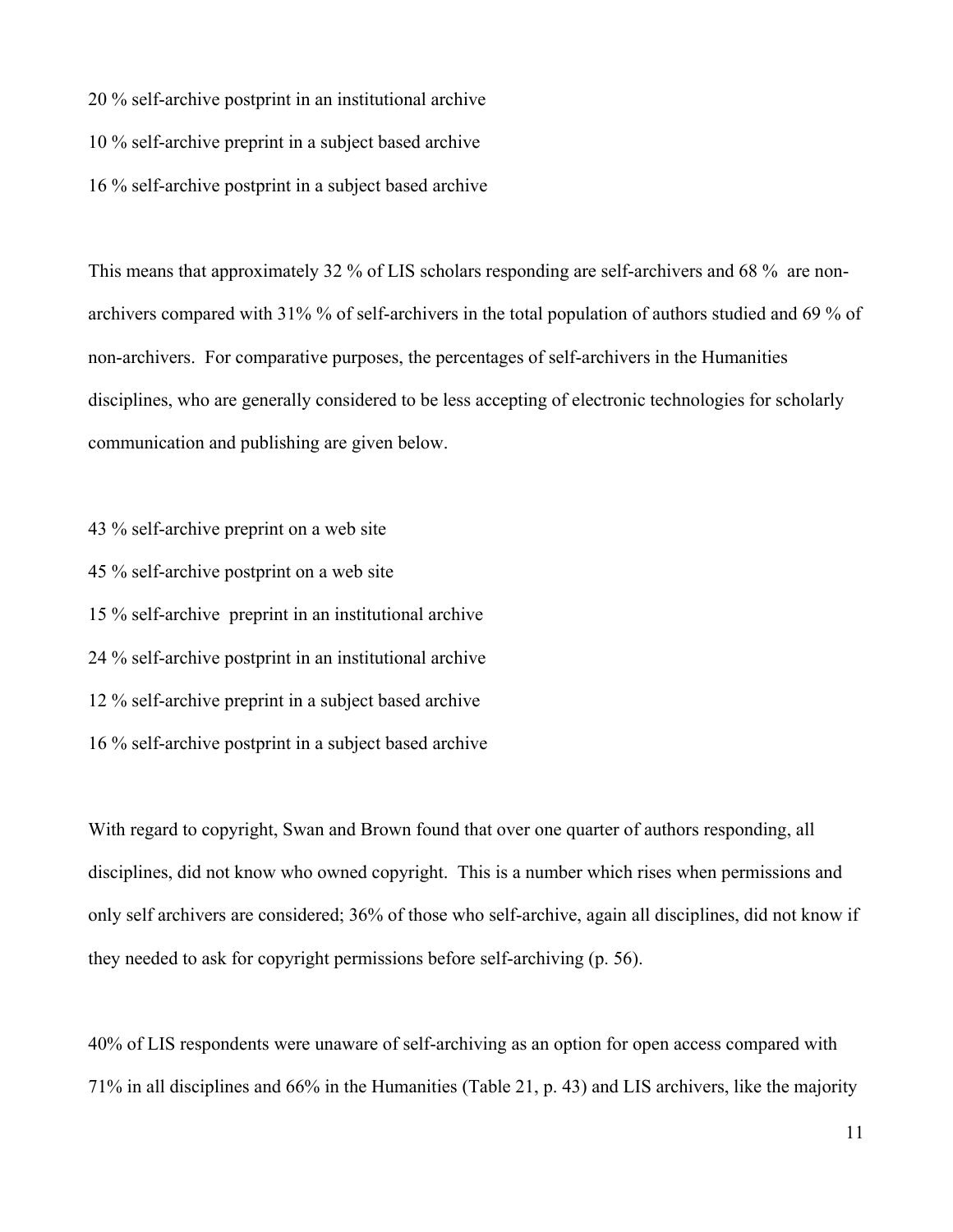of the respondents who self-archived, were also depositing more postprints than preprints (p. 27).

Only 10% of all respondents in the Swan and Brown study (2005) were aware of the RoMEO/SHERPA directories; these are directories which categorize the self-archiving policies of publishers and their journals (SHERPA, 2005).

## **Research Question**

What are publishers' stances towards self-archiving as expressed in their journal copyright transfer agreements?

## **Methods Used**

The Thomson-ISI journals in the *Social Science Citation Index (SSCI)* in the Information Science, Library Science subjects category were selected for analysis (Thomson-Scientific, 2005). Thomson-Scientific, is better known as ISI, and thus we mix and use Thomson-ISI or ISI.

Three people conducted the web searches for the journals, publishers, CTAs, and supplementary documents (for example, copyright policies and manuscript submission guidelines). All three were also engaged in the subsequent analysis; a partial list was first analyzed by a graduate research student who had a law degree and was engaged in LIS graduate study. A larger list of 200 journals, including the 57 ISI-ranked journals, was searched for on the web during two different periods in Spring 2005 and analyzed by a graduate research student in LIS with a doctorate in anthropology. Finally, I re-did anew all the searches and analysis. A fourth person was responsible for design and development of the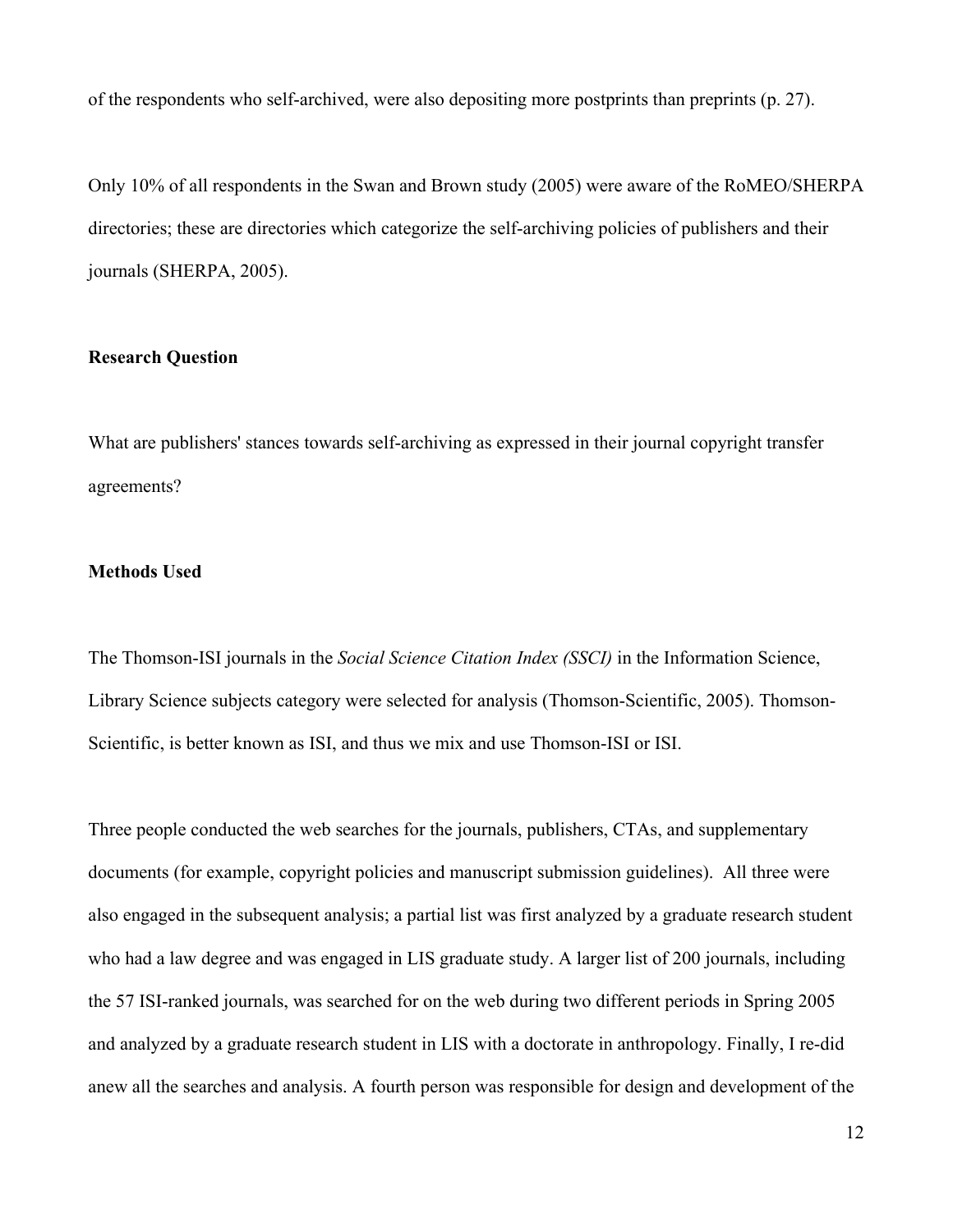*dLIST Directory*, a web-accessible database that shows the results of our findings for each journal. Appendix 1 provides a description of the journal record in the *Directory.* 

For purposes of the analysis, self-archiving was strictly defined as author deposit of author post print in an OAI-compliant, open access archive. But, as in other studies (Gadd et al, 2003a; Swan and Brown, 2005) varying levels of self-archiving are distinguished based on what version of the author's work (preprint and postprint) was allowed and where (personal or institutional website, institutional repository, and open access archive). This was expanded with a final two categories plus a distinction between institutional repositories and open access archives (an overlapping category). The categories used to indicate the journal's state of self-archiving are:

Author can archive pre-print and post-print;

Author can archive pre-print (i.e. pre-refereeing);

Author can archive post-print (i.e. final draft post-refereeing);

Author can archive in open access archives;

Author can archive in personal/institutional website;

Author can archive in institutional repositories;

Author cannot archive by Publishing rule

Ambiguous classification; (lack of information, contradiction, choice)

Unknown classification (when CTA is not found)

## **Results**

There was a total of 57 journals on the Thomson-ISI list. 2 foreign language titles, the *ASIS monographs series* and two duplicate titles were dropped making the total number of journals available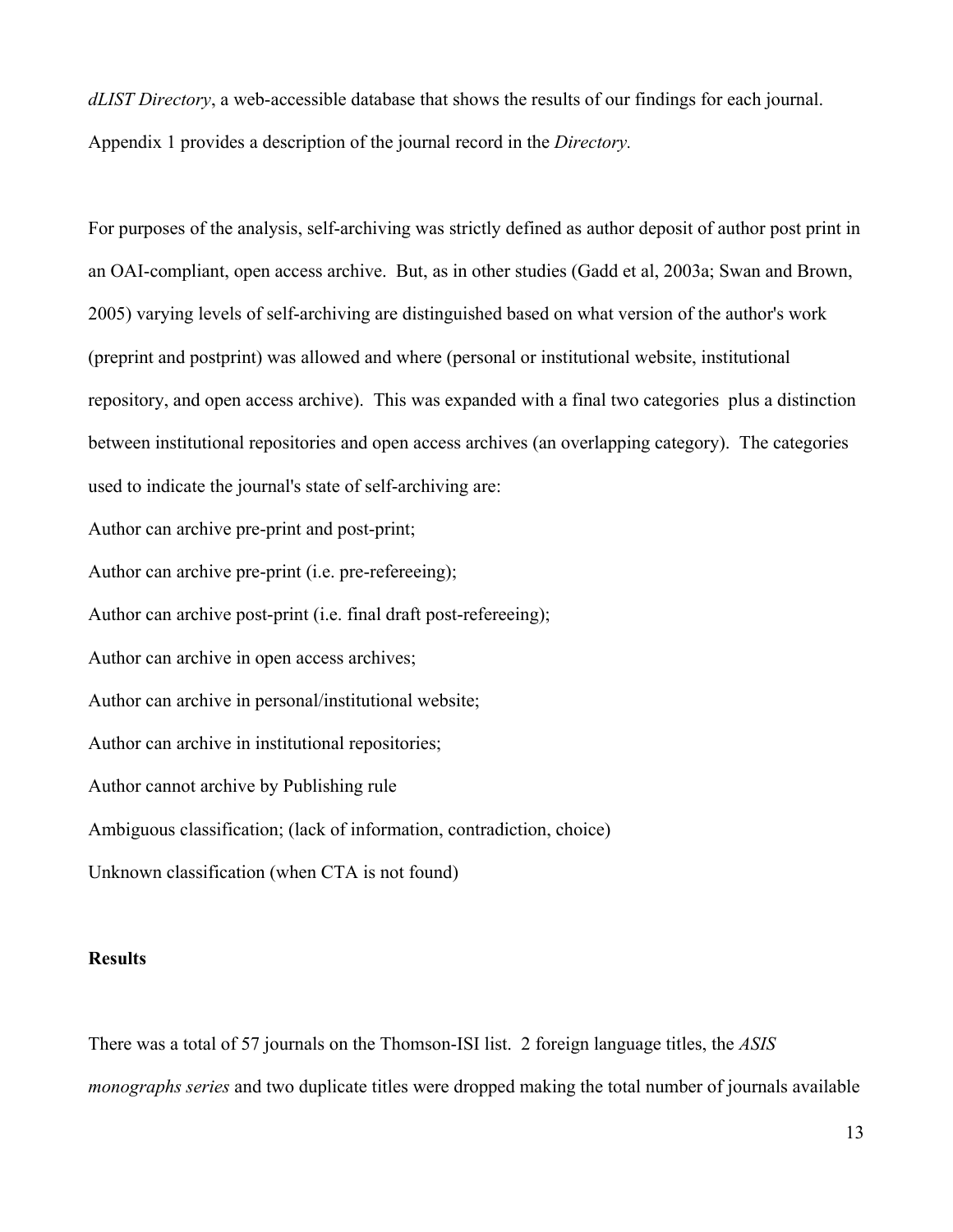for analysis 52 (n=52). A complete list of the journals studied can be seen in Table 1 which also shows the number and titles of LIS journals that do or do not make their CTAs available on the web. Table 2 categorizes the types of journal publishers, their names and the number of ISI-ranked LIS journals published by each type of publisher. Here is a quick summary of the findings with regard to selfarchiving in CTAs:

- 20 journals make their CTAs publicly available (38%)
	- 2 of the 20 are open access journals;
- 32 journals make no CTA available (62 %);
	- 20 of the 32 are silent about self-archiving
- 1 journal CTA prohibits self archiving by publishing rule;
	- $\cdot$  4 others prohibit via other documents (10%)
- Irrespective of whether the CTA was publicly available or not, it is sometimes supplemented with other documents and it became difficult to limit the analysis to the CTA only;
- Varying levels of self-archiving are allowed;
- Whenever self-archiving is allowed, no matter the level, publishers would like information about copyright ownership and the full citation given.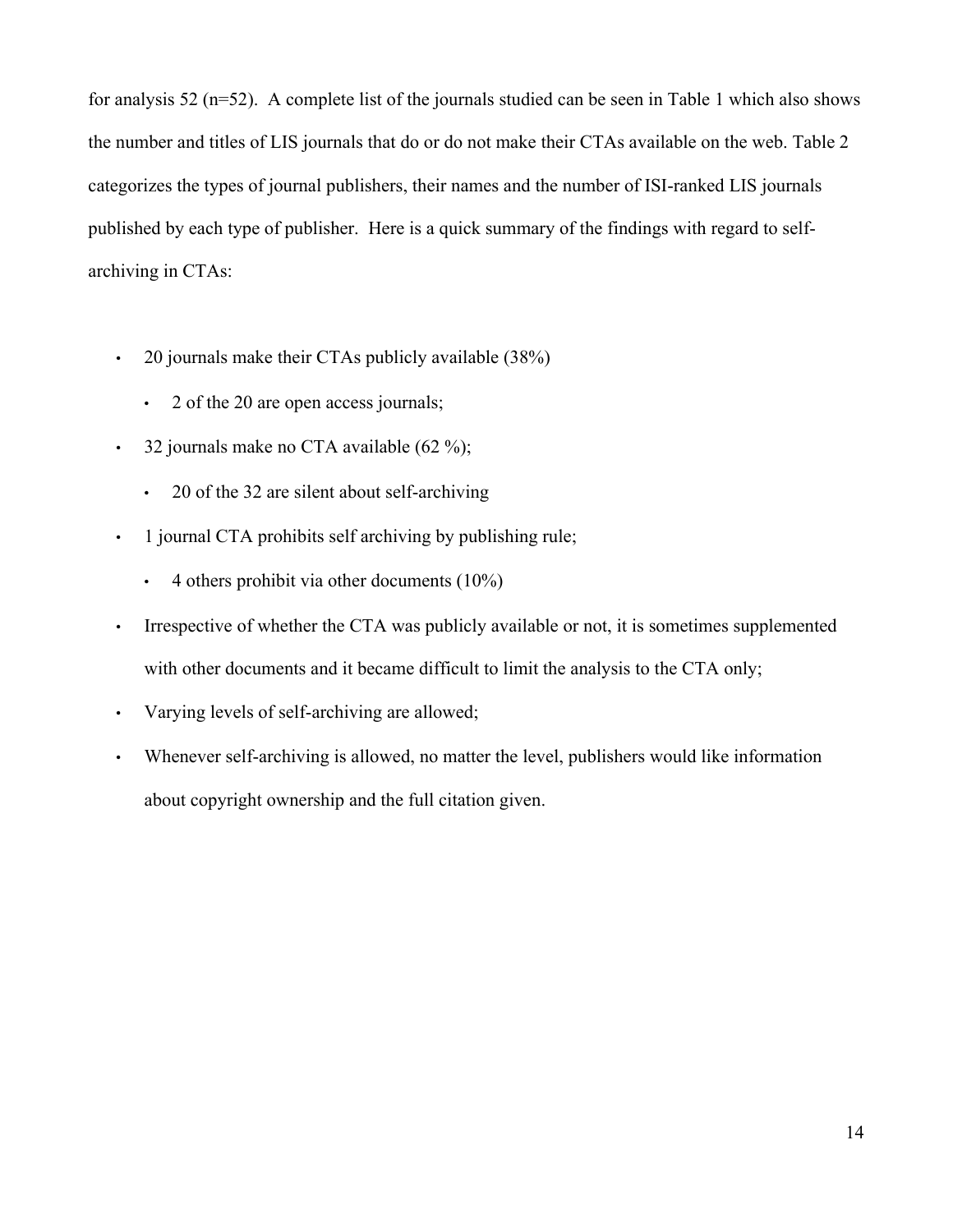| have a CTA publicly available on the<br><b>WWW</b>                                                                                                                                                                                                                                                                                                                                                                                                                                                                                                                                                                                                                                                                                                                                                                                                                                                                                             | Number of ISI-Ranked LIS Journals that Number of ISI-Ranked LIS Journals that do not make<br>their CTA publicly available on the WWW                                                                                                                                                                                                                                                                                                                                                                                                                                                                                                                                                                                                                                                                                                                                                                                                                                                                                                                                                                                                                                                                                                                                                                                              |
|------------------------------------------------------------------------------------------------------------------------------------------------------------------------------------------------------------------------------------------------------------------------------------------------------------------------------------------------------------------------------------------------------------------------------------------------------------------------------------------------------------------------------------------------------------------------------------------------------------------------------------------------------------------------------------------------------------------------------------------------------------------------------------------------------------------------------------------------------------------------------------------------------------------------------------------------|-----------------------------------------------------------------------------------------------------------------------------------------------------------------------------------------------------------------------------------------------------------------------------------------------------------------------------------------------------------------------------------------------------------------------------------------------------------------------------------------------------------------------------------------------------------------------------------------------------------------------------------------------------------------------------------------------------------------------------------------------------------------------------------------------------------------------------------------------------------------------------------------------------------------------------------------------------------------------------------------------------------------------------------------------------------------------------------------------------------------------------------------------------------------------------------------------------------------------------------------------------------------------------------------------------------------------------------|
| 20                                                                                                                                                                                                                                                                                                                                                                                                                                                                                                                                                                                                                                                                                                                                                                                                                                                                                                                                             | 32                                                                                                                                                                                                                                                                                                                                                                                                                                                                                                                                                                                                                                                                                                                                                                                                                                                                                                                                                                                                                                                                                                                                                                                                                                                                                                                                |
| <b>Aslib Proceedings</b><br>Ι.<br>College & Research Libraries<br>2.<br><b>Information Research</b><br>3.<br><b>Information Society</b><br>4.<br><b>Information Systems Journal</b><br>5.<br><b>Information Systems Research</b><br>6.<br>Information Technology and<br>7.<br>Libraries<br>Interlending & Document Supply<br>8.<br>9. International Journal of<br>Geographical Information Science<br>10. Journal of Academic Librarianship,<br><b>The</b><br>11. Journal of Documentation<br>12. Journal of Health Communication<br>13. Journal of the American Society for<br><b>Information Science and</b><br>Technology<br>14. Journal of the Medical Library<br><i>Association</i><br>15. Library Resources & Technical<br><b>Services</b><br>16. MIS Quarterly<br>17. Online Information Review<br>18. Program-Electronic Library and<br><b>Information Systems</b><br>19. Reference & User Services<br>Quarterly<br>20. Scientometrics | 1. Annual Review of Information Science and<br>Technology<br>Canadian Journal of Information and Library<br>2.<br>Science<br>3.<br>Econtent<br>4. Electronic Library, The<br>5. Government Information Quarterly (former title:<br>Journal of Government Information)<br>6. Information Processing & Management<br>7. International Journal of Information Management<br>Journal of Information Ethics<br>8.<br>Journal of Information Science<br>9.<br>10. Journal of Information Technology<br>11. Journal of Librarianship and Information Science<br>12. Journal of Management Information Systems<br>13. Journal of Scholarly Publishing<br>14. Journal of the American Medical Informatics<br><b>Association</b><br>15. Knowledge Organization<br>16. Law Library Journal<br>17. Libraries and Culture<br>18. Library and Information Science Research<br>19. Library Collections, Acquisitions & Technical<br>Services (former title: Library Acquisitions:<br>Practice and Theory)<br>20. Library Journal<br>21. Library Quarterly<br>22. Library Trends<br>23. Libri<br>24. Online<br>25. Portal: Libraries and the Academy<br>26. Proceedings of the ASIST Annual Meeting<br>27. Research Evaluation<br>28. Restaurator-International Journal for the<br>Preservation of Library and Archival Material<br>29. Scientist |
|                                                                                                                                                                                                                                                                                                                                                                                                                                                                                                                                                                                                                                                                                                                                                                                                                                                                                                                                                | 30. Social Science Computer Review<br>31. Social Science Information<br>32. Telecommunications Policy                                                                                                                                                                                                                                                                                                                                                                                                                                                                                                                                                                                                                                                                                                                                                                                                                                                                                                                                                                                                                                                                                                                                                                                                                             |

# Table 1: Availability of the CTAs of ISI-ranked LIS journals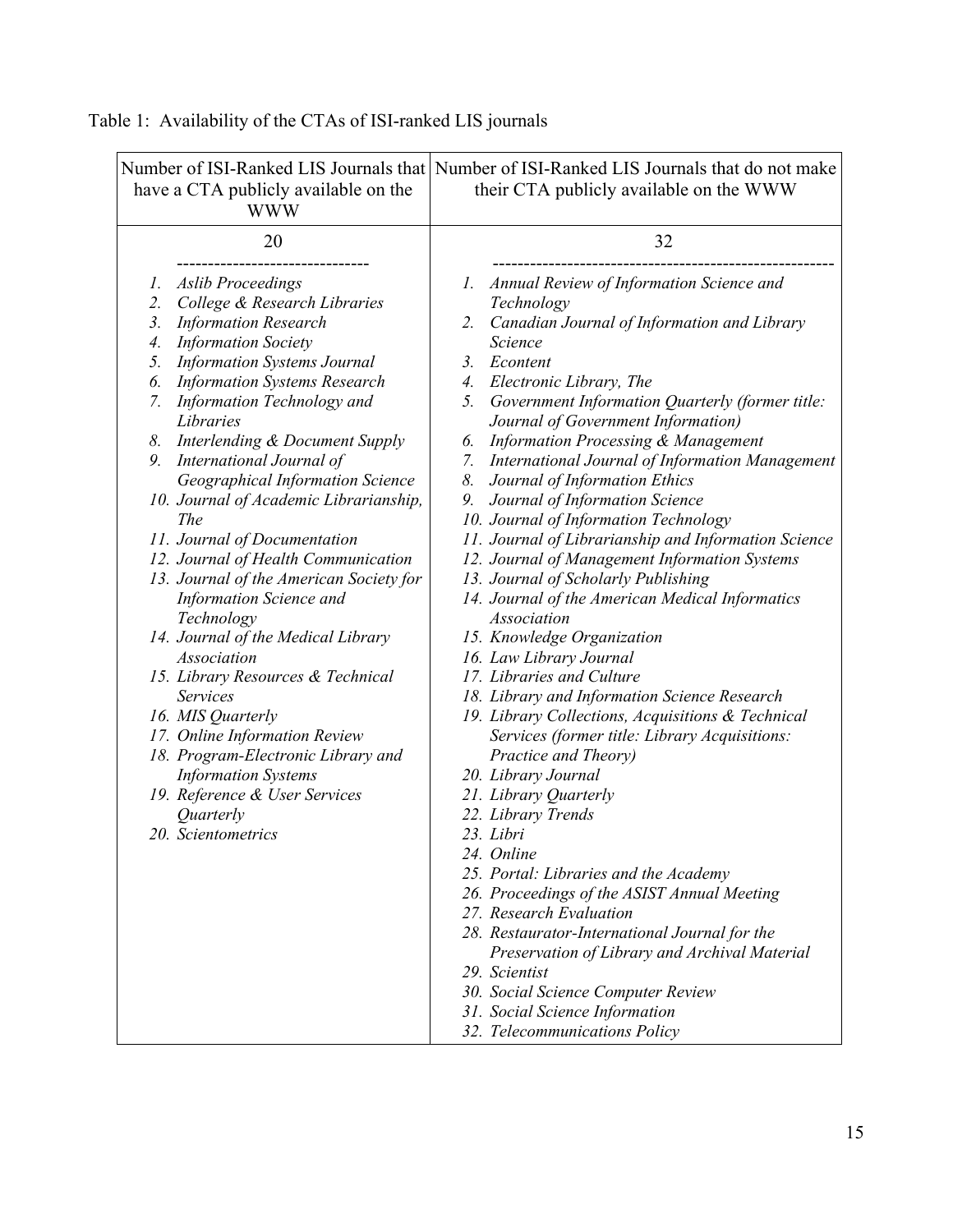|  | Table 2: Number of ISI-ranked journals published different types of publishers |  |  |  |
|--|--------------------------------------------------------------------------------|--|--|--|
|  |                                                                                |  |  |  |
|  |                                                                                |  |  |  |

| <b>Type of Publisher and their</b><br>names                                                                                                                                                                                                                  | <b>Number of LIS Journals</b>                                                   |
|--------------------------------------------------------------------------------------------------------------------------------------------------------------------------------------------------------------------------------------------------------------|---------------------------------------------------------------------------------|
| Commercial -<br>Beech Tree, Blackwell,<br>Elsevier, Emerald, Elsevier,<br>Ergon Verlag, John Wiley and<br>Sons, K.G. Saur Verlag,<br>Information Today, Palgrave<br>McFarland, Macmillan, ME<br>Sharpe, Sage, Scientist, Inc.,<br>Springer, Taylor & Francis | 37 (includes at least 6 journals published on behalf<br>of scholarly societies) |
| LIS scholarly societies or<br>professional associations -<br>AALL, ALA, ASIS&T, AMIA,<br>CAIS, CILIP, INFORMS,<br>MLA, ISKO                                                                                                                                  | 15                                                                              |
| University presses<br>- Johns Hopkins, University of<br>Chicago, University of Toronto,<br>University of Minnesota,<br>University of Texas                                                                                                                   | 6 (includes 1 university research center publication)                           |
| Individual<br>(T.D. Wilson, Information<br>Research)                                                                                                                                                                                                         | 1                                                                               |

Only five journals (*Econtent, Law Library Journal, Journal of the American Medical Informatics Association, Information Systems Research, MIS Quarterly*), the first of which is trade and none of which are truly core LIS (one is legal librarianship, another is medical informatics, and the other two are business/management information systems focused) prohibit deposits in open access archives outright. **The majority of LIS journals are not averse to self-archiving.** To understand how this may be so, Table 3 provides a snapshot view of the self-archiving positions possible and the number of LIS journals that subscribe to them. A fuller discussion also follows dividing the 20 journals into two groups: the first presents the data for five journals that represent open access journals as well as two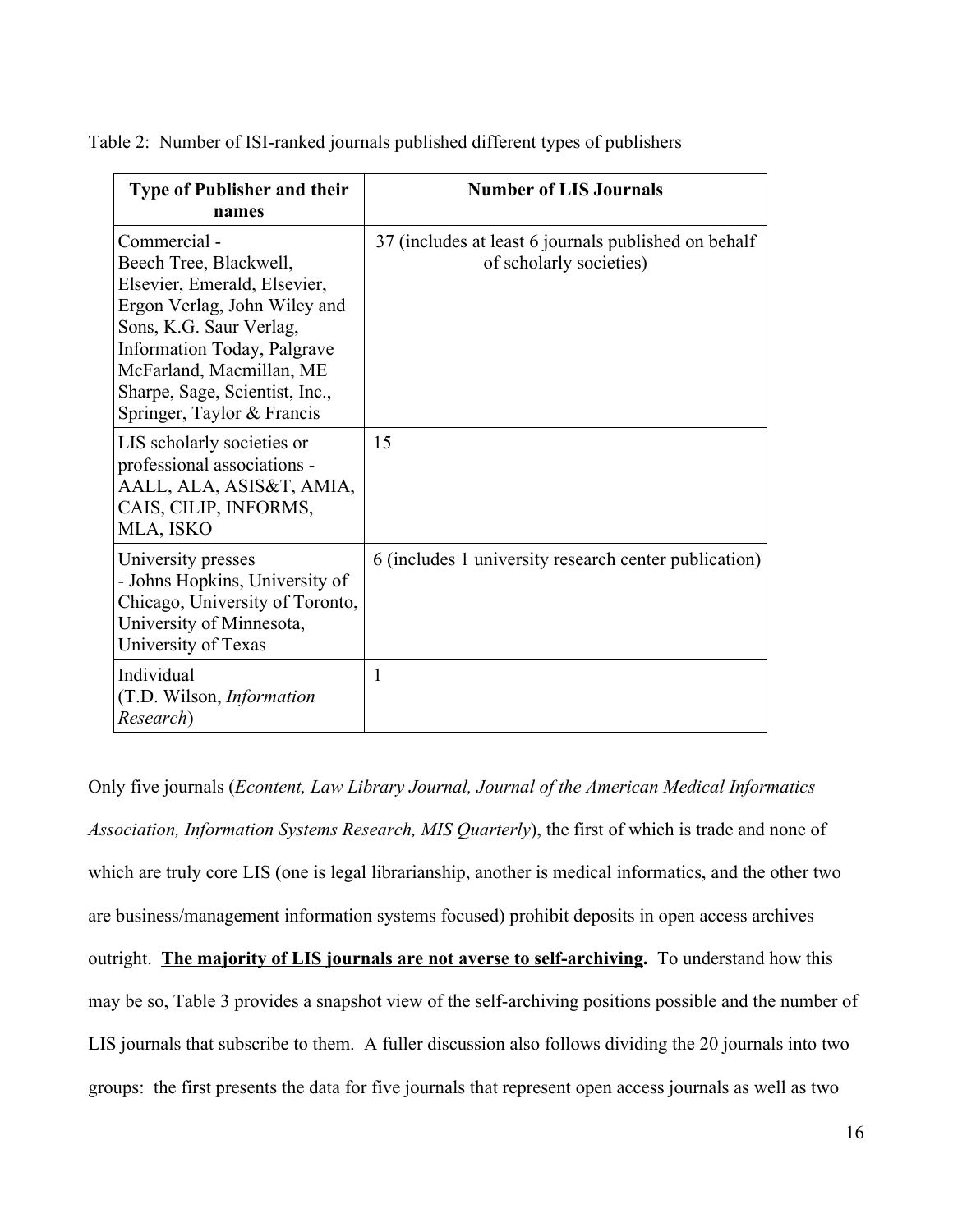ends of the spectrum of self-archiving and the second discusses the rest of the 15 journals in terms of specific ambiguities. Lastly, data collected for the 32 journals with no CTAs are briefly presented.

Table 3. Self-archiving stances expressed in the CTAs (and selected other documents) of ISI-ranked journals

| N <sub>0</sub><br> CTA<br>Unkno<br>wn<br>classifi<br>cation | Choice or<br>Ambiguous<br>classification | Can<br>pre<br>print | Can<br>post<br>print | contradiction archive archive on personal in<br><sub>or</sub><br>institutional Repository<br>website | Can archive   Can archive   Can<br>Institutional in an | archive<br>Open<br>Access<br>Archive | Cannot<br>archive by $\vert$<br>publishing Journal<br>rule | Open<br>Access |
|-------------------------------------------------------------|------------------------------------------|---------------------|----------------------|------------------------------------------------------------------------------------------------------|--------------------------------------------------------|--------------------------------------|------------------------------------------------------------|----------------|
| 32                                                          | 14                                       | 47                  | $45*$                | 47                                                                                                   | $N/A**$                                                | $39*$                                |                                                            |                |

\* Since many journals (20) do not make their CTA or an author-self-archiving policy publicly available the numbers may be inflated; author self-archiving of postprints in open access archives was assumed as allowed by these journals.

\*\* At the time we were planning the study (2004), Elsevier announced a policy of self-archiving of postprints but limiting "publisher's versions" to institutional repositories and so we added this category but it did not prove to be a useful distinction (IR versus subject-based, cross-institutional repositories) with other journals or publishers.

Two journals, *Journal of the Medical Library Association (JMLA),* published by the Medical Library Association,and *Information Research (IR)* published by an individual, T.D. Wilson, are open access journals and their copyrights allow self-archiving. In both cases, author retains copyright but *JMLA* authors sign a Copyright License Agreement which includes an author's warranty and a Disclosure Statement. The *JMLA* author grants the Medical Library Association exclusive, world-wide first publication rights and other non-exclusive rights; *IR* articles are protected by the Attribution-No Derivatives-Noncommercial use Creative Commons License 1.0. *College & Research Libraries* published by a professional association, the American Library Association's (ALA) division of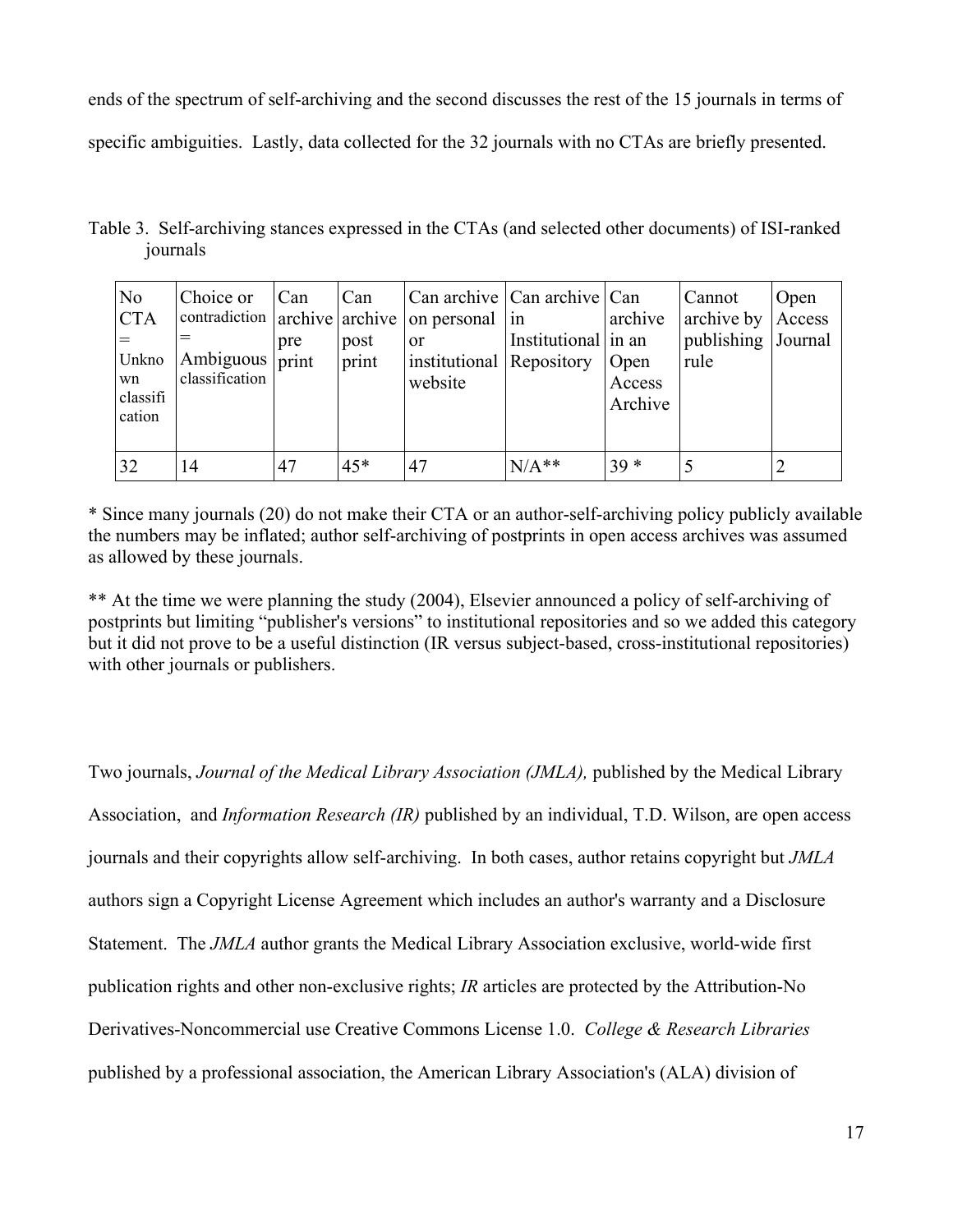Academic and College Research Libraries (ACRL), allows self-archiving as we have defined (see Figure 1). But this is a relatively new move made very recently following an announcement to become an open access journal (ACRL, 2005). At the other end of the spectrum is the *MIS Quarterly,* a university research center publication, which prohibits self-archiving by publisher rule. Similarly, although the CTA itself makes no mention, on a Copyright and Permissions page *Information Systems Research* published by INFORMS, a learned society of about 12,000 professionals and academics in operations research and organizational information systems, adds: "[a]s a further condition of final acceptance of a paper for publication in an INFORMS journal, the author(s) must indicate if their paper is posted on a working paper website, other than their own...Authors may post their working papers on websites after acceptance and prior to publication, as long as the sites are not copyrighted or do not serve as formal depositories." (INFORMS, 2005)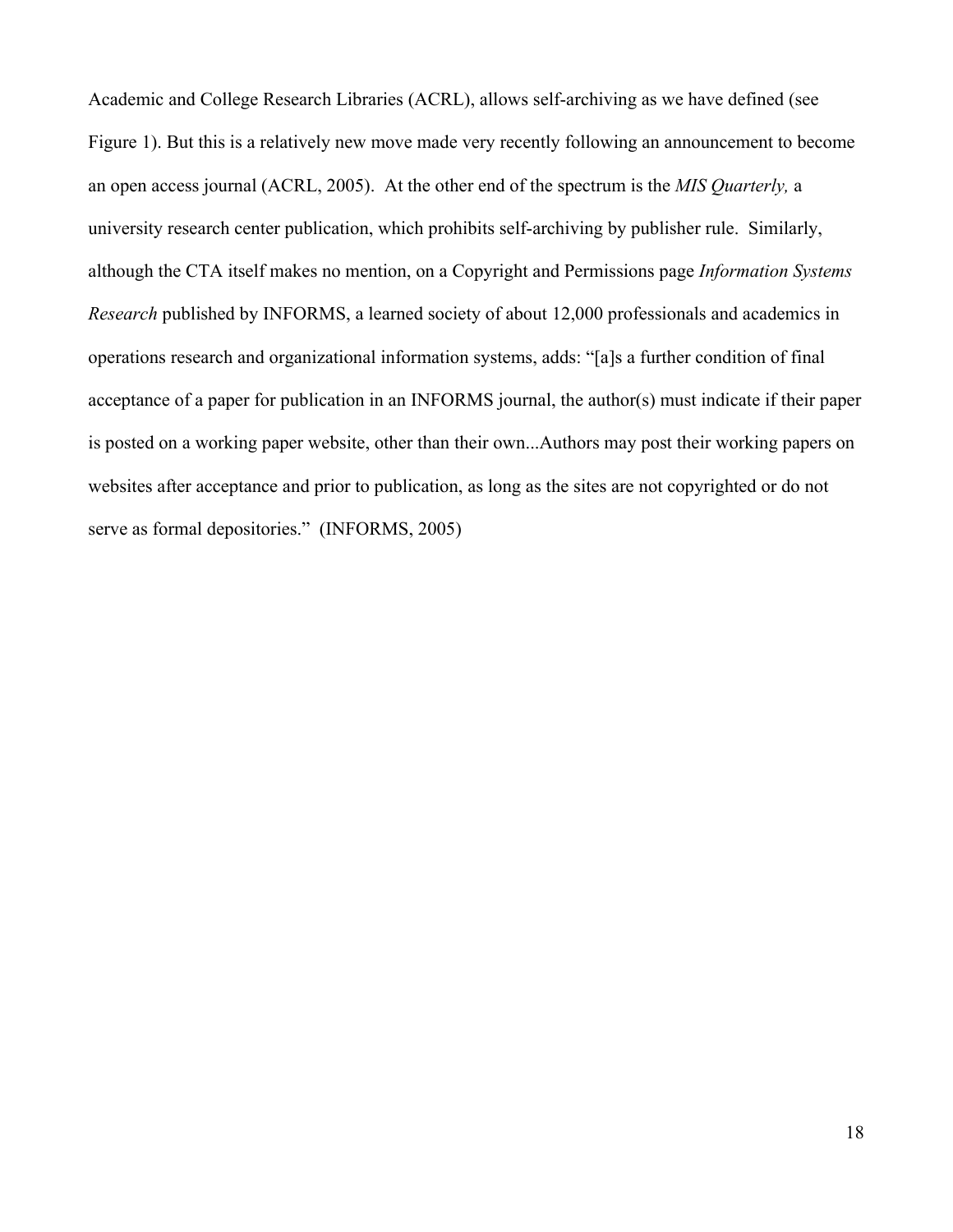Figure 1: Journal record for *College & Research Libraries* in the dLIST Directory

Journal: College & Research Libraries Journal URL: <http://www.ala.org/ala/acrl/acrlpubs/crljournal/collegeresearch.htm> Subject: Library and Information Science Type: In ISI JCR, In ISI-SSCI Publisher: Association of College & Research Libraries Publisher URL: [http://www.acrl.org](http://www.acrl.org/) CTA URL: [http://www.ala.org/ala/acrl/aboutacrl/resourcesforwork/acrlforms/Agreement-author](http://www.ala.org/ala/acrl/aboutacrl/resourcesforwork/acrlforms/Agreement-author-retain-copyright-form.pdf)[retain-copyright-form.pdf](http://www.ala.org/ala/acrl/aboutacrl/resourcesforwork/acrlforms/Agreement-author-retain-copyright-form.pdf) Date: 02/24/2005 Last Update: 11/10/2005 Special Notes: "In consideration of the Publisher's agreement to publish the Work, Author hereby grants and assigns to Publisher the right to print, publish, reproduce, or distribute the Work throughout the world in all means of expression by any method now known or hereafter developed, including electronic format, and to market or sell the Work or any part of it as it sees fit. Author further grants Publisher the right to use Author's name in association with the Work in published form and in advertising and promotional materials. Copyright of the Work remains in Author's name." Self-Archiving Status: Author can archive in open access archives Author can archive pre-print and post-print Notes: ACRL encourages author self-archiving of its published articles in both institutional and disciplinary repositories." ACRL Press Release revised Nov. 8, 2005. URL: ACRL's "Principles and Strategies for the Reform of Scholarly Communication at: http://www.ala.org/ala/acrl/acrlpubs/whitepapers/principlesstrategies.htm. Color:

Related Journals: *n/a*

15 journals are ambiguous in their CTA We defined ambiguity as lack of information about self-

archiving in the CTA or the presence of a contradiction or choice. Although these ambiguities can be

clarified by considering other supplementary policy documents, especially those outlining manuscript

submission instructions, authors may not always do so. Plus it was not always possible to reconcile the

contradiction. Despite the ambiguities, it seems clear that all the 20 LIS journals with one possible

exceptions allow self-archiving of pre prints and/or post prints in open access archives.

*Scientometrics,* a Springer publication, offers open choice for which the author pays (see Figure 2).

Asking LIS authors to pay \$3000 per article for open access seems a bit optimistic.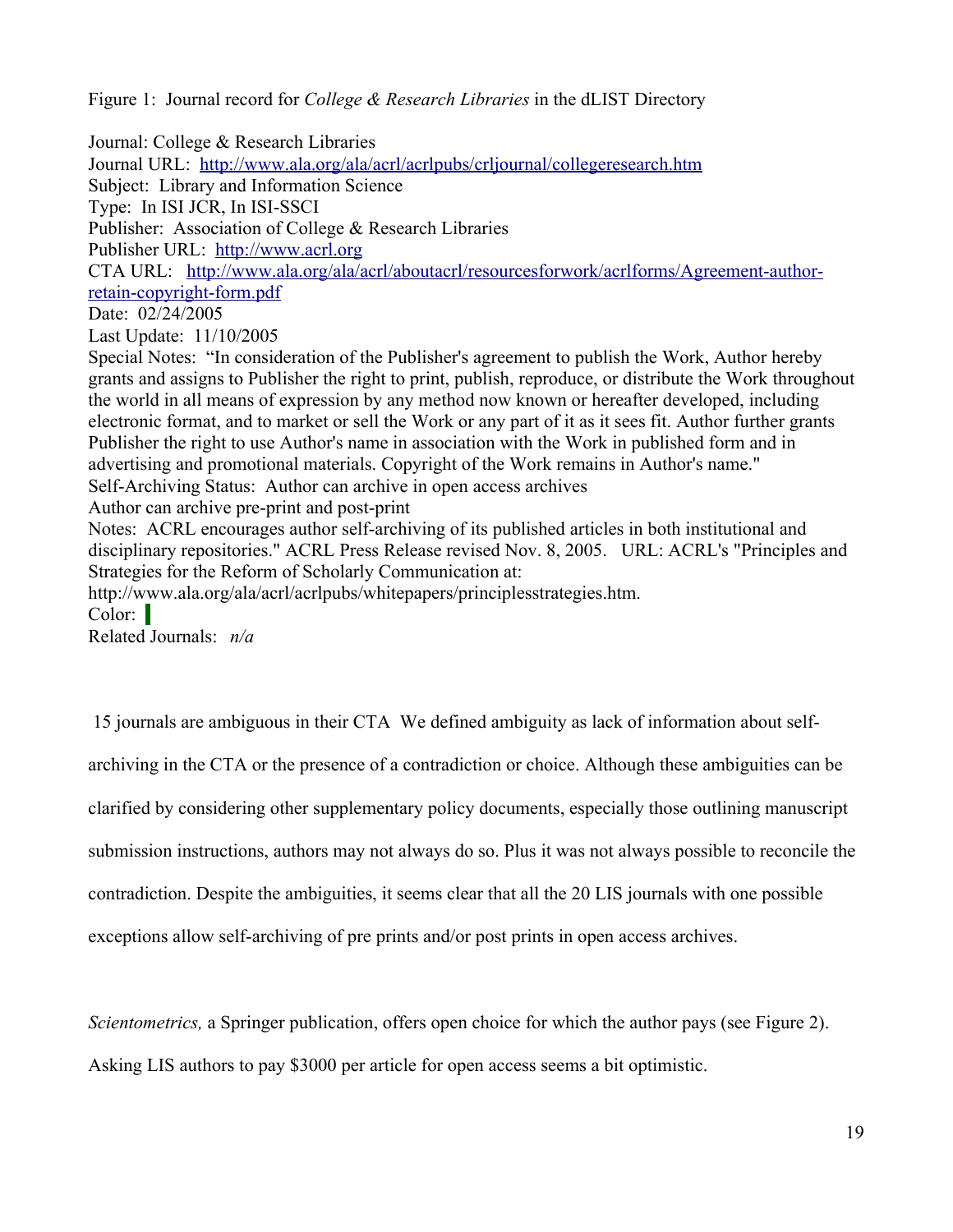# Fig. 2: Journal record for *Scientometrics* in dLIST Journal Directory

Scientometrics: An International Journal for all Quantitative Aspects of the Science of Science, Communication in Science and Science Policy

| Journal                          | http://www.springeronline.com/sgw/cda/frontpage/0;11855;4-40109-70-35622572-                                                                                                                                                                                                                                                                                                                                                                                                                                                                                                                                                                                                                                                                                                                                                                    |
|----------------------------------|-------------------------------------------------------------------------------------------------------------------------------------------------------------------------------------------------------------------------------------------------------------------------------------------------------------------------------------------------------------------------------------------------------------------------------------------------------------------------------------------------------------------------------------------------------------------------------------------------------------------------------------------------------------------------------------------------------------------------------------------------------------------------------------------------------------------------------------------------|
| URL:                             | 0;00.html                                                                                                                                                                                                                                                                                                                                                                                                                                                                                                                                                                                                                                                                                                                                                                                                                                       |
| Subject:                         | Library and Information Science                                                                                                                                                                                                                                                                                                                                                                                                                                                                                                                                                                                                                                                                                                                                                                                                                 |
| Type:                            | In ISI JCR, In ISI-SSCI                                                                                                                                                                                                                                                                                                                                                                                                                                                                                                                                                                                                                                                                                                                                                                                                                         |
| Publisher: Springer<br>Publisher |                                                                                                                                                                                                                                                                                                                                                                                                                                                                                                                                                                                                                                                                                                                                                                                                                                                 |
| URL:                             | http://www.springeronline.com/sgw/cda/frontpage/0;11855;4-0-0-0-0;00.html                                                                                                                                                                                                                                                                                                                                                                                                                                                                                                                                                                                                                                                                                                                                                                       |
| <b>CTA</b><br>URL:               | http://www.springer.com/sgw/cda/frontpage/0,,5-40359-12-161193-0,00.html                                                                                                                                                                                                                                                                                                                                                                                                                                                                                                                                                                                                                                                                                                                                                                        |
| Date:                            | 02/26/2005                                                                                                                                                                                                                                                                                                                                                                                                                                                                                                                                                                                                                                                                                                                                                                                                                                      |
| Last<br>Update:                  | 10/27/2005                                                                                                                                                                                                                                                                                                                                                                                                                                                                                                                                                                                                                                                                                                                                                                                                                                      |
| Special<br>Notes:                | "Springer Open Choice gives you the power to choose how you want your research to be<br>published. As an author-focused publishing company, Springer believes that authors should<br>have the right to determine what publication model best meets their needs. Springer Open<br>Choice is exactly what it says: a choice. If making the published version of your article<br>freely available is an important publication concern for you or your funding agency, then<br>Springer Open Choice is the solution for you. Springer Open Choice makes the final,<br>published version of the article available for free, with open access, directly from<br>SpringerLink, to anyone, anywhere in the world. You still receive all the benefits of<br>publication with Springer (see "Details" for a full listing), including print distribution." |
| Self-                            |                                                                                                                                                                                                                                                                                                                                                                                                                                                                                                                                                                                                                                                                                                                                                                                                                                                 |
|                                  | Archiving Ambiguous classification                                                                                                                                                                                                                                                                                                                                                                                                                                                                                                                                                                                                                                                                                                                                                                                                              |
| Status:                          |                                                                                                                                                                                                                                                                                                                                                                                                                                                                                                                                                                                                                                                                                                                                                                                                                                                 |
|                                  | No traditional CTA is available on the journal website. Spring offers its authors Open<br>Choice (see above) and the CTA URL points to the Open Choice License and price<br>information is copied below. "Price and Payment Information The basic fee for Springer                                                                                                                                                                                                                                                                                                                                                                                                                                                                                                                                                                              |
|                                  | Open Choice is \$3,000 USD, which can be invoiced in Euros. The order must be placed, and<br>payment received in full (if not ordered by an institution), prior to publication. Springer<br>Open Choice may be ordered directly from SpringerOnline.com, we recommend that the                                                                                                                                                                                                                                                                                                                                                                                                                                                                                                                                                                  |
| Notes:                           | contact author (or his/her institution) place the order. Payment can be made by any party via<br>credit card (recommended, and mandatory for orders from individuals), check, or invoice<br>but may not be split among parties. Invoicing will be done according to the location of the                                                                                                                                                                                                                                                                                                                                                                                                                                                                                                                                                         |
|                                  | paying party (designated in the "Bill to" section of the Order Form). Customers providing<br>payment from the Americas will be charged in US dollars, and customers providing                                                                                                                                                                                                                                                                                                                                                                                                                                                                                                                                                                                                                                                                   |

payment from Europe, Africa, and Asia will be charged in Euros. VAT is not included in the \$3,000 price and will be added, at a standard rate, for customers who receive invoices in

Color: Related

Journals: *n/a*

Euros."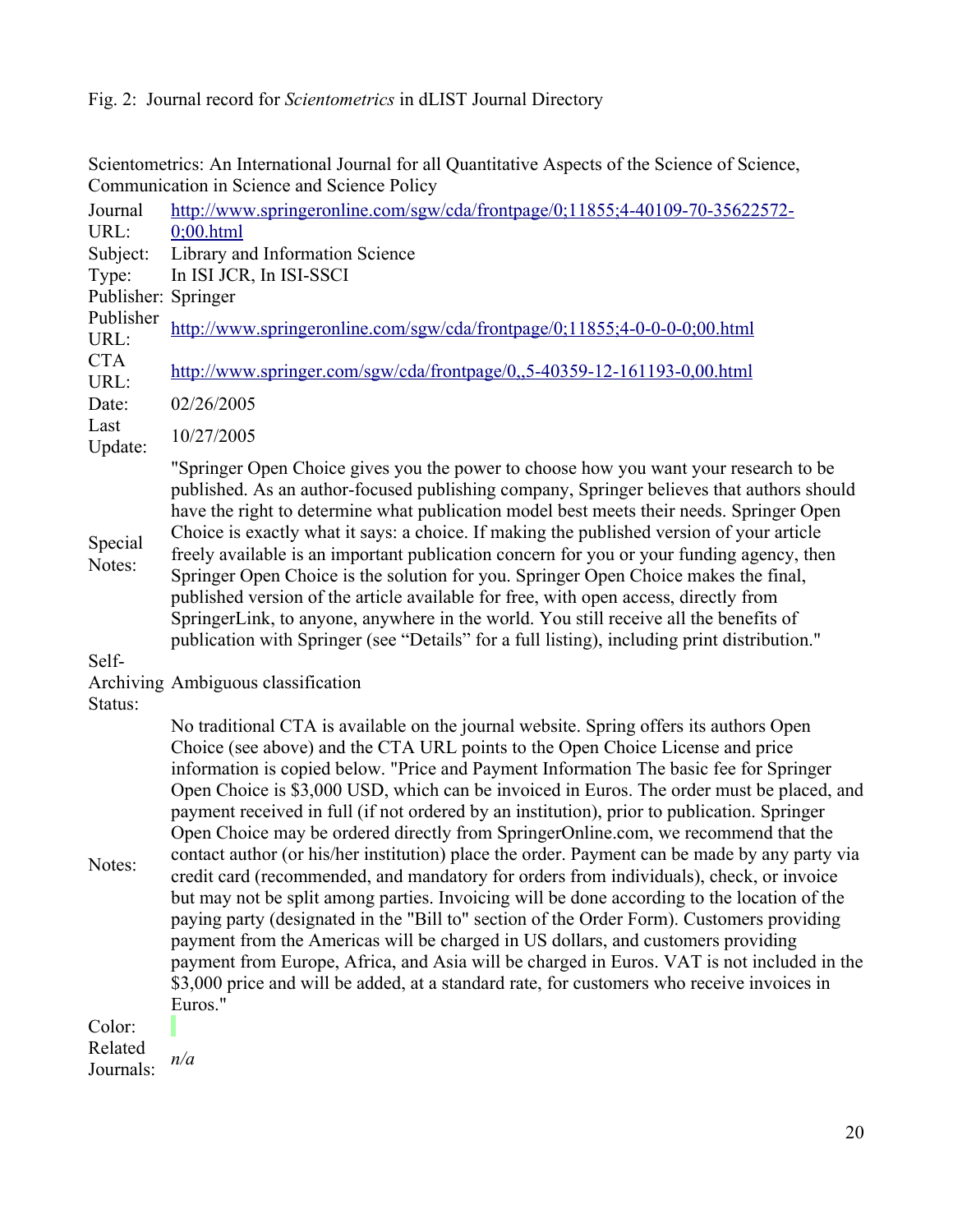The six journals published by the commercial publisher Emerald - *Aslib Proceedings, The Electronic Library, Interlending & Document Supply, Journal of Documentation, Online Information Review,* and *Program –* are ambiguous because the CTA is called the Journal Article Record. *Information Systems Journal (ISJ)* published by Blackwell is an example of contradictory questionableness. The CTA specifically prohibits the self-archiving of postprints but Blackwell's Self-Archiving web page contradicts this; authors are allowed to self-archive preprints and postprints in OAA but postprints may have an embargo period depending on journal. The *ISJ* CTA mentions no embargo period. See Figure 3.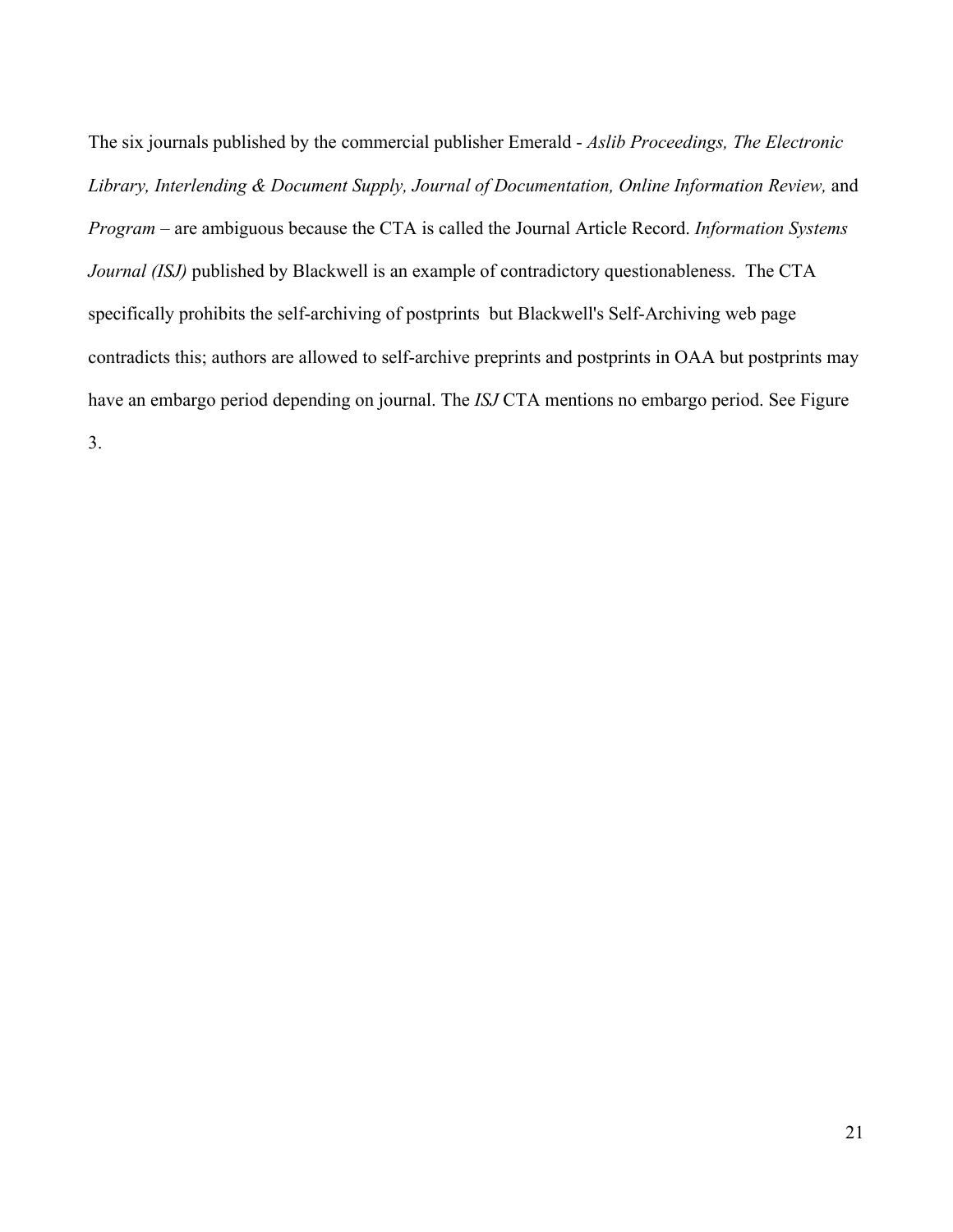# Fig. 3. Journal record for *Information Systems Journal* in dLIST Directory

Information Systems Journal

| Journal URL:              | http://disc.brunel.ac.uk/isj/                                                                                                                                                                                                                                                                                                                                                                                                                                                                                                                                                                                                                                                                                                                                                                                                                                                                                                                                                                                                                                                                                                                            |
|---------------------------|----------------------------------------------------------------------------------------------------------------------------------------------------------------------------------------------------------------------------------------------------------------------------------------------------------------------------------------------------------------------------------------------------------------------------------------------------------------------------------------------------------------------------------------------------------------------------------------------------------------------------------------------------------------------------------------------------------------------------------------------------------------------------------------------------------------------------------------------------------------------------------------------------------------------------------------------------------------------------------------------------------------------------------------------------------------------------------------------------------------------------------------------------------|
| Subject:                  | Library and Information Science                                                                                                                                                                                                                                                                                                                                                                                                                                                                                                                                                                                                                                                                                                                                                                                                                                                                                                                                                                                                                                                                                                                          |
| Type:                     | In ISI JCR, In ISI-SSCI                                                                                                                                                                                                                                                                                                                                                                                                                                                                                                                                                                                                                                                                                                                                                                                                                                                                                                                                                                                                                                                                                                                                  |
| Publisher:                | <b>Blackwell Publishing</b>                                                                                                                                                                                                                                                                                                                                                                                                                                                                                                                                                                                                                                                                                                                                                                                                                                                                                                                                                                                                                                                                                                                              |
| Publisher URL:            | http://www.blackwellpublishing.com/                                                                                                                                                                                                                                                                                                                                                                                                                                                                                                                                                                                                                                                                                                                                                                                                                                                                                                                                                                                                                                                                                                                      |
| <b>CTA URL:</b>           | http://www.blackwellpublishing.com/pdf/isj_caf.pdf                                                                                                                                                                                                                                                                                                                                                                                                                                                                                                                                                                                                                                                                                                                                                                                                                                                                                                                                                                                                                                                                                                       |
| Date:                     | 02/25/2005                                                                                                                                                                                                                                                                                                                                                                                                                                                                                                                                                                                                                                                                                                                                                                                                                                                                                                                                                                                                                                                                                                                                               |
| Last Update:              | 11/09/2005                                                                                                                                                                                                                                                                                                                                                                                                                                                                                                                                                                                                                                                                                                                                                                                                                                                                                                                                                                                                                                                                                                                                               |
| Special Notes:            | "In addition to the rights stated above the author shall retain the following rights:<br>The right, after publication by Blackwell Publishing, to use all or part of the Article<br>and abstract, without revision or modification, in personal compilations or other<br>publications of the author's own works, and to make copies of all or part of such<br>materials for the author's use for lecture or classroom purposes (excluding the<br>preparation of course pack material for onward sale by libraries and institutions),<br>provided that the first page of such use or copy prominently displays the<br>bibliographic data and the following copyright notice: '© [Year] Blackwell<br>Publishing Limited'. (b) Prior to publication, the author may share with colleagues<br>print or electronic 'preprints' of the unpublished Article, in form and content as<br>accepted by Blackwell Publishing for publication in the Journal. Such preprints may<br>be posted as electronic files on the author's own website for personal or professional<br>use, or on the author's internal university, college or corporate networks/intranet, or |
|                           | secure external website at the author's institution, but not for commercial sale or for<br>any systematic external distribution by a third party (e.g. a listserve or database<br>connected to a public access server). Prior to publication, the author must include the<br>following notice on the preprint. This is a preprint of an Article accepted for<br>publication in [Journal Title] © [Year] Blackwell Publishing Limited'. (c) After<br>publication of the Article by Blackwell Publishing, the preprint notice shall be<br>amended to read as follows: 'This is an electronic version of an Article published in<br>[include the complete citation information for the final version of the Article as<br>published in the print edition of the Journal]'. The preprint can be replaced with the<br>published version of the Article. Posting of the published Article on any other<br>electronic public server can only be done with written permission from Blackwell<br>Publishing."                                                                                                                                                     |
| Self-Archiving<br>Status: | Author can archive in institutional repositories<br>Author can archive in personal/institutional website<br>Author can archive pre-print and post-print                                                                                                                                                                                                                                                                                                                                                                                                                                                                                                                                                                                                                                                                                                                                                                                                                                                                                                                                                                                                  |
| Notes:                    | Blackwell also has a separate self-archiving page on its website -<br>http://www.blackwellpublishing.com/static/selfarchive.asp. According to it, 1)<br>Authors are allowed to self-archive preprints and postprints in OAA but 2) postprints                                                                                                                                                                                                                                                                                                                                                                                                                                                                                                                                                                                                                                                                                                                                                                                                                                                                                                            |
|                           | may have an embargo period depending on journal.                                                                                                                                                                                                                                                                                                                                                                                                                                                                                                                                                                                                                                                                                                                                                                                                                                                                                                                                                                                                                                                                                                         |
| Color:                    |                                                                                                                                                                                                                                                                                                                                                                                                                                                                                                                                                                                                                                                                                                                                                                                                                                                                                                                                                                                                                                                                                                                                                          |
| Related Journals: $n/a$   |                                                                                                                                                                                                                                                                                                                                                                                                                                                                                                                                                                                                                                                                                                                                                                                                                                                                                                                                                                                                                                                                                                                                                          |
|                           |                                                                                                                                                                                                                                                                                                                                                                                                                                                                                                                                                                                                                                                                                                                                                                                                                                                                                                                                                                                                                                                                                                                                                          |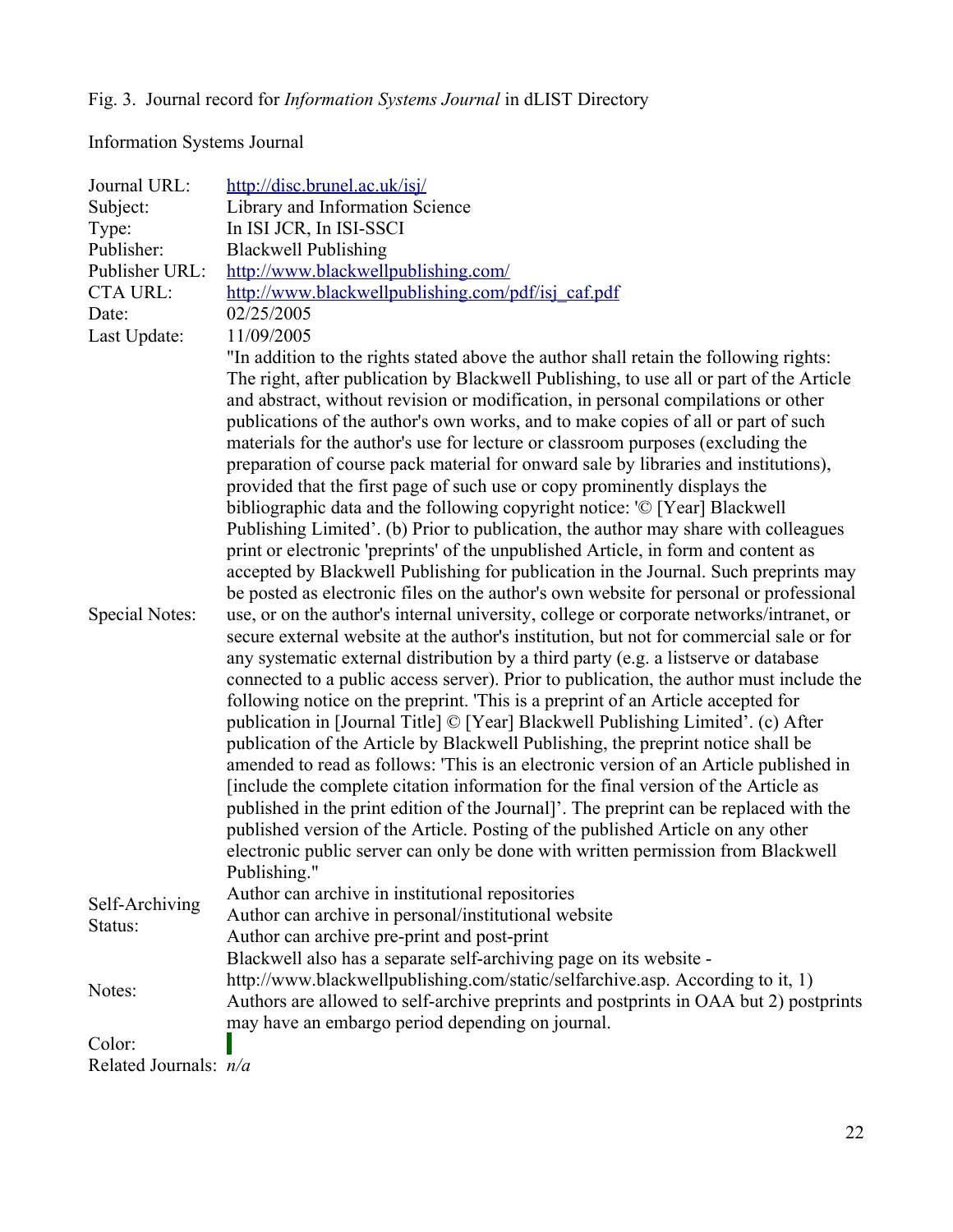The three ALA publications - *Information Technology and Libraries, Library Resources & Technical Services, Reference & User Services Quarterly* – are ambiguous because they give authors the choice of transferring full or limited copyright through 'licenses'. Authors may not know what this means in terms of self-archiving. Conversely, it can also be argued that by allowing authors to retain copyright, since all ALA publications appear to give the author the choice of two licenses for copyright one of which allows them to retain all rights, these journals technically do not prohibit author self-archiving (preprints and postprints) in open access archives.

Three journals published by Taylor & Francis - *Information Society, International Journal of Geographic Information Science, Journal of Health Communication -* allow self-archiving of post prints in open access archives after an embargo period but this is not clear just from the CTA. Additional documents about the company's policy on self-archiving have to be consulted. Also, during the early period of the study one of the journals, *Journal of Health Communication,* appeared to invoke the Ingelfinger rule whereby self-archiving on the open web was considered to be a form of publication and the work would not be considered by the journal.

*Journal of the American Society for Information Science & Technology* published by a commercial publisher, Wiley, on behalf of a scholarly society, the American Society for Information Science & Technology (ASIS&T), allows self-archiving of preprints but not for "external systematic distribution." (see Figure 4) Two aspects of the *JASIST* CTA are puzzling; one, granting back 'preprint rights' is questionable (depends on when the CTA is signed) and two, the use of the listserv as one example of the external systematic distribution method by which preprints may not be distributed. Publishers such as Taylor & Francis also include this phrase but appear to view it differently as in the same section they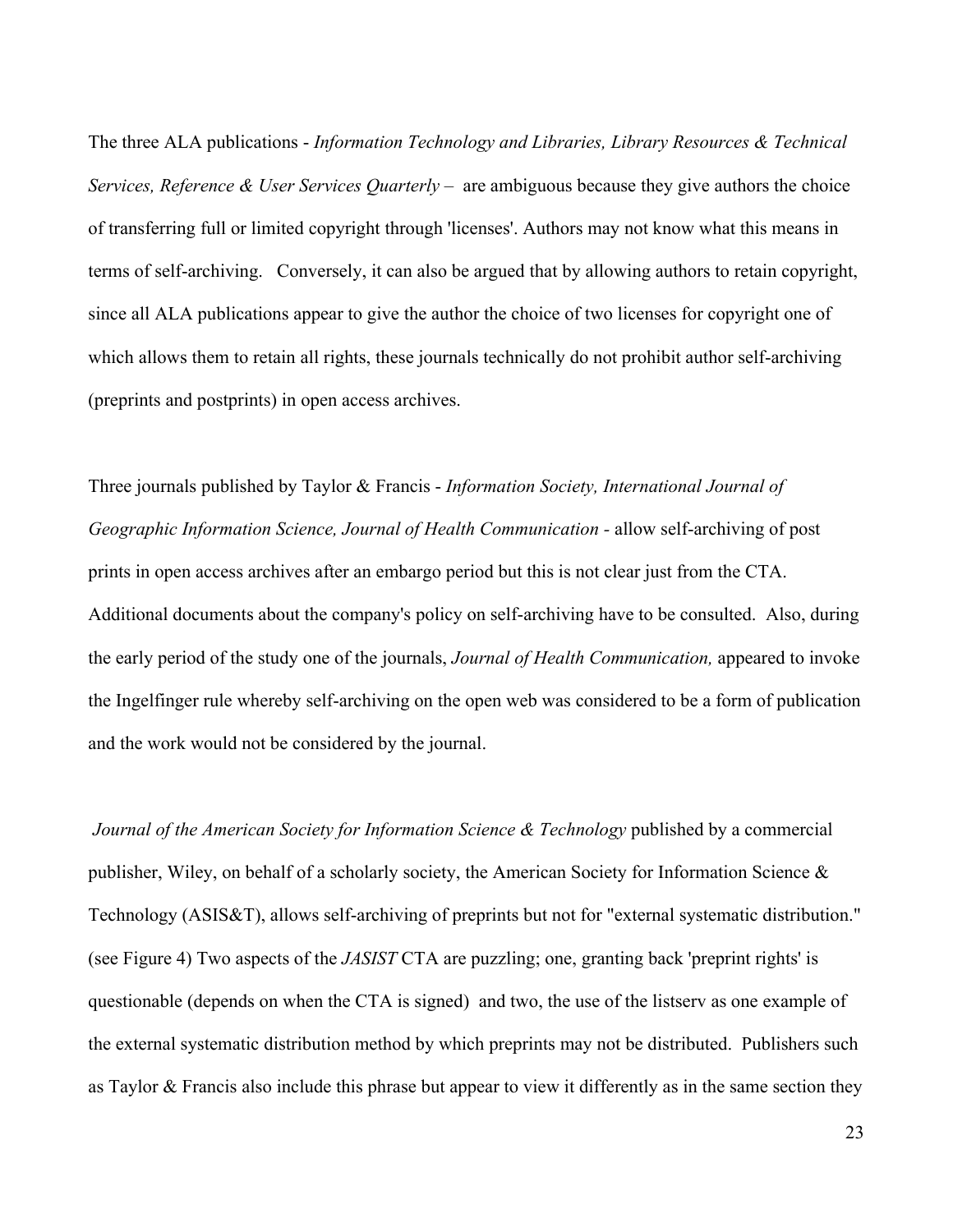explicitly allow self-archiving in open access repositories (Taylor & Francis, 2005a; 2005b).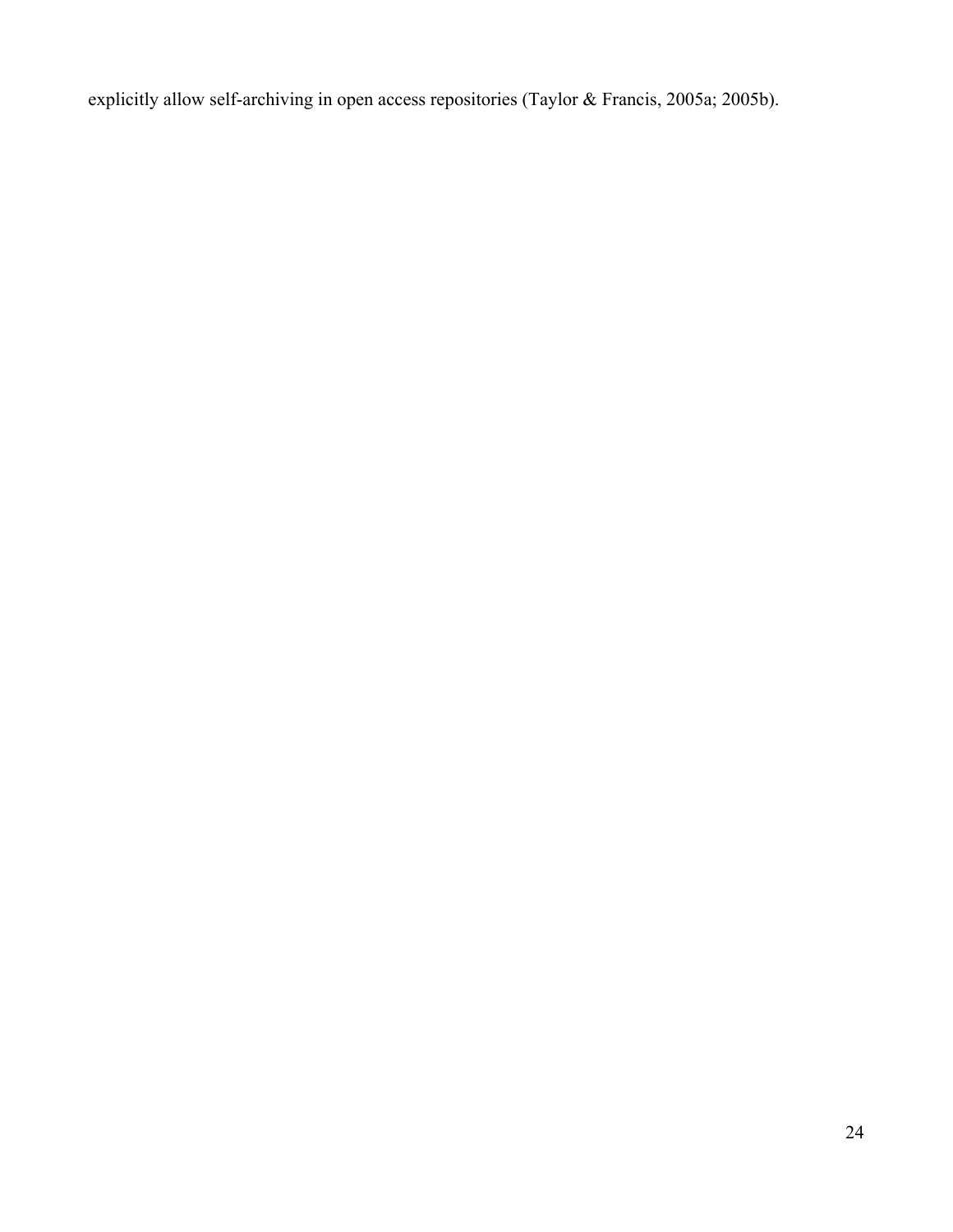Fig. 4. Journal record for *Journal of Information Science and Technology* in dLIST Directory

Journal of the American Society for Information Science and Technology

| Journal URL:              | http://www3.interscience.wiley.com/cgi-bin/jissue/76504585                                                                                                                                                                                                                                                                                                                                                                                                                                                                                                                                                                                                                                                                                                                                                                                                                                                                                                                                                                                                                                                                                                                                                                                                                                                                                                                                                                                                                                                                                                |
|---------------------------|-----------------------------------------------------------------------------------------------------------------------------------------------------------------------------------------------------------------------------------------------------------------------------------------------------------------------------------------------------------------------------------------------------------------------------------------------------------------------------------------------------------------------------------------------------------------------------------------------------------------------------------------------------------------------------------------------------------------------------------------------------------------------------------------------------------------------------------------------------------------------------------------------------------------------------------------------------------------------------------------------------------------------------------------------------------------------------------------------------------------------------------------------------------------------------------------------------------------------------------------------------------------------------------------------------------------------------------------------------------------------------------------------------------------------------------------------------------------------------------------------------------------------------------------------------------|
| Subject:                  | <b>LIS</b>                                                                                                                                                                                                                                                                                                                                                                                                                                                                                                                                                                                                                                                                                                                                                                                                                                                                                                                                                                                                                                                                                                                                                                                                                                                                                                                                                                                                                                                                                                                                                |
| Type:                     | In ISI JCR, In ISI-SSCI                                                                                                                                                                                                                                                                                                                                                                                                                                                                                                                                                                                                                                                                                                                                                                                                                                                                                                                                                                                                                                                                                                                                                                                                                                                                                                                                                                                                                                                                                                                                   |
| Publisher:                | Wiley (on behalf of ASIS&T)                                                                                                                                                                                                                                                                                                                                                                                                                                                                                                                                                                                                                                                                                                                                                                                                                                                                                                                                                                                                                                                                                                                                                                                                                                                                                                                                                                                                                                                                                                                               |
| Publisher URL:            | http://www3.interscience.wiley.com/                                                                                                                                                                                                                                                                                                                                                                                                                                                                                                                                                                                                                                                                                                                                                                                                                                                                                                                                                                                                                                                                                                                                                                                                                                                                                                                                                                                                                                                                                                                       |
| <b>CTA URL:</b>           | http://www3.interscience.wiley.com/homepages/76501873/nscta.pdf                                                                                                                                                                                                                                                                                                                                                                                                                                                                                                                                                                                                                                                                                                                                                                                                                                                                                                                                                                                                                                                                                                                                                                                                                                                                                                                                                                                                                                                                                           |
| Date:                     | 02/25/2005                                                                                                                                                                                                                                                                                                                                                                                                                                                                                                                                                                                                                                                                                                                                                                                                                                                                                                                                                                                                                                                                                                                                                                                                                                                                                                                                                                                                                                                                                                                                                |
| Last Update:              | 10/27/2005                                                                                                                                                                                                                                                                                                                                                                                                                                                                                                                                                                                                                                                                                                                                                                                                                                                                                                                                                                                                                                                                                                                                                                                                                                                                                                                                                                                                                                                                                                                                                |
| Special Notes:            | "OTHER RIGHTS OF CONTRIBUTOR Wiley grants back to the Contributor the<br>following: 1. The right to share with colleagues print or electronic "preprints" of the<br>unpublished Contribution, in form and content as accepted by Wiley for publication<br>in the Journal. Such preprints may be posted as electronic files on the Contributor's<br>own website for personal or professional use, or on the Contributor's internal<br>university or corporate networks/intranet, or secure external website at the<br>Contributor's institution, but not for commercial sale or for any systematic external<br>distribution by a third party (e.g., a listserve or database connected to a public access<br>server). Prior to publication, the Contributor must include the following notice on<br>the preprint: "This is a preprint of an article accepted for publication in [Journal title]<br>$\Box$ copyright (year) (copyright owner as specified in the Journal)". After publication<br>of the Contribution by Wiley, the preprint notice should be amended to read as<br>follows: "This is a preprint of an article published in [include the complete citation<br>information for the final version of the Contribution as published in the print edition<br>of the Journal]", and should provide an electronic link to the Journal's WWW site,<br>located at the following Wiley URL: http://www.interscience.Wiley.com/. The<br>Contributor agrees not to update the preprint or replace it with the published version<br>of the Contribution." |
| Self-Archiving<br>Status: | Ambiguous classification<br>Author can archive in personal/institutional website<br>Author can archive pre-print (i.e. pre-refereeing)                                                                                                                                                                                                                                                                                                                                                                                                                                                                                                                                                                                                                                                                                                                                                                                                                                                                                                                                                                                                                                                                                                                                                                                                                                                                                                                                                                                                                    |
| Notes:                    | The 'granting back' of preprint rights is questionable $-$ this may depend on when<br>during the article consideration process CTA is signed by author. The interpretation<br>of the "external systematic distribution" varies as some publishers such as Taylor<br>and Francis also use it but don't appear to include institutional or subject repositories<br>therein.                                                                                                                                                                                                                                                                                                                                                                                                                                                                                                                                                                                                                                                                                                                                                                                                                                                                                                                                                                                                                                                                                                                                                                                 |
| Color:                    |                                                                                                                                                                                                                                                                                                                                                                                                                                                                                                                                                                                                                                                                                                                                                                                                                                                                                                                                                                                                                                                                                                                                                                                                                                                                                                                                                                                                                                                                                                                                                           |
| Related Journals: $n/a$   |                                                                                                                                                                                                                                                                                                                                                                                                                                                                                                                                                                                                                                                                                                                                                                                                                                                                                                                                                                                                                                                                                                                                                                                                                                                                                                                                                                                                                                                                                                                                                           |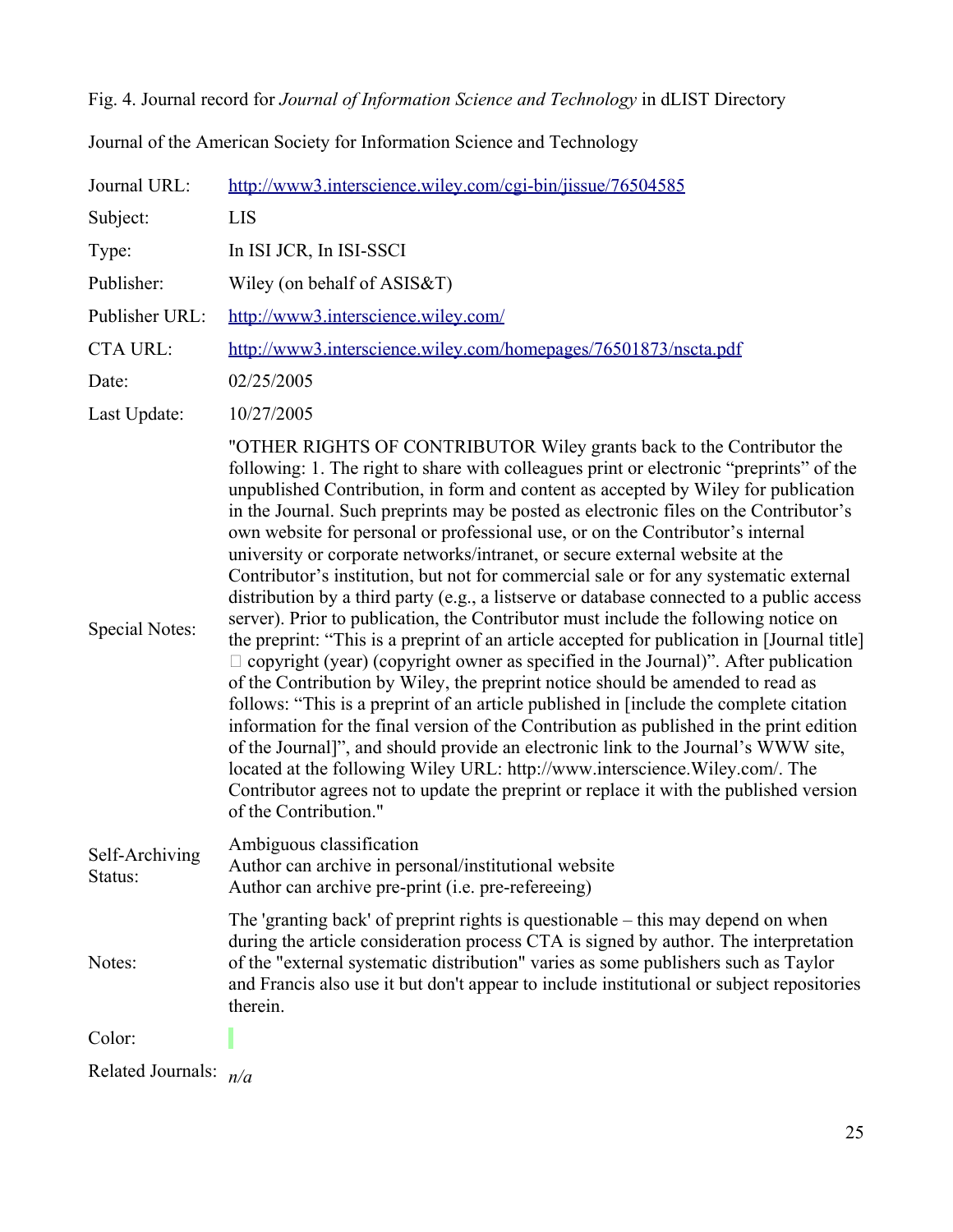32 journals (68%) make no CTA available; as noted earlier, two types of additional documents, Copyright Policy/FAQ/statements and Manuscript submission instructions/Author Guides were collected when available in order to find out what they might reveal about journal policies towards selfarchiving. Majority are silent, some favor self archiving as we have defined it, one at least is misleading, and a couple prohibit.

20 of the 32, that is, 40 % of the total population studied, have no public expressions about selfarchiving. They are *Annual Review of Information Science and Technology, Canadian Journal of Information and Library Science, Journal of Librarianship and Information Science, Journal of Information Ethics, Journal of Information Science, Journal of Information Technology, Journal of Management Information Systems, Journal of Scholarly Publishing, Knowledge Organization, Libraries and Culture, Library Journal, Library Quarterly, Library Trends, Online, Proceedings of the ASIST Annual Meeting, Restaurator, Research Evaluation, Scientist, Social Science Computer Review, Social Science Information.* Figure 5 shows the record for *ARIST*.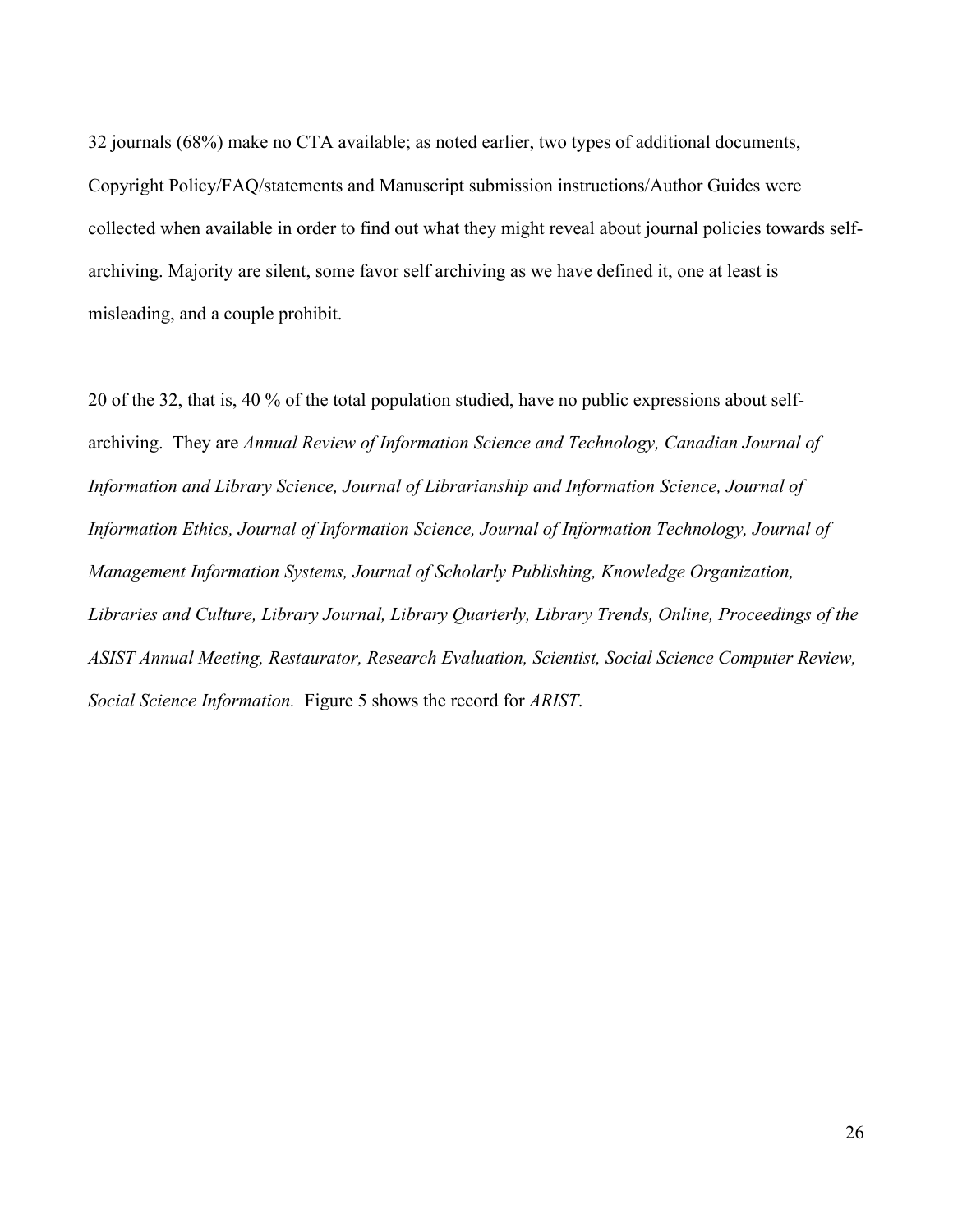Fig. 5: Journal record for *Annual Review of Information Science and Technology* in dLIST Directory

Annual Review of Information Science and Technology

| Journal URL:           | http://www.asis.org/Publications/ARIST/NEWARIST/                                                                  |
|------------------------|-------------------------------------------------------------------------------------------------------------------|
| Subject:               | Library and Information Science                                                                                   |
| Type:                  | In ISI JCR, In ISI-SSCI                                                                                           |
| Publisher:             | Information Today, Inc.                                                                                           |
| Publisher URL:         | http://www.infotoday.com/                                                                                         |
| <b>CTA URL:</b>        | http://www.asis.org/Publications/ARIST/NEWARIST/instruction.html                                                  |
| Date:                  | 02/24/2005                                                                                                        |
| Last Update:           | 11/09/2005                                                                                                        |
| Special Notes:         | n/a                                                                                                               |
| Self-Archiving Status: | Unknown classification<br>Author can archive pre-print (i.e. pre-refereeing)                                      |
| Notes:                 | No CTA is available from the journal or the publisher web page. The CTA<br>URL links to Instructions for Authors. |
| Color:                 |                                                                                                                   |
| Related Journals:      | n/a                                                                                                               |

Seven of the journals in this group belong to Elsevier. Elsevier, through a separate web document called the Copyright Policy appears to allow self-archiving of pre and post prints in open access archives for all its journals - *Journal of Academic Librarianship, Government Information Quarterly (*former title*: Journal of Government Information), Library and Information Science Research,*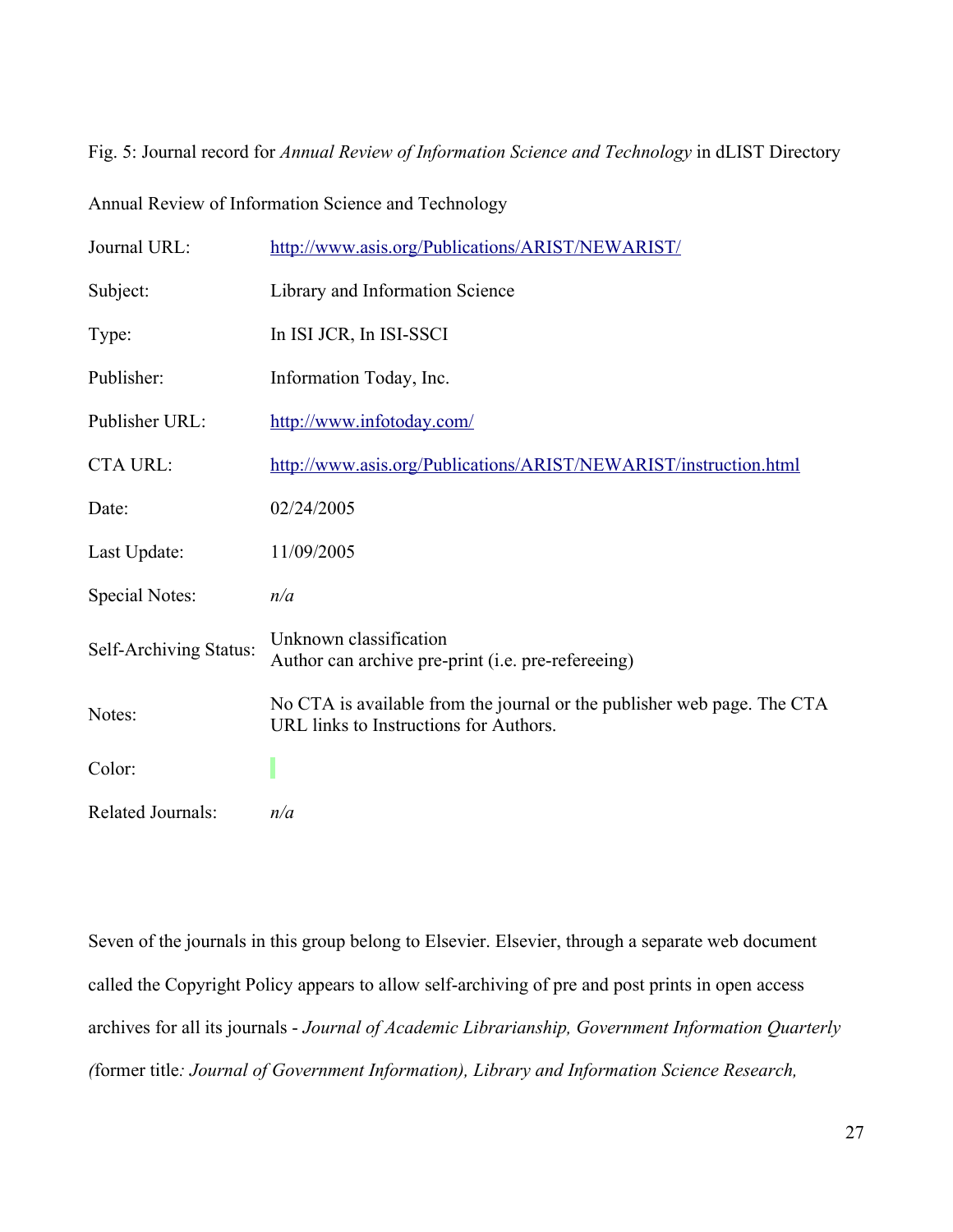*International Journal of Information Management, Telecommunications Policy, Library Collections, Acquisitions & Technical Services* (former title: *Library Acquisitions: Practice and Theory), Information Processing & Management*.

*Libri* explains that "The submission of the manuscript by the authors means that the authors automatically agree to assign exclusive copyright to K. G. Saur Verlag if the manuscript is accepted for publication." (Libri, n.d.)

Two journals appear to prohibit author self-archiving by publisher rule (*Econtent* and *Journal of the American Medical Informatics Association (JAMIA)),* although *JAMIA*, has its own open access preprint server*.* The final two journals - *Law Library Journal, Portal -* appear to allow self-archiving in open access archives. In the case of *Portal* the specific language used is "the open web." (Johns Hopkins, 2005). The *Law Library Journal,* published by the American Association of Law Libraries (AALL) is slightly more complex; although it appears to prohibit self-archiving by a publishing rule articulated on the Author's Guide (AALL, 2005a), a special Open Access Task Force has been appointed which will make its final report mid-2006 (AALL, 2005b), and at least one member of this committee has been experimenting with self-archiving in the Duke University institutional repository (Danner, 2004).

The *dLIST Journals Directory* (web-accessible database) is meant to be a tangible product of this work along with analysis of non-ISI ranked LIS journals; although they are not legal opinions or analyses, we hope that the learned societies and professional associations who publish journals and LIS journal publishers will consider supporting self-archiving and thereby leading the scholarly communication innovation in a multi and inter disciplinary field like LIS more explicitly. We also plan to encourage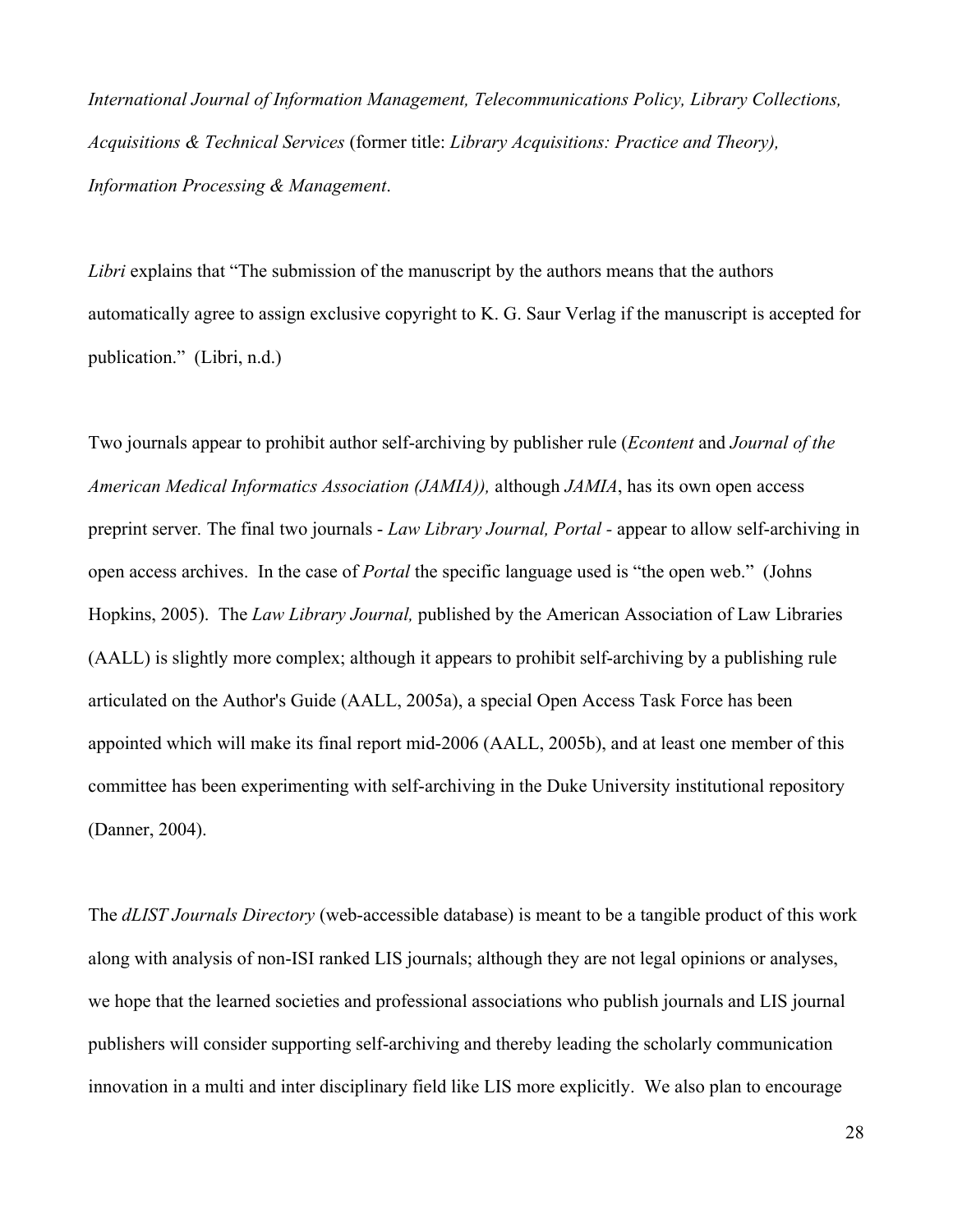scholars to consult the directory prior to self-archiving in dLIST. Public release of the *dLIST Journals Directory* is expected to be in Spring 2006 after a period of testing.

## **Discussion**

Summarizing, the major findings are: 1) 62%, a majority of ISI-ranked LIS journals do not make their CTAs publicly available, 2) irrespective of the CTA, there is a high level of ambiguity, 67%, on the part of many publishers, most of which is neither negative nor prohibitive towards self-archiving, and 3) 40% are silent about self-archiving. These findings have important ramifications. The lack of a CTA clearly needs a follow-up study, but the high level of ambiguity and silence may mean that publishers and authors are waiting to see what the other party will do; in general, it appears that publishers of all types have not wanted to commit themselves and instead have provided room for authors to negotiate while they themselves gain electronic publishing experience and experiment with Internet technologies and newer business models. What we can reasonably extrapolate is that publishers and authors have at least this much in common: both would like to maximize access, that is both would like the work to be fully available to be largest possible audience.

The road ahead for LIS authors is quite clear. Authors, especially academic authors, who are driven to publish in ISI-ranked journals by tenure considerations can afford to be assertive by doing what OA advocates advise: when a CTA is offered, strike out the no-self-archiving clause should one appear and/or substitute a specific clause that permits self-archiving of author post prints in open access archives. And, when there is no CTA, just self-archive the author post print in an open access archive. According to US Copyright Law "A transfer of copyright ownership, other than by operation of law, is not valid unless an instrument of conveyance, or a note or memorandum of the transfer, is in writing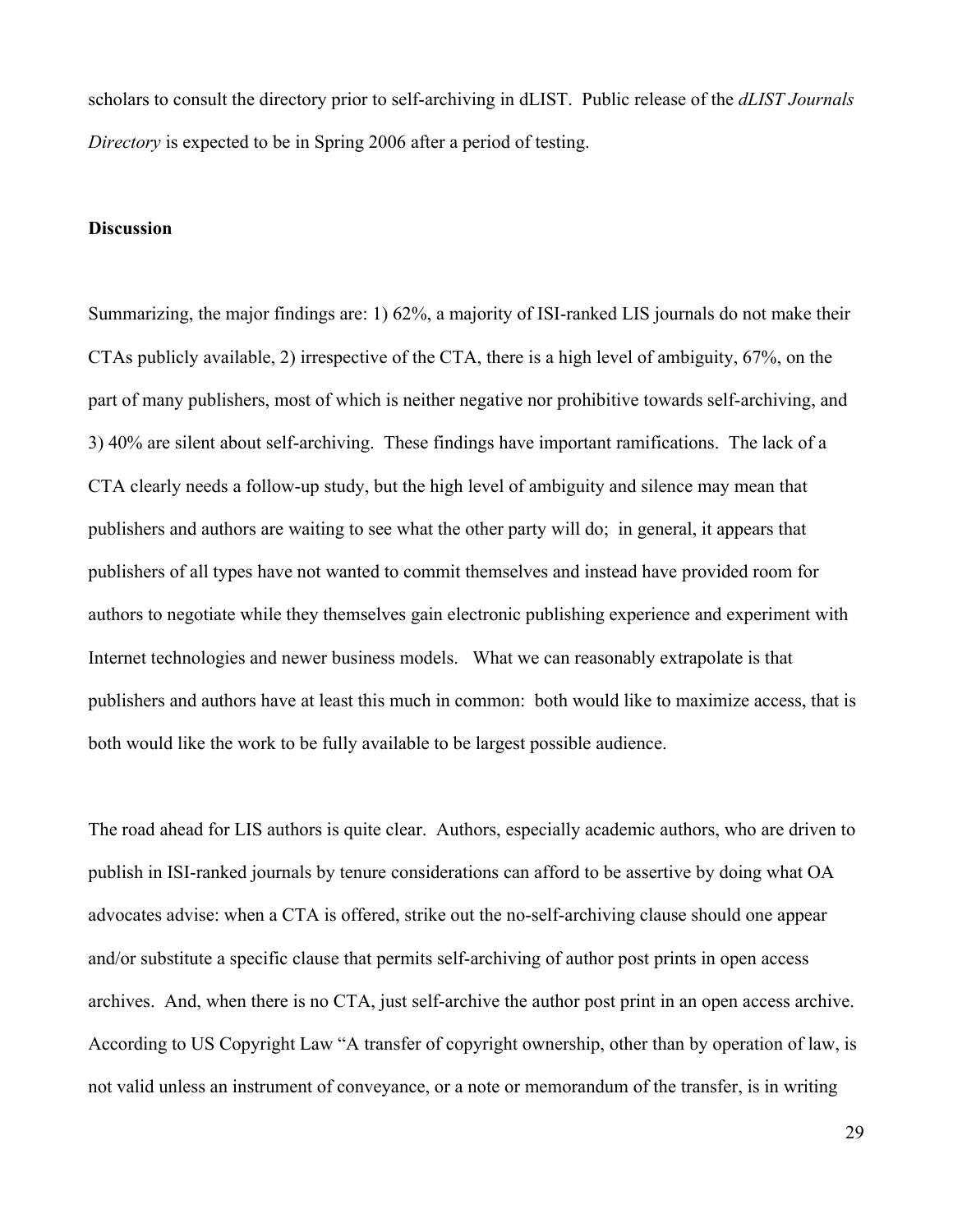and signed by the owner of the rights conveyed or such owner's duly authorized agent." (US Copyright Office). Copyright transfer is not a legal requirement for publishing; publishers can publish without requiring and requesting copyright and when they do so, authors can also do what they want with the work such as self-archiving.

What is less clear is why professional associations and learned societies in North America, four of the five are ISI-ranked journal publishers – *AALL, ALA, ASIS&T*, and *CAIS* – have remained silent for so long and what they should do now. The fifth, the Medical Library Association, signaled early and clearly; their ISI-ranked journal, *Journal of the American Library Association*, formerly *Bulletin of the Medical Library Association,* went open in 2001/2002, and all back issues are openly available from 1911 onwards (Plutchak, 2005). From postings on electronic discussion lists, blogs, and other anecdotal evidence we know that ALA committees in ACRL and LITA, for example, have been discussing opening access to their publications. ALA-ACRL only recently announced that *College & Research Libraries* would become an open access journal after an embargo period but that authors could always self-archive pre prints and postprints in open access archives immediately (English, 2005). Although ASIS&T is not considered a major association (in terms of size and in comparison with the ALA, for example) its publications, many of which are ISI-ranked, are considered the most prestigious by LIS academic authors. Importantly, the society successfully represents the multidisciplinary and cognate Information Sciences. There is a leadership opportunity for ASIS&T to shape the future of the field's scholarly journal publishing in the digital scholarly communication environment.

 In discussing the future of scholarly journal publishing, Oppenheim et al (2000, p. 391) noted that at least three factors offer unique opportunities for not-for-profits to change the commercial journal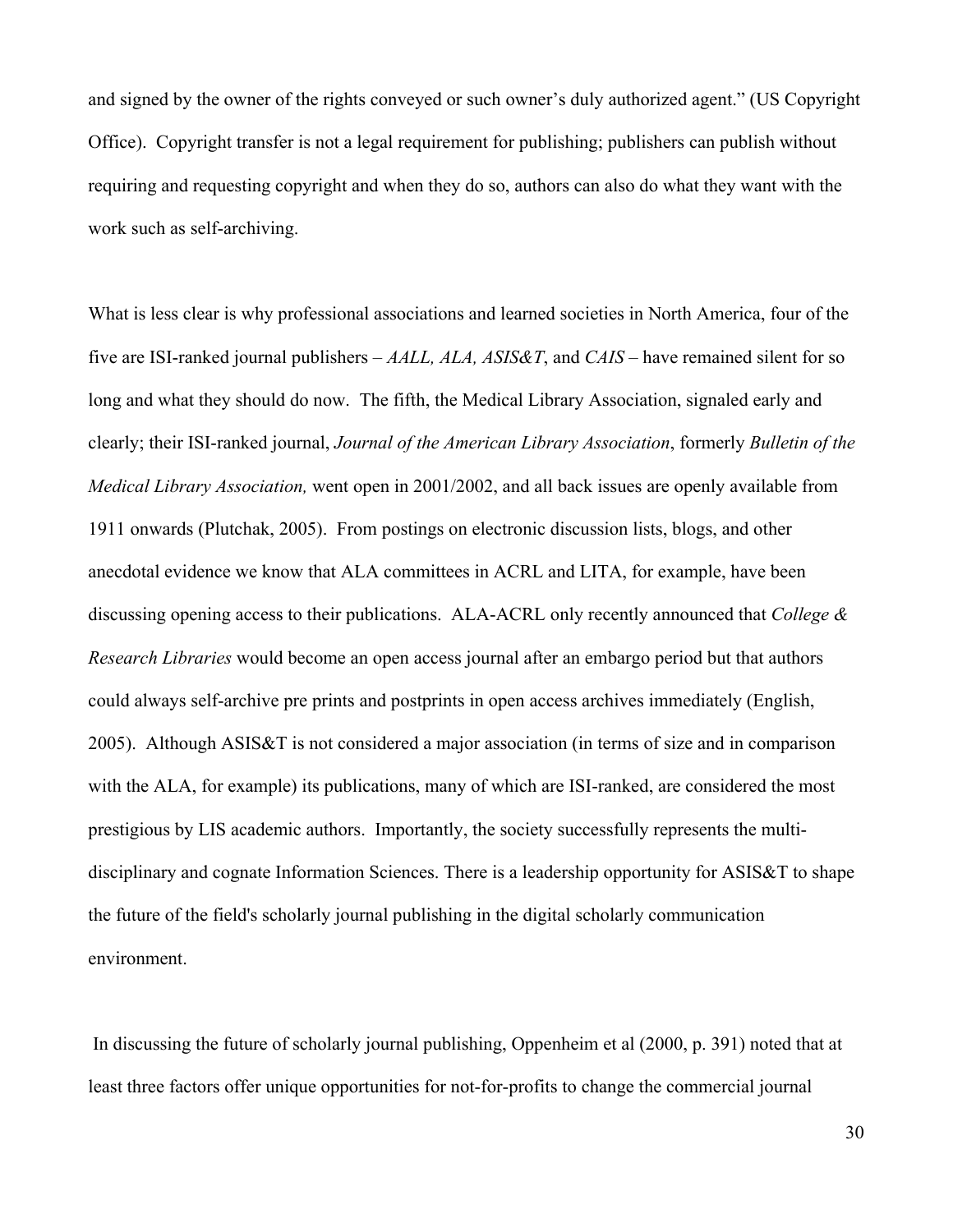publishing model. These are the tensions between academics who would like to resist Internet commercialization and the giving away of their data, publishers who want to continue the traditional print journal model onto the electronic world, and librarians who are unable to purchase all the information that is being published in journals. They also highlighted the need for customized search engines, warned of the rise of commercial brands that would breed virtual communities, and called for a special committee to work on copyright that would consider all stakeholder needs. Five years later, we have Scopus and SpringerLink from the commercial publishing giants Elsevier and Springer respectively for all scientific communities, and INFORMS and IT Info Central who are trying to serve various Information Systems communities (Scopus, 2005; SpringerLink, 2005; INFORMS Online, 2005, ITI Info Central, 2005). Scopus is global, covers all disciplines (14, 200 titles representing 4000 international publishers), and includes the scholarship of selected open access archives. Elsevier also makes Scirus "the most comprehensive science-specific search engine on the Internet" openly available (Scirus, 2005). EBSCOHost's 2005 Christmas gift to librarians was the *Library and Information Science and Technology Abstracts (LISTA)* database, an abstracting and indexing database similar to *Library Literature* and *Library and Information Science Abstracts. LISTA* (2005) is an open access database portending comparable commercial disciplinary services for the LIS communities. Nevertheless, open access to the full-text of LIS refereed research remains elusive, if only because it is multi-disciplinary and interdisciplinary. The multi-disciplinary and interdisciplinary nature of LIS research also means that our OA will need to be pursued strategically. This could be done by building an information commons for LIS that draws from scholarship-friendly publishing practice (ALPSP, 2004). These principles allow an author to retain rights that are important to them such as reuse and open access and distribution of preprints. The LIS commons thus built may improve public perceptions of the research in the field and also help achieve improvements and economies of scale in our scholarly communication system. Coleman and Roback (2005) have proposed open access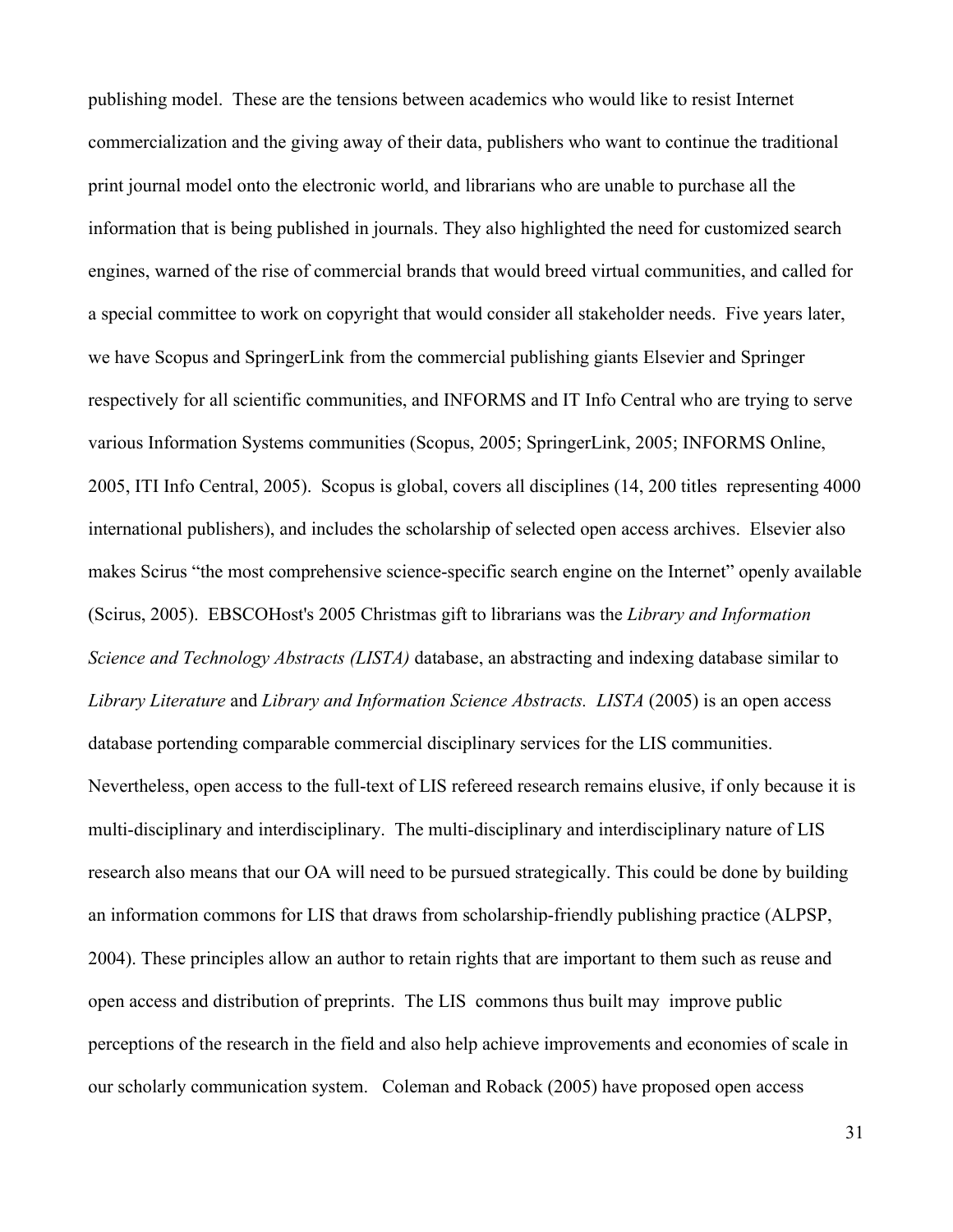federation for LIS, based on digital library aggregation services as a strategy and starting point for accomplishing these goals. Focusing my attention on academic research I offer the following recommendations:

- 1) Academic LIS scholars must continue to publish in ranked ISI journals but must also consciously adopt and deliberately pursue the complementary strategy of self-archiving in an OAI-compliant open access archive. They should also use digital repositories as personal digital libraries.
- 2) A scholarly communication consortium, is needed wherein journal publishers, of all types, work with OAI data and service providers to develop robust, value added subject aggregation services towards building the information commons for LIS. This is a leadership opportunity for the scholarly societies in the LIS professions and disciplines.

Bibliometrics provides the underlying explanatory theory for the prescriptive nature of the recommendations above. In 1989 Wallace pointed out bibliometrics and citation analysis could be useful for accomplishing a "major goal of information science" by "expanding understanding of the ways in which information resources are produced and used, and the ways in which production and use differ among different groups of people." (Wallace, 1989, p. 26). In the 1980s citation studies showed us that the scholarly communication system was a much more loosely coupled one than envisioned. Starting in the 1990s and more so in recent years we are discovering that the system is also becoming unsustainable, in terms of economics, preservation, and information overload. All of these factors apply to the LIS scholarly communication sub-system too. 72% of LIS publications are uncited and although uncitedness does not equal lack of value or use it contributes to the image of LIS as a fragmented discipline (Schwartz, 1997). Schmidle and Via (2004) have documented the serials price increases in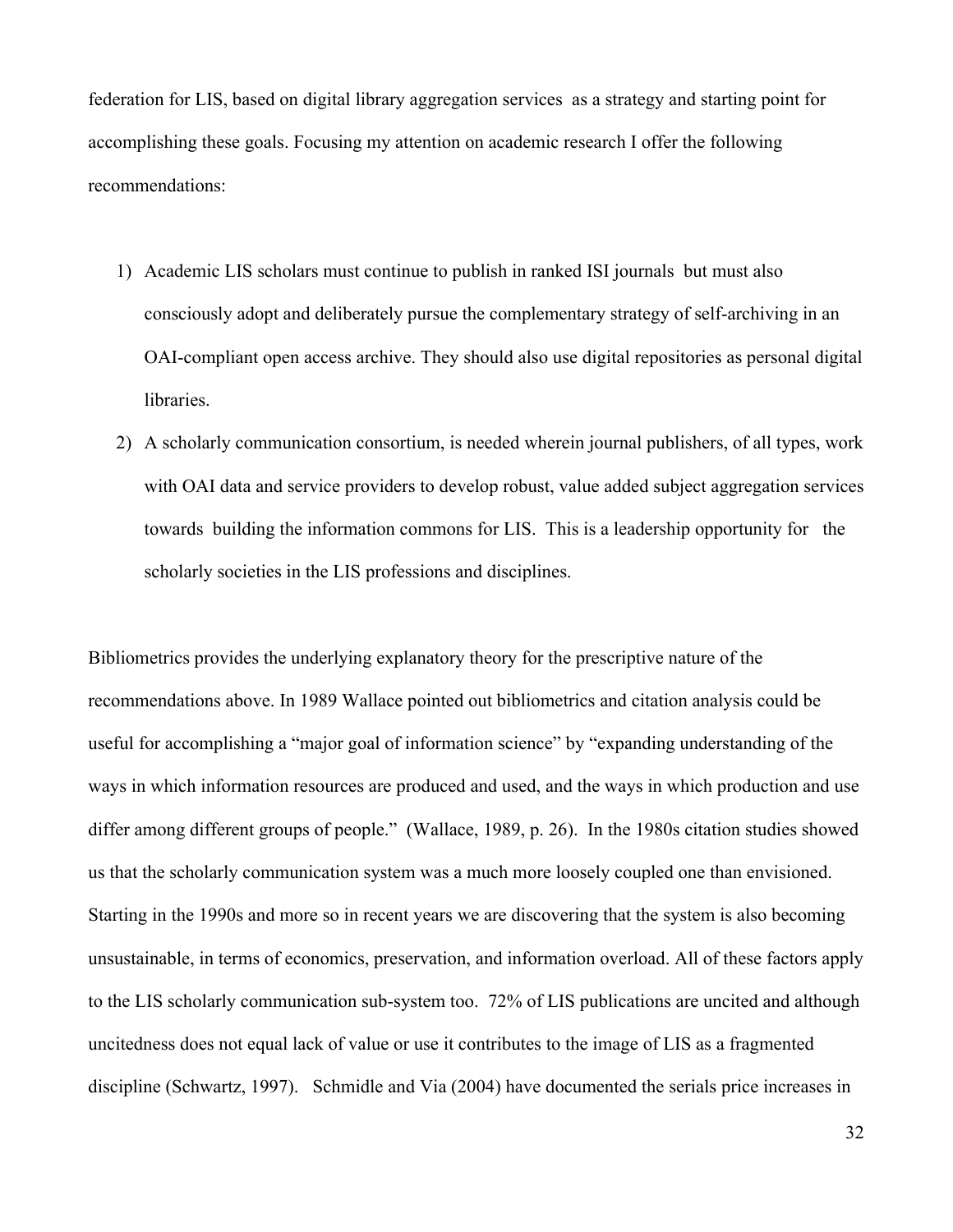LIS, and Davis (2005) has provided evidence of article duplication in LIS journals including ISI-ranked ones. Finally, Mary Munroe's web site (2005), commissioned by the Association of Research Libraries and the Information Access Alliance (2005), a group that seeks to apply anti-trust laws to mergers in academic publishing, shows fascinating timelines and stories of merger and acquisition in the academic publishing industry. Of the twelve large commercial publishers Munroe traces, many of the commercial ISI-ranked LIS journal publishers are represented: Blackwell, John Wiley and Sons, Reed Elsevier, Springer Science, Taylor & Francis, Thomson, Wolters Kluwer, and Verlagsgruppe George von Holtzbrinck GmbH. All this argues for careful, coordinated experimentation in LIS scholarly journal publishing.

## **Conclusion**

Copyright and open access can co-exist. The findings tend to confirm this. The majority of the ISIranked LIS journals (90%) do not prohibit self-archiving defined in any way. Of the journals with CTAs (38%), the majority do not prohibit self-archiving as defined for the study: the practice of depositing author postprints in an OAI-compliant open access archive. Even among the 62%, the 32 journals that do not make CTAs publicly available, the majority of the 12 that discuss self-archiving have positive policies encouraging self-archiving. Publishers, it appears, have gained confidence with Internet and electronic publishing. When the preprint or postprint is self-archived publishers would like pointers to the journal home page and full citation after publication or the DOI (document object identifier) link. Authors should be emboldened that very few journals impose embargoes or prohibit self-archiving outright.

Only 52 ISI-ranked journals were investigated in the study. A search using DE=Library and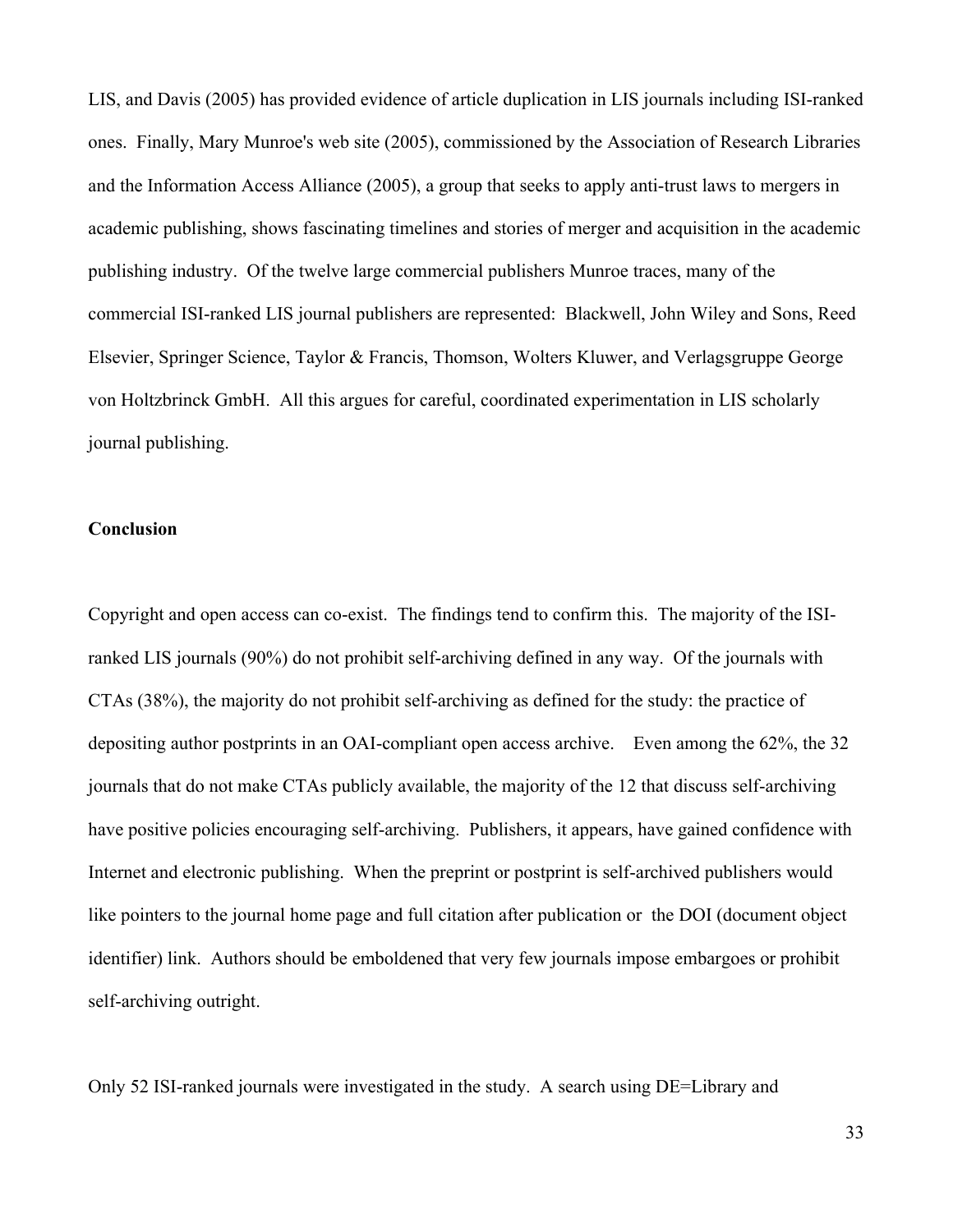Information Sciences in *Ulrich's International Periodicals Directory 2005/2007* retrieved 3191 records of which 2809 journals are in English. It would therefore be fruitful to examine a random sample of the larger population of LIS journals to identify their copyright status and self-archiving policies. Does the high level of ambiguity and lack of CTAs continue to hold across the discipline? A follow-up publisher survey of all the ISI-ranked LIS journals, but especially the 32 that have no public CTA, will shed new light and is advisable, if not required. Copyright law is also national rather than international and this is another area for future investigations. How does the country of publication influence the copyright and self-archiving policies of journals? Other conceptual and empirical research may also be used to identify ways in which digital repositories can be better used to correct present imbalances and flaws for a transparent scholarly communication system; for example, the well-known ArXiV is not just an open access archive, rather it utilizes online peer review before accepting deposits. They can also investigate the influence of extensive article duplication and open access availability on impact factors and use, discover applications of bibliometric laws such as Bradford's distribution and obsolescence to the growth and use of open access archives, and undertake rigorous modeling and scenario planning for disciplinary scholarly communication. For example, what is the optimal size and nature of a scholarly communication system distinct from a scholarly publishing one for a multidiscipline such as LIS? Finally, a re-evaluation of the ISI-ranked journals in the LIS category is overdue. In pragmatic terms, the findings, I hope, send an unequivocal message to our societies, the journals, and the research communities. Authors and communities should adopt self-archiving. Journal editors and publishers must continue to make the scholarly journal publishing process more transparent in terms of copyright, explicitly encouraging authors reuse and distribution rights, and facilitating the most liberal interpretation of the fair use principle. They must also follow the dissemination principles recommended by the Association of Learned and Professional Society Publishers for scholarshipfriendly journal publishing practice (ALPSP, 2004). The field must engage in coordinated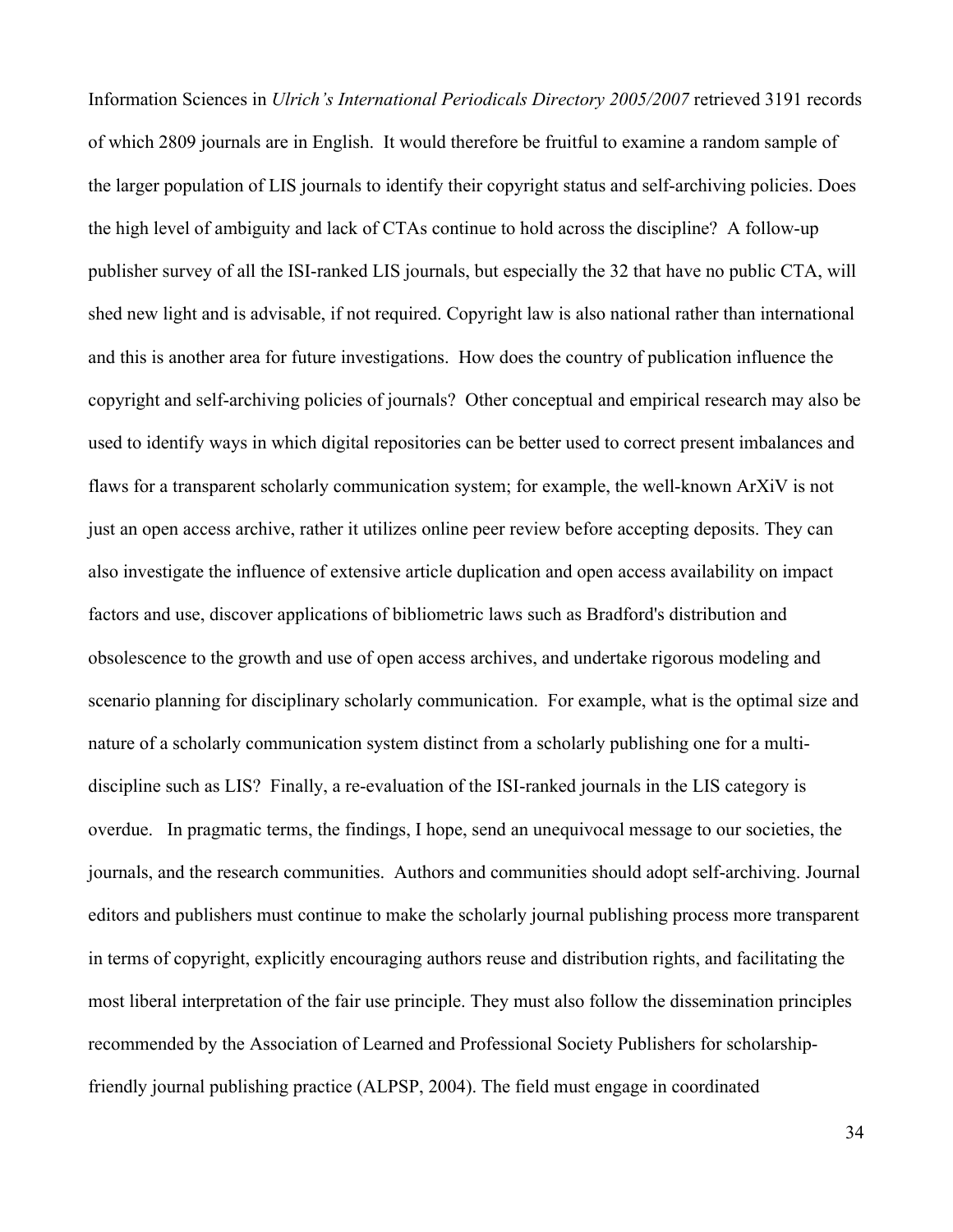experimentation for the development of subject-based, federated, digital library/repository services, an LIS commons. In the process of its development and use we may also trigger more innovative, globally equitable, transparent, and sustainable models for LIS scholarly publishing and communication than the systems we now have in place.

#### **Acknowledgments:**

Thanks to William Hornbaker, the first DLIST Intellectual Property Intern who explored LIS journals and their CTAs in Spring 2003. Subsequent work done and discussions with Cheryl Malone, Jingfeng Xia, Paul Bracke, Shawn Nelson, and David Lehmann are also gratefully acknowledged. I am thankful to Don Kraft for his insightful questions about an early draft and encouragement to write it as a research paper. A discussion with Raym Crow reinforced the idea of LIS commons. Thanks to Danny Wallace, a graciously prompt and careful mentor, and to Alma Swan for quick clarifications. Thanks to Joseph Roback for the development of the *dLIST Directory* as a web accessible database.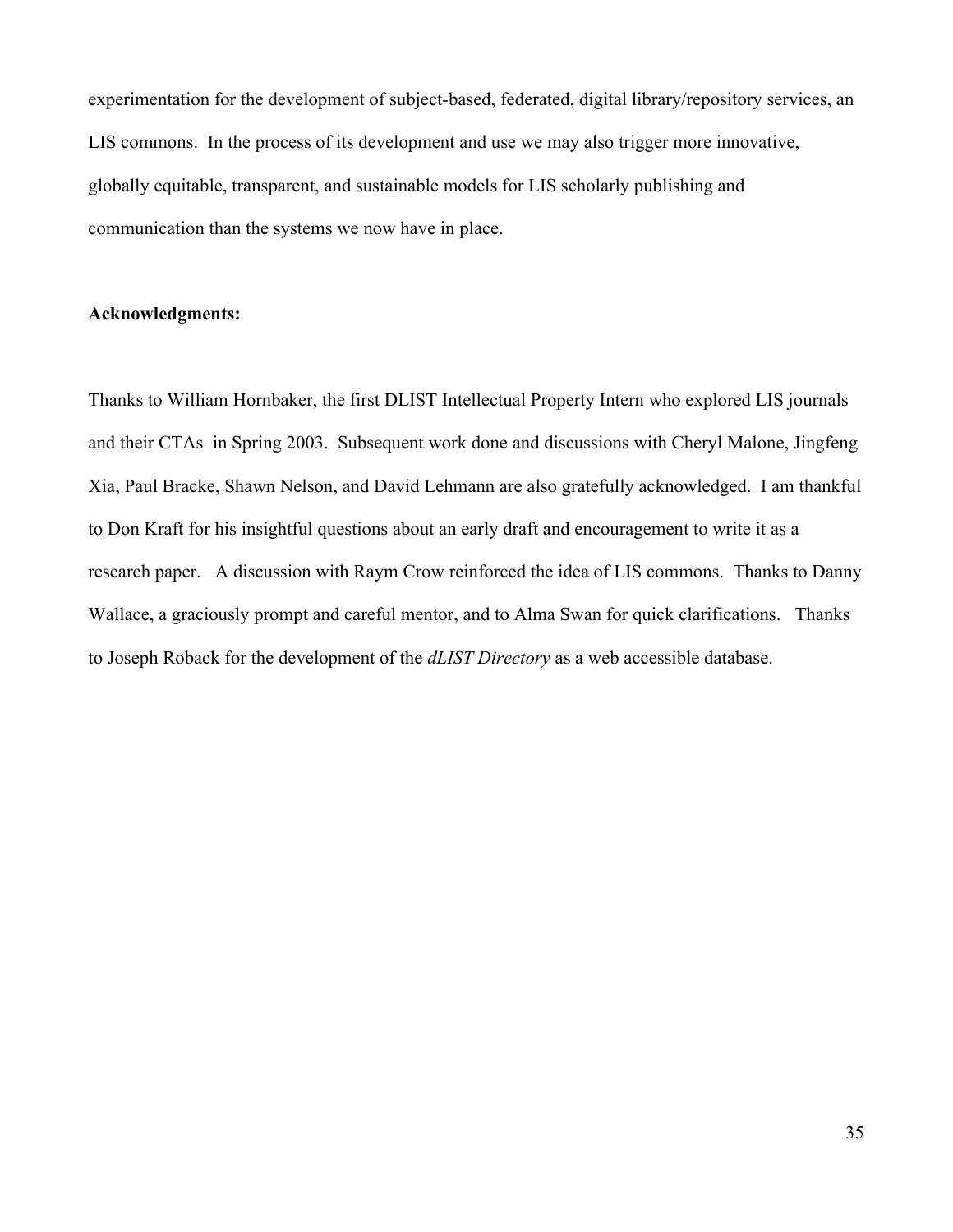## **References**

AALL (2005a). Law library journal's author's guide. URL: [http://www.aallnet.org/products/llj\\_authors\\_guide.asp](http://www.aallnet.org/products/llj_authors_guide.asp)

AALL (2005b). Open access task force URL: [http://www.aallnet.org/committee/open\\_access\\_task.asp](http://www.aallnet.org/committee/open_access_task.asp)

ACRL. (2005). Open access comes to C&RL. [http://acrlblog.org/2005/11/10/open-access-comes-to](http://acrlblog.org/2005/11/10/open-access-comes-to-crl/)[crl/](http://acrlblog.org/2005/11/10/open-access-comes-to-crl/)

Agrawal, A. (2001). University to industry knowledge transfer: literature review and unanswered questions. International Journal of Management

ALPSP. (2004). ALPSP principles of scholarship-friendly journal publishing practice. Available online: <http://www.alpsp.org/2004pdfs/SFpub210104.pdf>

Atkinson, R. C. (1996a). Universities and the knowledge-based economy. Available online: <http://www.ucop.edu/ucophome/pres/comments/senate.html>

Atkinson, R.C. (1996b). The California solution.

Available online: <http://www.ucop.edu/ucophome/pres/comments/science.html>

Bachrach, S., et al. (1998). Who owns scientific work? Science 281 (5382): 1451. Retrieved from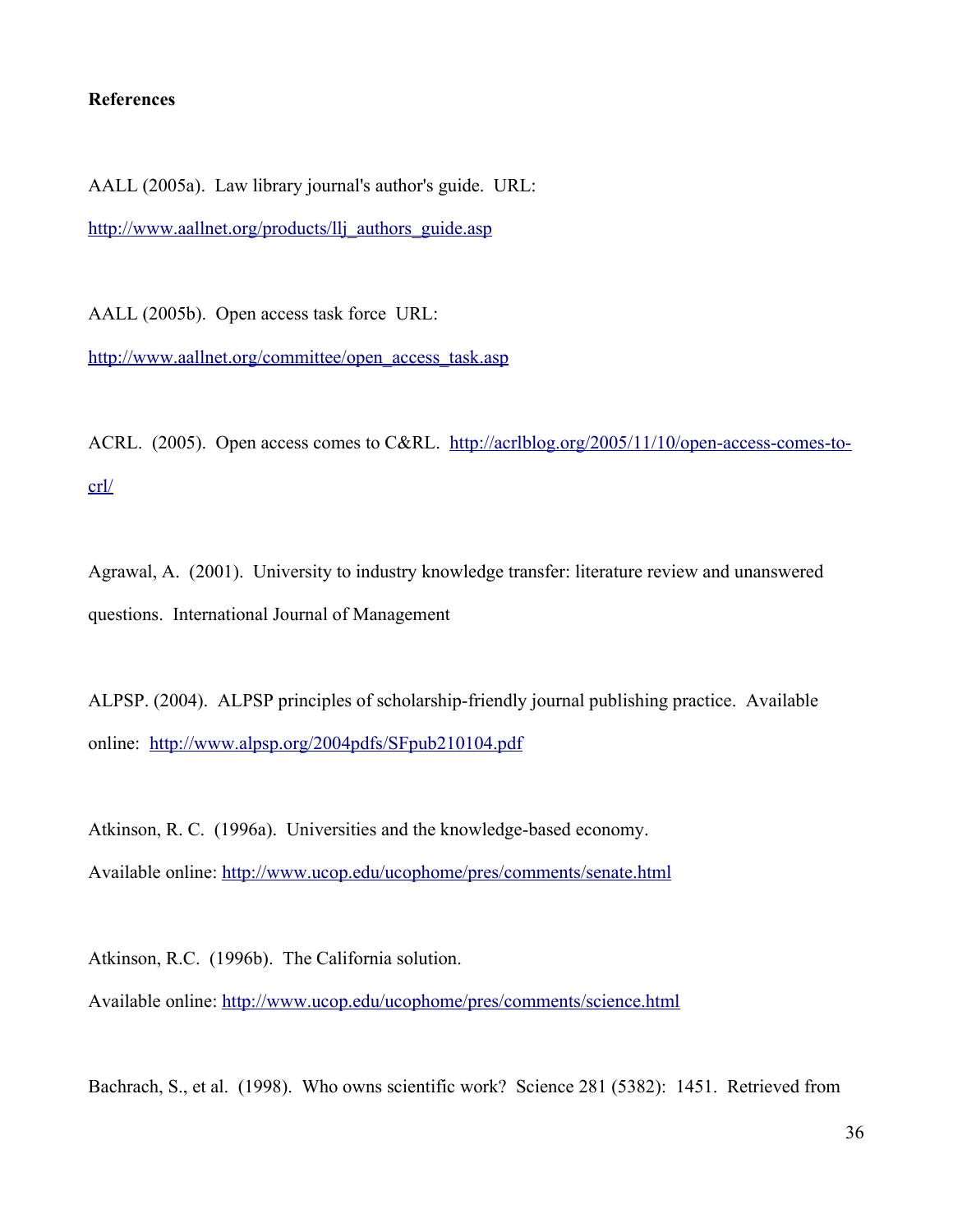Bailey, C. (2005). Open access bibliography: Liberating scholarly literature with e-prints and open access journals. Washington D.C., Association for Research Libraries. Also available online. <http://www.escholarlypub.com/oab/oab.pdf>

Biagioli, M. (1998). The Instability of Authorship: Credit and Responsibility in Contemporary Biomedicine. *The FASEB Journal* 12 (January): 3-16.

BOAI (2002). Budapest open access initiative.<http://www.soros.org/openaccess/>

Boyle, J. (1992). A Theory of law and information: Copyright, spleens, blackmail, and insider trading. California Law Review, 80: 1413 - Retrieved from Lexis-Nexis Academic Universe, Law Reviews (subscription database).

Boyle, J. (1997). A Politics of intellectual property: Environmentalism for the Net. Duke Law Journal 47: 87-. Retrieved from Lexis-Nexis Academic Universe, Law Reviews (subscription database).

Brogan, M. L. (2003). A Survey of digital library aggregation services. Washington D.C.: Digital Library Federation. http://www.diglib.org/pubs/brogan/brogan2003.pdf.

Coleman, A. and Bracke, P. (2003). DLIST: Building an international scholarly communication consortium for Library and Information Science, pp. 311-332. In Mapping technology on libraries and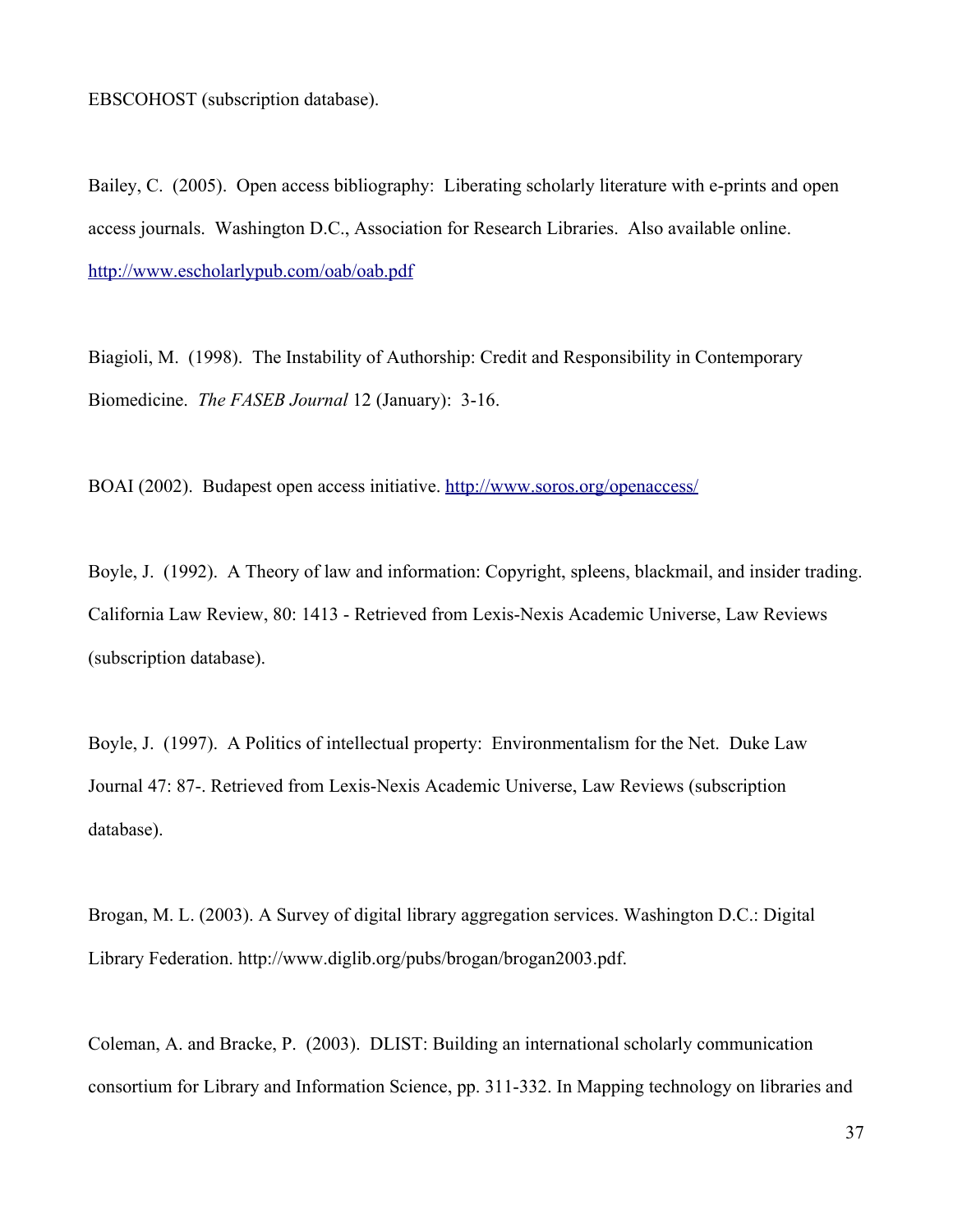people: Papers presented at the First International CALIBER – 2003 (Ahmedabad, 13-15 February). Editor-in-chief: T.A.V. Murthy. New Delhi, India, Information and Library Network Centre.

Coleman, A. and Roback, J. (2005). Open access federation for Library and Information Science: dLIST and DL-Harvest. D-Lib Magazine 11 (12) December.

<http://www.dlib.org/dlib/december05/coleman/12coleman.html>

Coleman, A. Malone, C.K. Xia, J., and Nelson, S. (2005). Copyright transfer agreements in an interdisciplinary repository. Poster presented at the ALISE Annual Conference, Jan 2005, Boston, MA. <http://dlist.sir.arizona.edu/912/>

Creative Commons. (2005). <http://www.creativecommons.org/>

Crow, Raym. (2003). The Case for institutional repositories: A SPARC position paper. [http://www.arl.org/sparc/IR/ir.html.](http://www.arl.org/sparc/IR/ir.html)

Danner, Richard. (2005). Issues in the preservation of born-digital scholarly communications in law. <http://eprints.law.duke.edu/archive/00000878/>

Davis, P. (2005). The Ethics of republishing: A Case study of Emerald/MCB university press journals. *Library Resources and Technical Services* 49 (2), April: 72-78.

English, R. (2005). Email communication on Scholcom-listserv, November.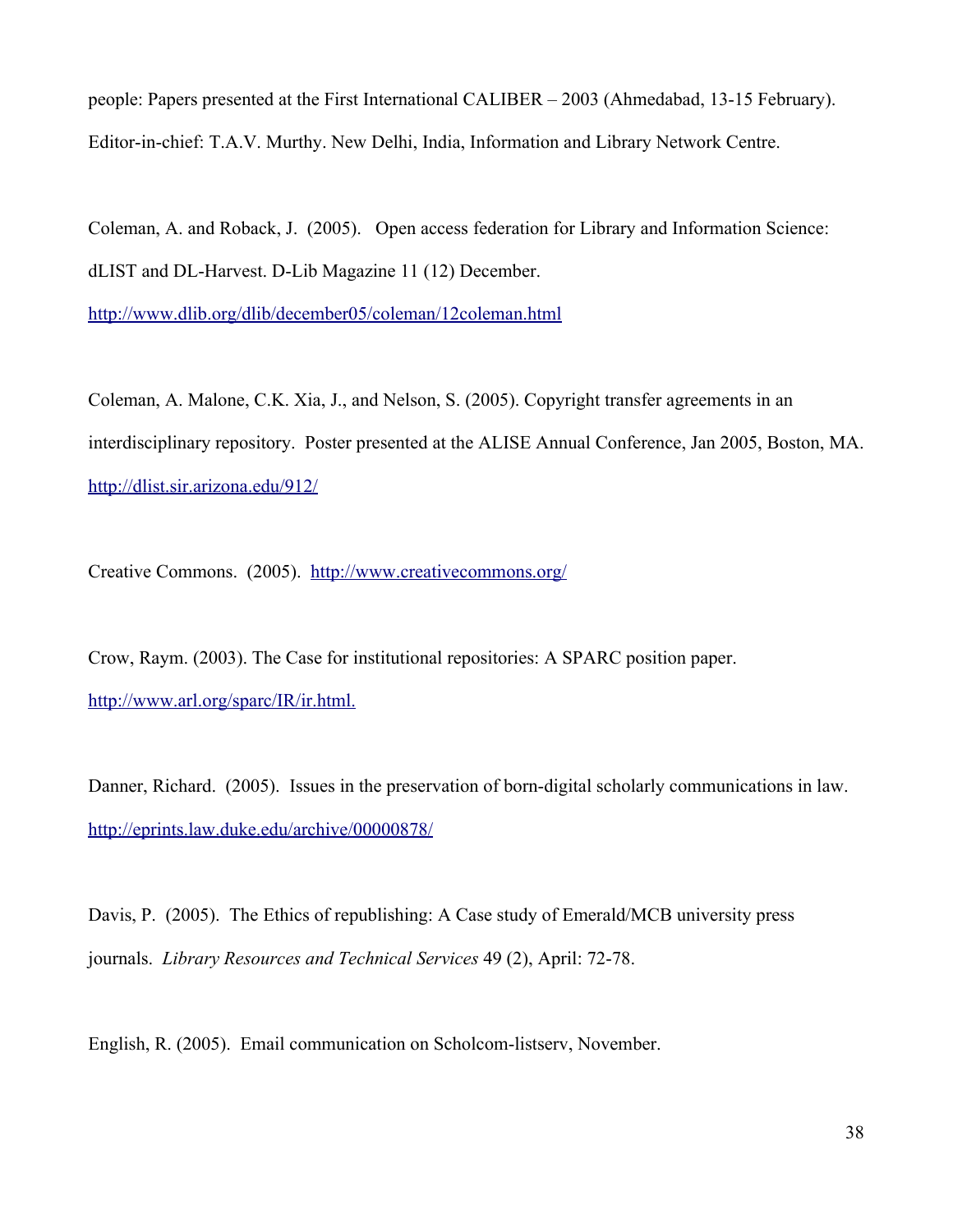Eprints. (2005). Self-archiving FAQ. URL: <http://www.eprints.org/openaccess/self-faq/>

Etzkowitz, H. and Leydesdorff, L. Editors. (1997). Universities and the global knowledge economy: A triple helix of university-inductry-government relations. London: Pinter.

Foster, N.F., and Gibbons, S. (2005). Understanding Faculty to Improve Content Recruitment for Institutional Repositories. *D-Lib Magazine*11 (1) January.

<http://www.dlib.org/dlib/january05/foster/01foster.html>

Gadd, E., Oppenheim, C., and Probets, S. (2003a). "RoMEO Studies 1: The impact of copyright ownership on academic author self-archiving." *Journal of Documentation* 59(3): 243-277.

Gadd, E., Oppenheim, C., and S. Probets, S. (2003b). "RoMEO Studies 2: How academics want to protect their open-access research papers." *Journal of Information Science* 29(5): 333-356.

Gadd, E., Oppenheim, C., and Probets, S (2003c). "RoMEO Studies 3: How academics expect to use open-access research papers." *Journal of Librarianship and Information Science* 35(3): 171-187.

Gadd, E., Oppenheim, C., and Probets, S. (2003d). "RoMEO Studies 4: The author-publisher bargain: an analysis of journal publisher copyright transfer agreements." *Learned Publishing* 16(4): 293-308.

Gadd, E., Oppenheim, C., and Probets, S. (2003e). The Intellectual Property Rights Issues Facing Self-archiving: Key Findings of the RoMEO Project.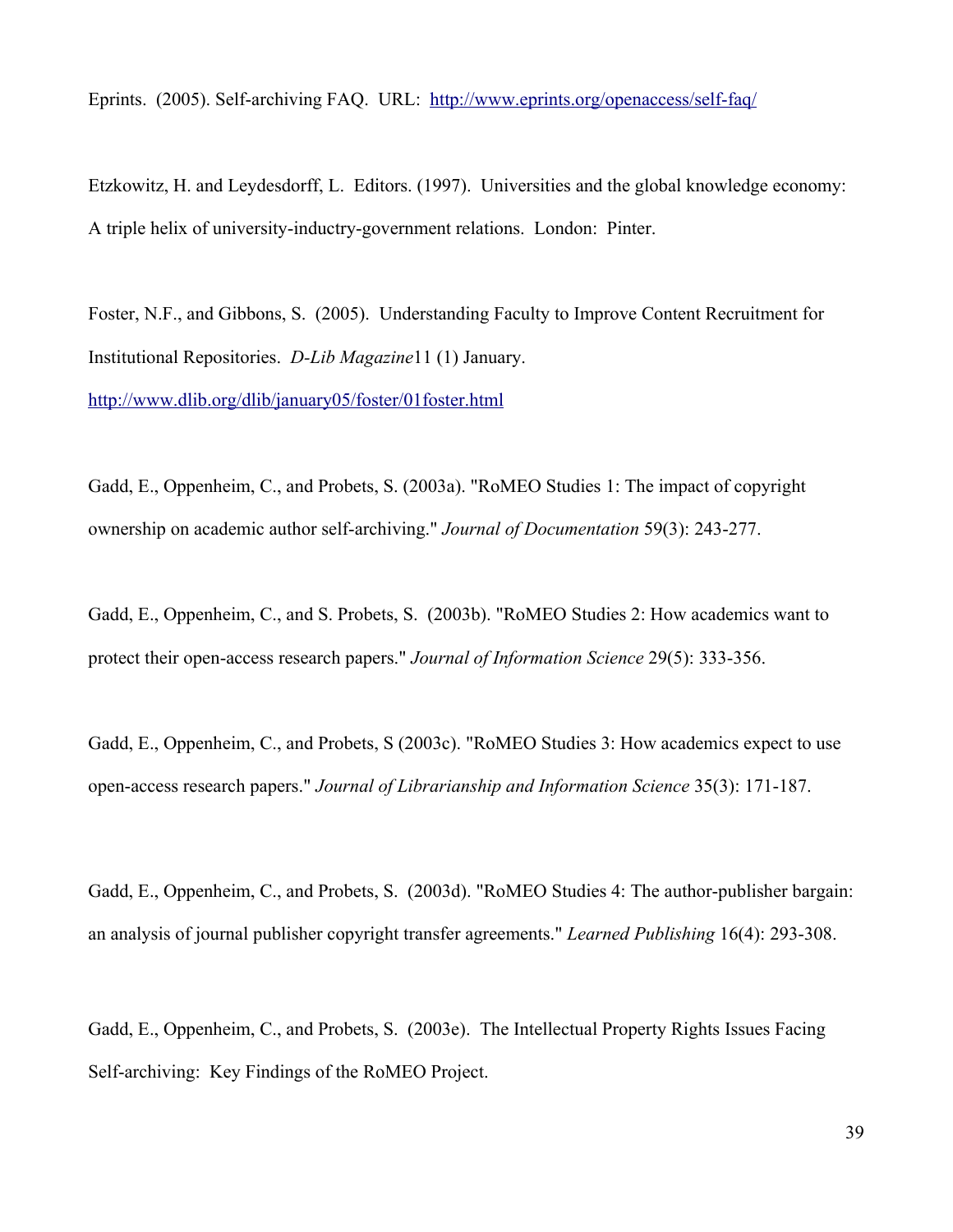<http://www.dlib.org/dlib/september03/gadd/09gadd.html>

Gadd, E., Oppenheim, C., and Probets, S. (2004a). "RoMEO Studies 5: The IPR issues facing OAI Data and Service Providers." *Electronic Library* 22 (2): 121-138*.*

Gadd, E., Oppenheim, C., and Probets, S. (2004b). "RoMEO Studies 6: Rights metadata for Open Archiving - the RoMEO Solutions." *Program* 3 (1): 5-14.

Gandel, P., Katz, R., and Metros, S. (2004). The "Weariness of the Flesh": Reflections on the life of the mind in an era of abundance. EDUCAUSE Review 39 (2), March/April: 40-51.

Ginsberg, J. C. (1990). Creation and commercial value: Copyright of works of information. Columbia Law Review, 90: 1865-. Retrieved from Lexis-Nexis Academic Universe, Law Reviews (subscription database).

Harnad, S. (1999). Re: The Copyright non-problem and self-archiving. <http://www.ecs.soton.ac.uk/~harnad/Hypermail/Amsci/3841.html>

Harnad, S, Brody, T., Vallieres, F., Carr, L., Hitchcock, S., Gingras, Y., Oppenheim, C., Stamerjohanns, H. and Hilf, E. (2004). The green and the gold roads to Open Access. *Nature Web Focus*.<http://eprints.ecs.soton.ac.uk/9940/>

Information Access Alliance. (2005). http://www.informationaccess.org/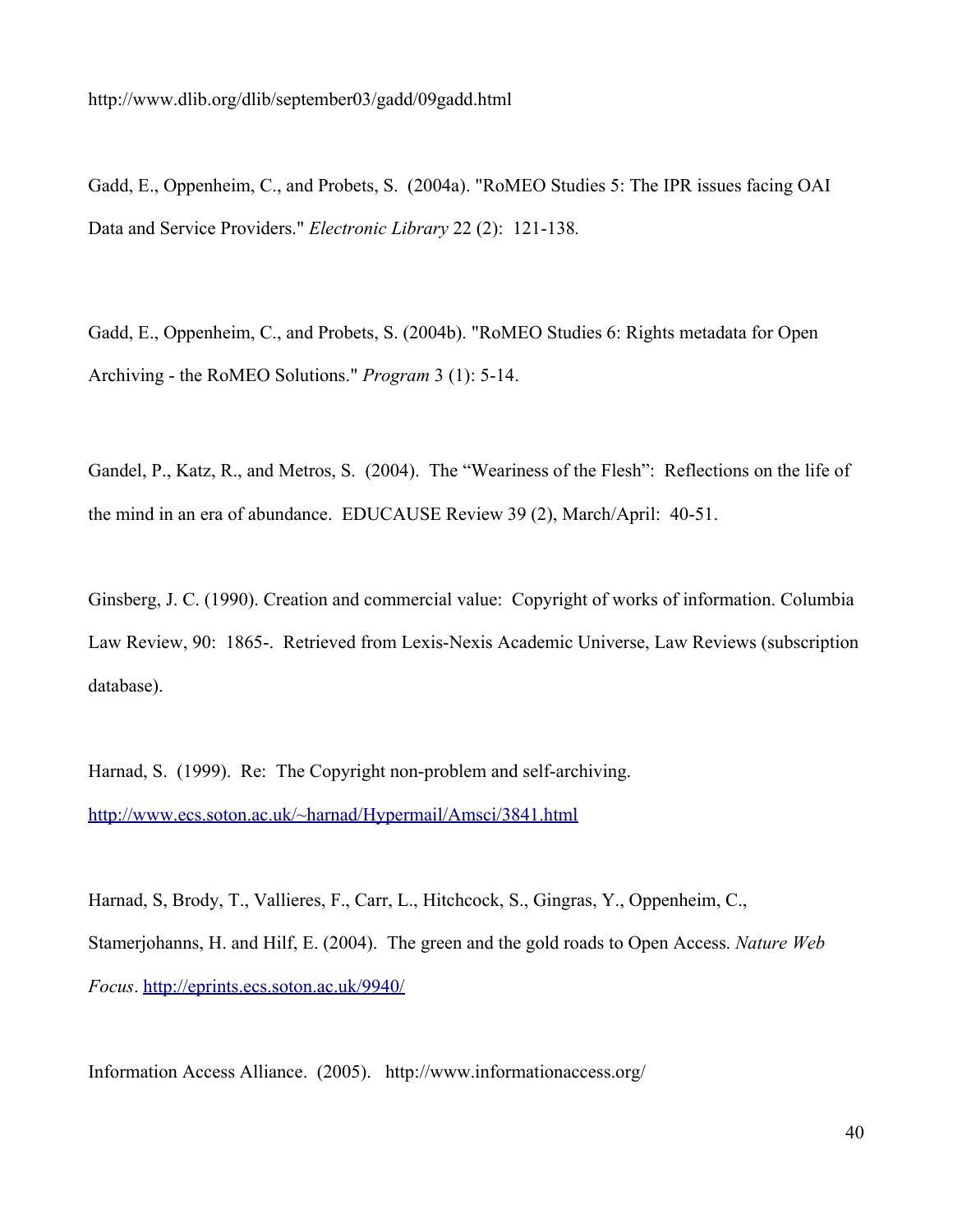INFORMS (2005). Copyrights and Permissions. http://isr.pubs.informs.org/copyrights.htm

ITI Info Central. (2005). <http://www.iti-infocentral.com/>

Johns Hopkins. (2005). portal: Libraries and the Academy: Guidelines for contributors. [http://www.press.jhu.edu/journals/portal\\_libraries\\_and\\_the\\_academy/guidelines.html](http://www.press.jhu.edu/journals/portal_libraries_and_the_academy/guidelines.html)

Kulkarni, S. R. (1995). All Professors Create Equally**:** Why Faculty Should Have Complete Control over the Intellectual Property Rights in Their Creations. Hastings Law Journal, 47: 221- . Retrieved from Lexis-Nexis Academic Universe, Law Reviews (subscription database).

Libri. [n.d.] Libri: Instructions to authors. <http://www.librijournal.org/authorinst.html>

LISTA. (2005). http://www.lisresearch.com/

Litman, J. (1991). Copyright as Myth. University of Pittsburgh Law Review, 53: 235-. Retrieved from Lexis-Nexis Academic Universe, Law Reviews (subscription database).

Lynch, Clifford. (2003). Institutional Repositories: Essential infrastructure for scholarship in the digital age. *ARL Bimonthly Report 226*: February.<http://www.arl.org/newsltr/226/ir.html>.

McSherry, C. (2001) Who owns academic work? Battling for control of intellectual property. Cambridge, Harvard University Press.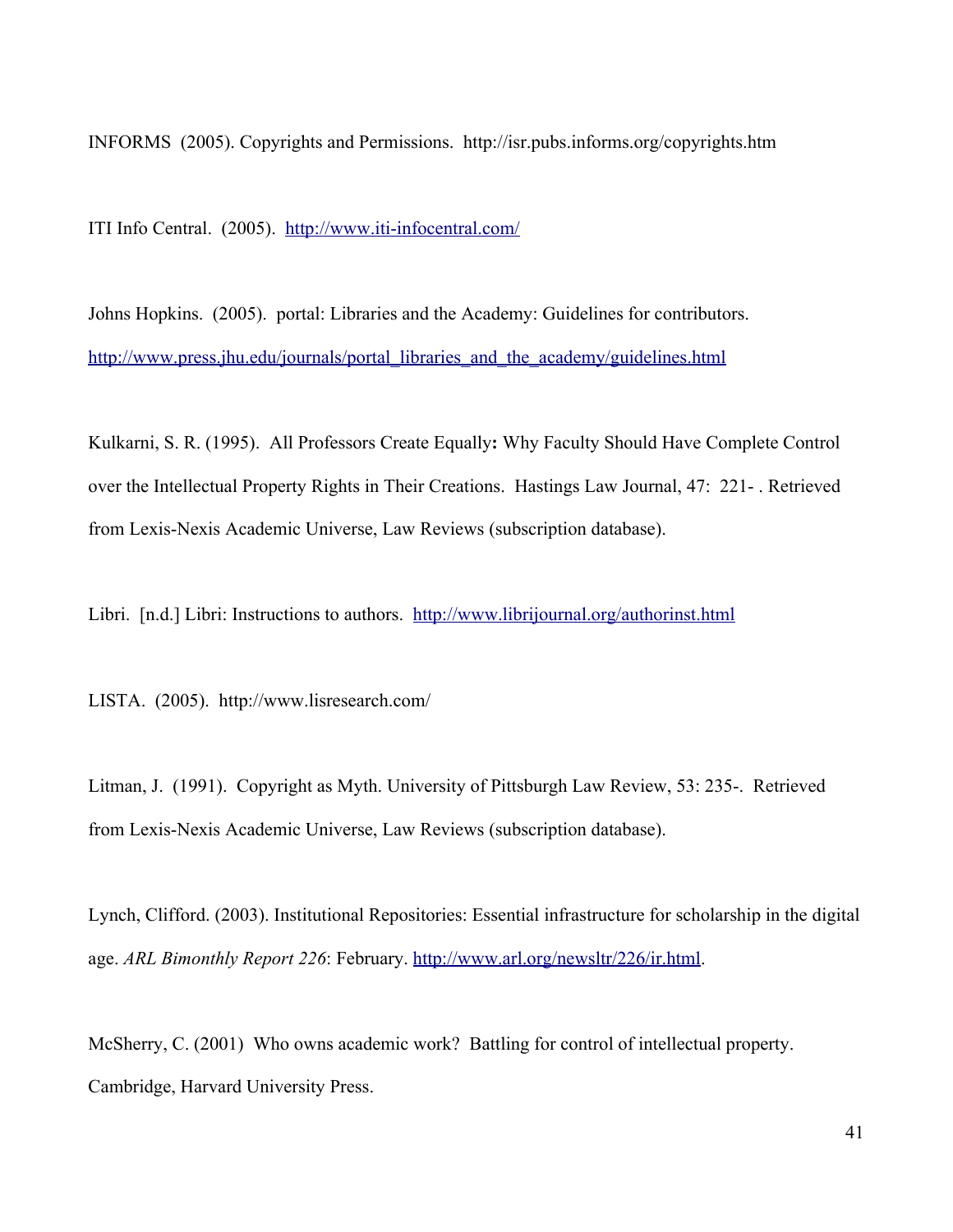McVeigh, M. (2004). Open access journals in the ISI Citation Databases: Analysis of impact factors and citation patterns. <http://www.isinet.com/media/presentrep/essayspdf/openaccesscitations2.pdf>

Mossink, W. (1999). Copyright Policy for universities: A proposal from the SURF Foundation for a joint copyright policy for the Dutch universities. The Netherlands, SURF Foundation /IWI and Open Universiteit Nederland. URL:

http://www.surf.nl/en/download/iwi%20auteursrechten%20UK%20def.pdf.

Munroe, M. (2005). The Academic publishing industry: A story of merger and acquisition. URL: <http://www.niulib.niu.edu/publishers/>

Oppenheim, C. (1996). Copyright in HEIs: a discussion paper. Strathclyde, Department of Information Science. URL: http://www.jisc.ac.uk/pub/copyright/charles1.htm (this paper is no longer available on the JISC site and must be retrieved using the Internet Archive: http://www.archive.org/

Oppenheim, C., Greenlagh, C. and Rowland, F. (2000). The Future of scholarly publishing. *Journal of Documentation*, 56 (4), July: 361-398.

Plutchak, S. (2005). The Impact of open access. *Journal of the Medical Library Association,* 93 (4): 419-421. [http://www.pubmedcentral.nih.gov/articlerender.fcgi?artid=1250314.](http://www.pubmedcentral.nih.gov/articlerender.fcgi?artid=1250314)

Reichmann, J.H. (1993). Charting the collapse of the patent-copyright dichotomy: Premises for a restructured international intellectual property system. Cardoza Arts and Entertainment Law Journal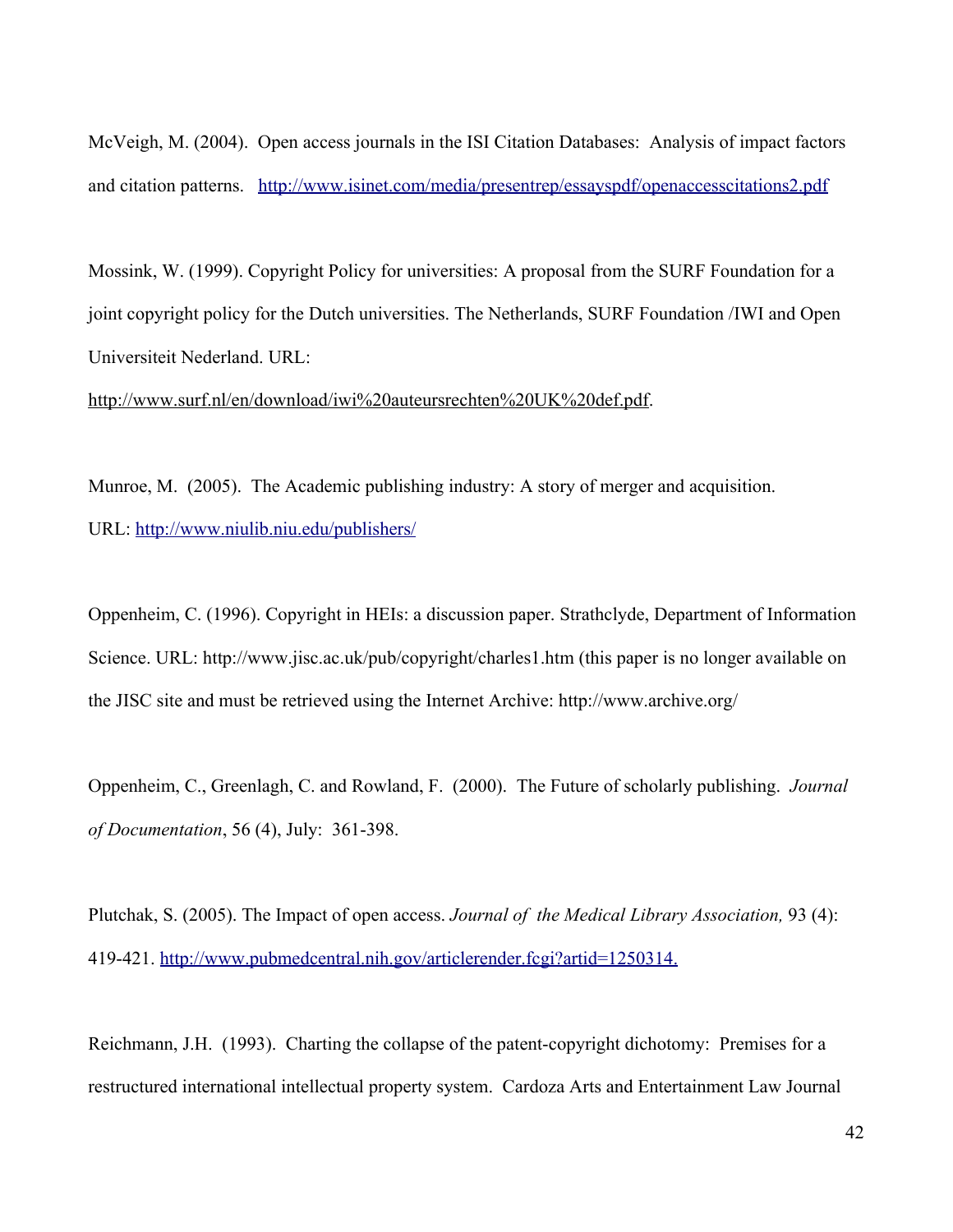13: 475- Retrieved from Lexis-Nexis Academic Universe, Law Reviews (subscription database).

Schmidle, D. J. and Via, B. (2004). Physician heal thyself: The Library and Information Science serials crisis. *portal: Libraries and the Academy* 4 (2), April: 167-203.

Schwartz, C. A. (1997). The Rise and fall of uncitedness. *College and Research Libraries*

Scirus. (2005). <http://www.scirus.com/>

Scopus. (2005). <http://www.scopus.com/>

SHERPA. (2005) Publisher copyright policies and self-archiving: the RoMEO/SHEPA list. http://www.sherpa.ac.uk/romeo.php

Springer Link. (2005) <http://www.springerlink.com/>

Suber, Peter. (2005). Open access news: News from the open access movement. <http://www.earlham.edu/~peters/fos/fosblog.html>

SURF. (2005). Copyright management for scholarship. URL: http://www.surf.nl/copyright/keyissues/scholarlycommunication/agreements.php

Swan, A., and Brown, S. (2005). Open access self-archiving: an author study. Technical Report. UK: JISC. URL: <http://eprints.ecs.soton.ac.uk/10999/>

Taylor & Francis. (2005a). Taylor & Francis's position on Copyright and Author Rights. URL: http://www.tandf.co.uk/journals/authorrights.pdf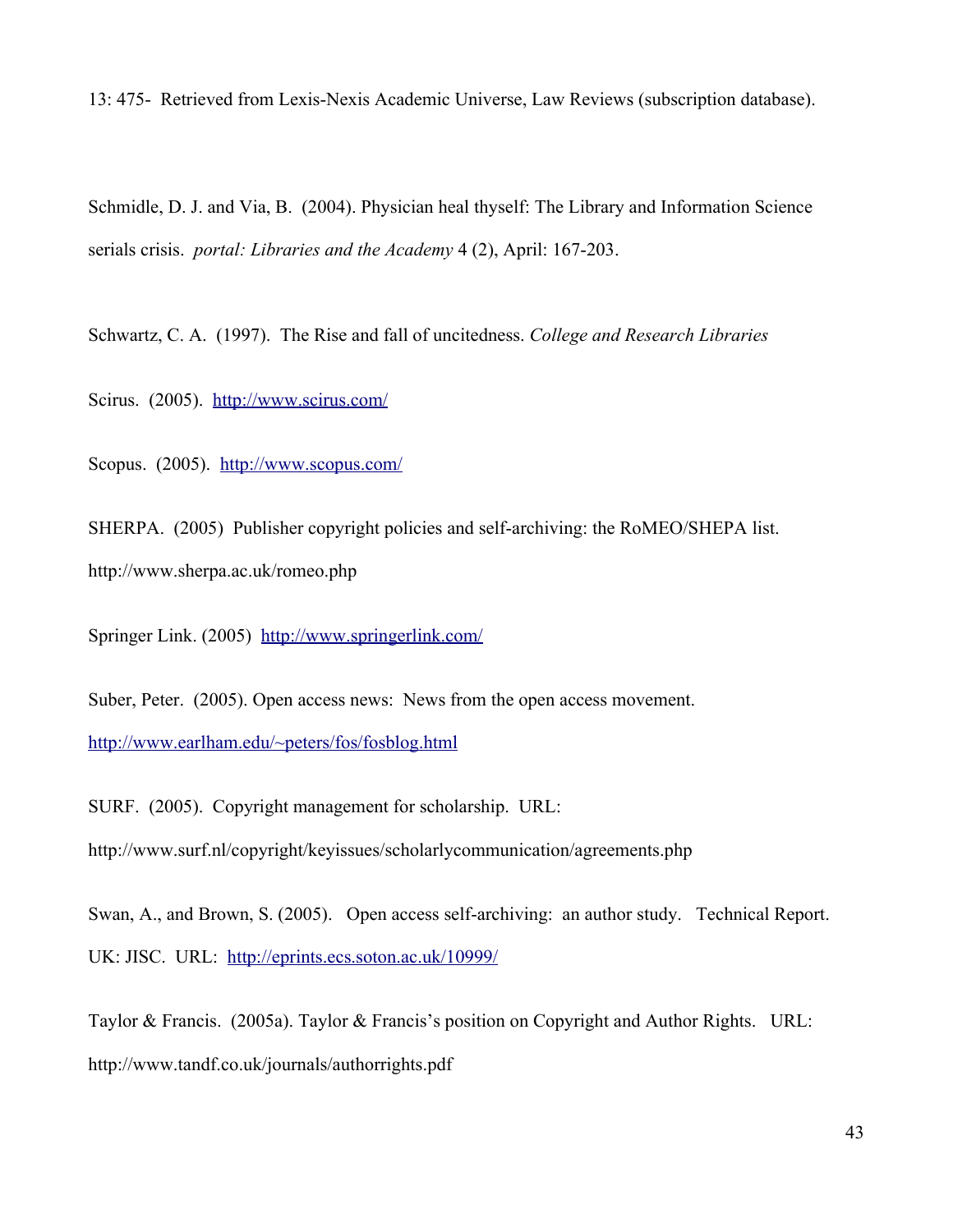Taylor & Francis. (2005b). Copyright FAQ. URL: http://www.tandf.co.uk/journals/copyright.asp

Thomson Scientific (2005). ISI Master journal list. <http://scientific.thomson.com/mjl/>

Trosow, S. E. (2003). The Illusive Search for Justificatory Theories: Copyright, Commodification and Capital. *Canadian Journal of Law and Jurisprudence* 16 (2): 217-241.

U.S. Copyright Office. (2005). Copyright Law of the United States of America and Related Laws Contained in Title 17 of the *United States Code:* Circular 92; Chapter 2 Copyright Ownership and Transfer. <http://www.copyright.gov/title17/92chap2.html#204>

Wallace, D. P. (1989). Bibliometrics and citation analysis. In Olsgaard, J. Editor. Principles and applications of information science for library professionals. Chicago: ALA. (p. 10-26)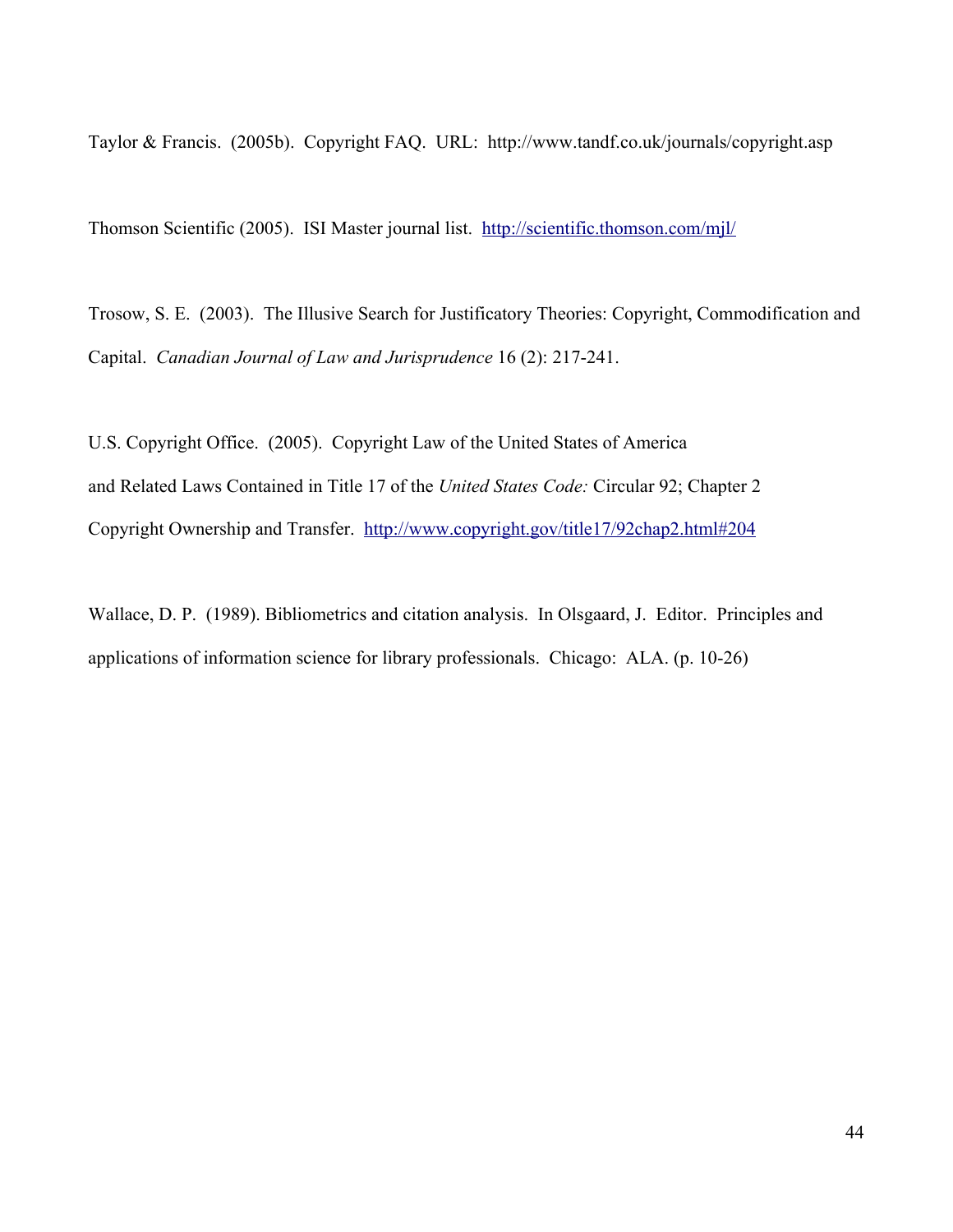## **Appendix 1: Codes and Analysis of CTAs**

Each journal record (which is the result of the analysis) provides the following information:

Title of the journal

Journal URL

Subject: Currently most are categorized as LIS or IS (Information Systems)

Type: This indicates whether the journal is indexed in ISI-SSCI, ISI-JCR, and DOAJ

Publisher

Publisher URL

CTA URL

Date: this is the first date the journal CTA was analyzed

Update: the most recent date the journal CTA has been examined

Special Notes: Includes restrictions and conditions as found in the CTA, when available and usually

directly copied

Self-Archiving Status: This indicates what version of the paper the author can archive and where he can archive it; There are 6 options:

Author can archive preprint and postprint;

Author can archive preprint (i.e. pre-refereeing);

Author can archive postprint (i.e. final draft post-refereeing);

Author can archive in open access archives;

Author can archive in personal/institutional website;

Author can archive in institutional repositories;

Author cannot archive by Publishing rule